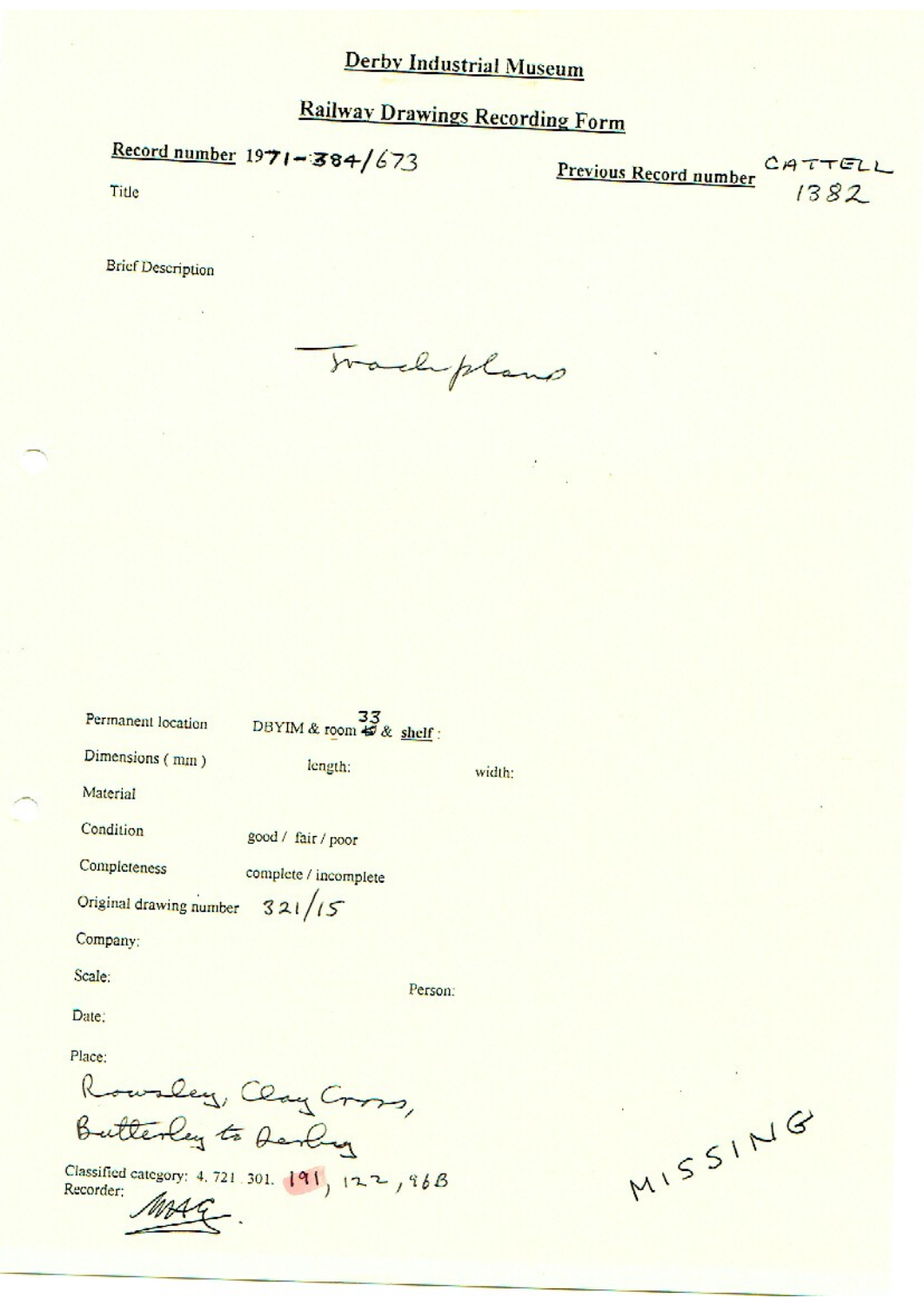**Railway Drawings Recording Form** 

Record number  $1971 - 384$   $\frac{600}{1000}$ Previous Record number CATTELL  $731$ Title  $1420$ 

**Brief Description** 

Wachplan showing sidings along

width:

| Permanent location | 33<br>DBYIM & room & & shelf: |
|--------------------|-------------------------------|
|--------------------|-------------------------------|

length:

complete / incomplete

Dimensions (mm)

Material

Condition good / fair / poor

Completeness

Original drawing number

Company:

Scale:

Person:

Date:  $1915$ 

Place:

Cheadle Health

- Rowsley

Classified category: 4, 721, 301. 191, 1938, 1978 Recorder:

MISSING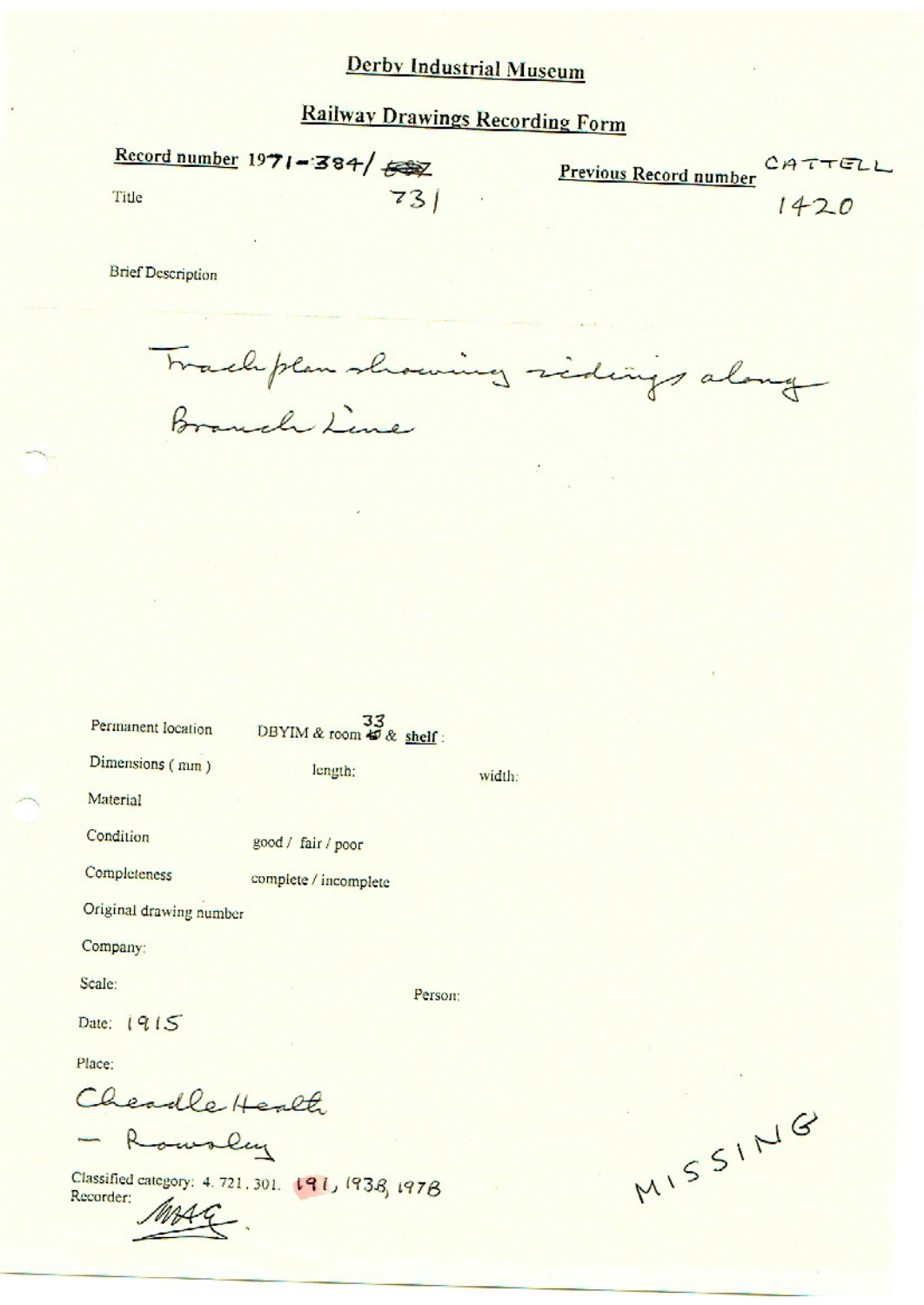# Railway Drawings Recording Form

Record number  $1971 - 384 / 542$ <u>Previous Record number</u> CATTELI BRITISH RAILWAYS LONDON MIDLAND REGION. ROWSLEY Title DERAILMENT OF ENGINE TENDER OF 1.50PM EXPRESS MANCHESTER (CENTRAL) TO STPANCRAS **Brief Description**  $20/8/49$ Plan of track from Haddon S. B to Rowsley Station showing MP's, roads, bridges, bildings smalereness, Engine tender developed ? 1 gods matte of Haddon Tunnel & train stoffed ofter 1200 gds.

| Fermanent location                                           | DBYIM & room 49 & shelf: $119$  |              |
|--------------------------------------------------------------|---------------------------------|--------------|
| Dimensions $(mn)$                                            | length: $2610$                  | width: $845$ |
| Material                                                     | Tracing folice                  |              |
| Condition                                                    | good / fa <del>ir / poo</del> r |              |
| Completeness                                                 | complete / incomplete           |              |
| Original drawing number DN 138/49                            |                                 |              |
| Company: BR                                                  |                                 |              |
| Scale: $I'' = 2c$ man - PLAN<br>$I'' = 2m \angle E = -GRADE$ | Person;                         |              |
| Date: 20-8-1949                                              |                                 |              |
| Place:                                                       |                                 |              |

monley

Classified category:  $4.721.301.79$ Recorder  $\mu$ ,  $\mu$   $\frac{23}{52003}$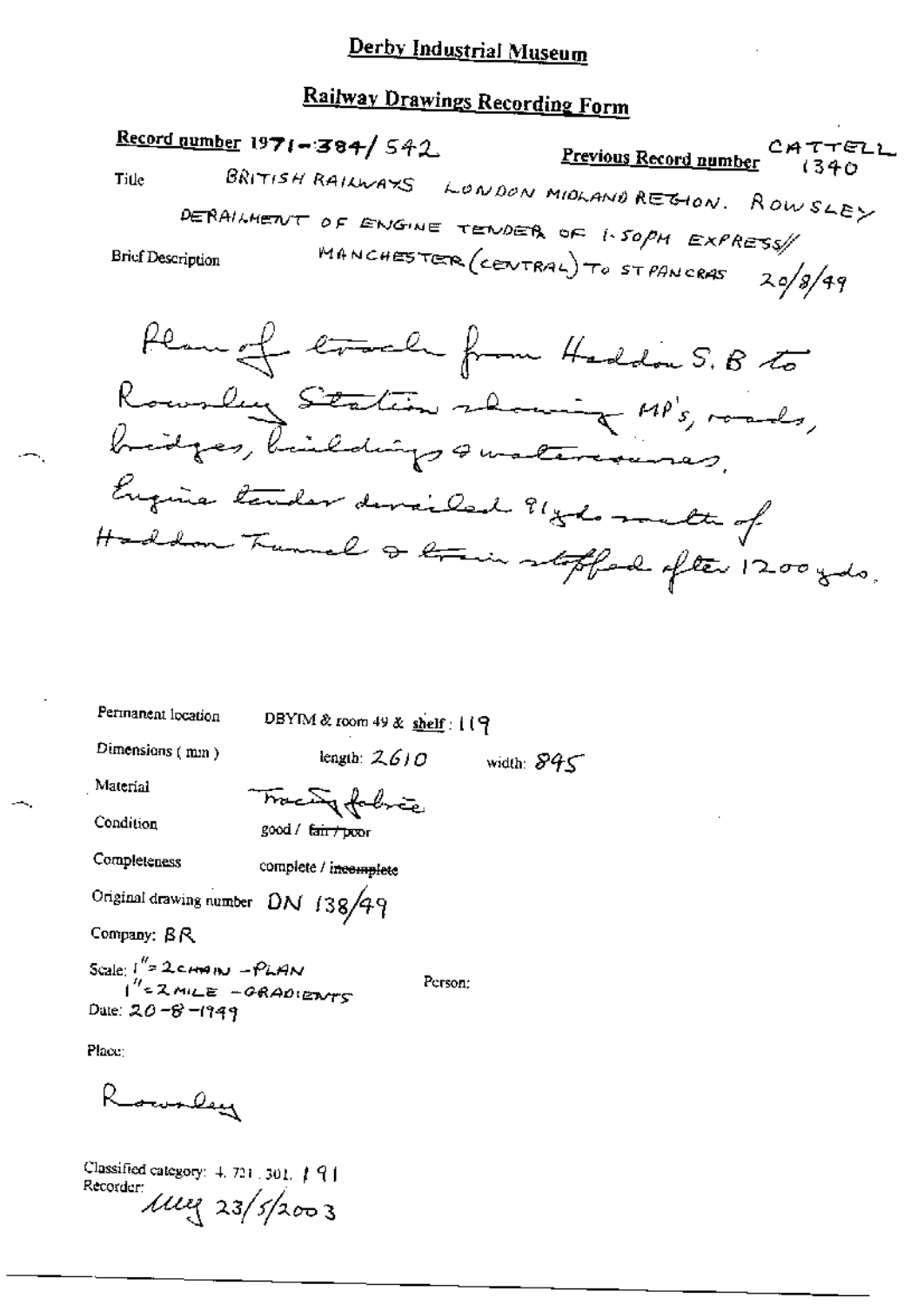# Railway Drawings Recording Form

Record number 1997-5/696, 8

 $\zeta \rightarrow 0$ 

Previous Record number NRP132/778

Title

| Brief Description<br>Hend drawn outes showing sections of<br>with adjacent profection, roads, watercourses<br>I proposed MR hounds is. |
|----------------------------------------------------------------------------------------------------------------------------------------|
| Thissection : -                                                                                                                        |
| Area from confluence of River Arment and<br>River Wye, through Rously ?<br>northusuals.                                                |
| Parie of Balanell.<br>Township of Great Rounday.<br>Liberty or Eston Parochial Place of Netter Hadlow,                                 |
| Permanent location<br>DBYIM & room 49 & shelf: $9.3$                                                                                   |
| Dimensions $(mn)$<br>length: $770$<br>width: $280$                                                                                     |
| Material<br>Tracing profession folias                                                                                                  |
| Condition<br>good / fair / poor-                                                                                                       |
| Completeness<br>complete / incomplete-                                                                                                 |
| Original drawing number $\mathcal{N}_{\mathcal{D}}$ (                                                                                  |
| Company: MR                                                                                                                            |
| Scale:<br>Person:<br>Date:                                                                                                             |
| Place:                                                                                                                                 |
| R <sub>act</sub> o Ceu                                                                                                                 |

Classified category:  $4.721.301$ ,  $191$ Recorder  $\mu$ the  $\mu$  /2/1999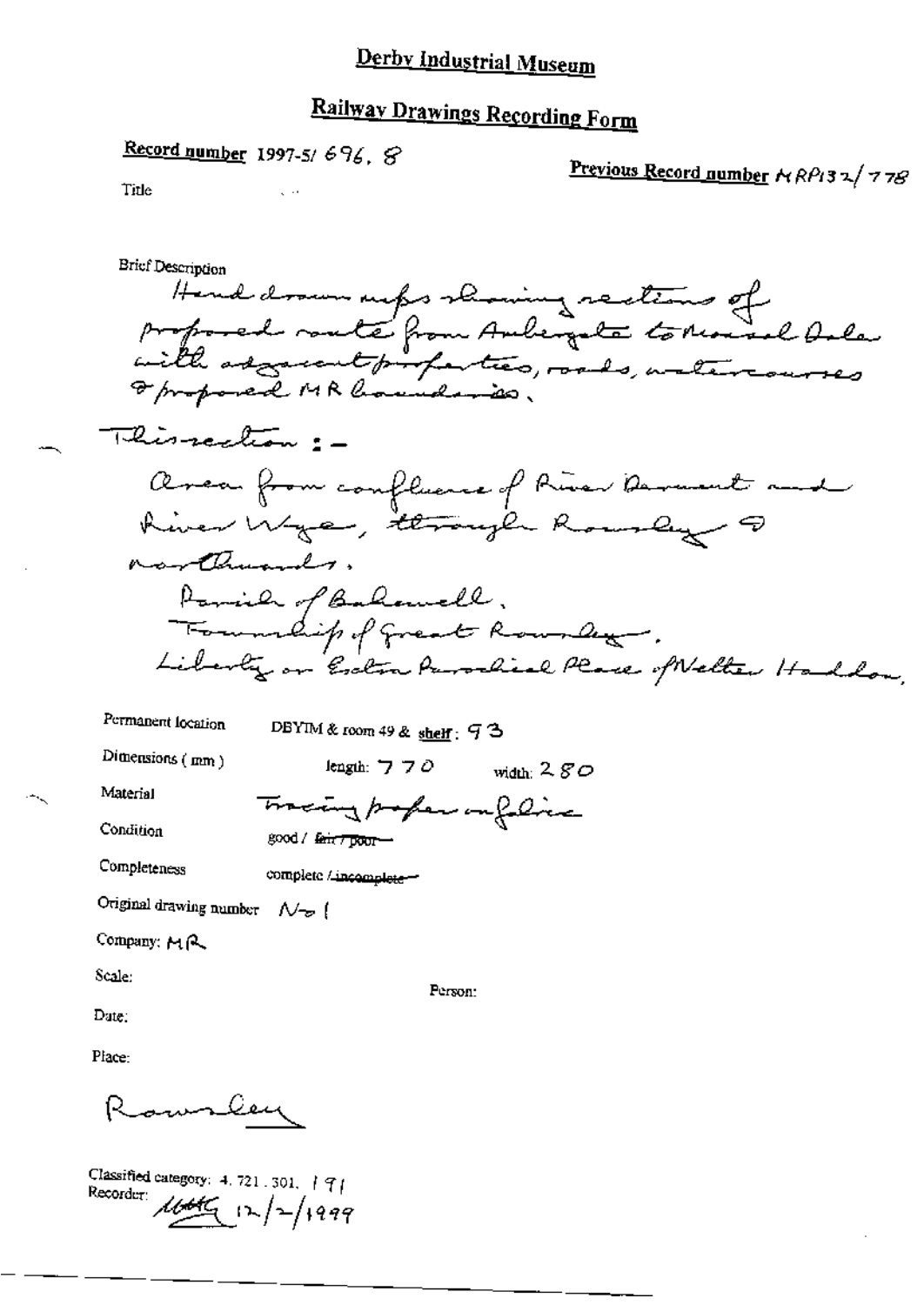Record number 1997-5/7917

Previous Record number  $\sim$  RP13 2/879

Tiue

**Brief Description** 

Mapshowing proposed route centre line suntercourses deviations.<br>Duntercourses deviations. Buscler. Section near Haddon as rear River Wye. Ruer Wye.<br>Parish of Bohawell, Township of Faddington Permanent location DBYIM & room 49 & shelf:  $98$ length:  $755$  width:  $30-0$ Dimensions (mm) Material Tranghoferom falina Condition good/fair/puse Completeness complete / incomplete \*\*\* Original drawing number Sheet 8 Company: A<sub>1</sub> R Scale: Person: Date: Place: Haddon.

Classified category:  $4.721.301.19$ Recorder:  $\mu u_1 + 6 - 1999$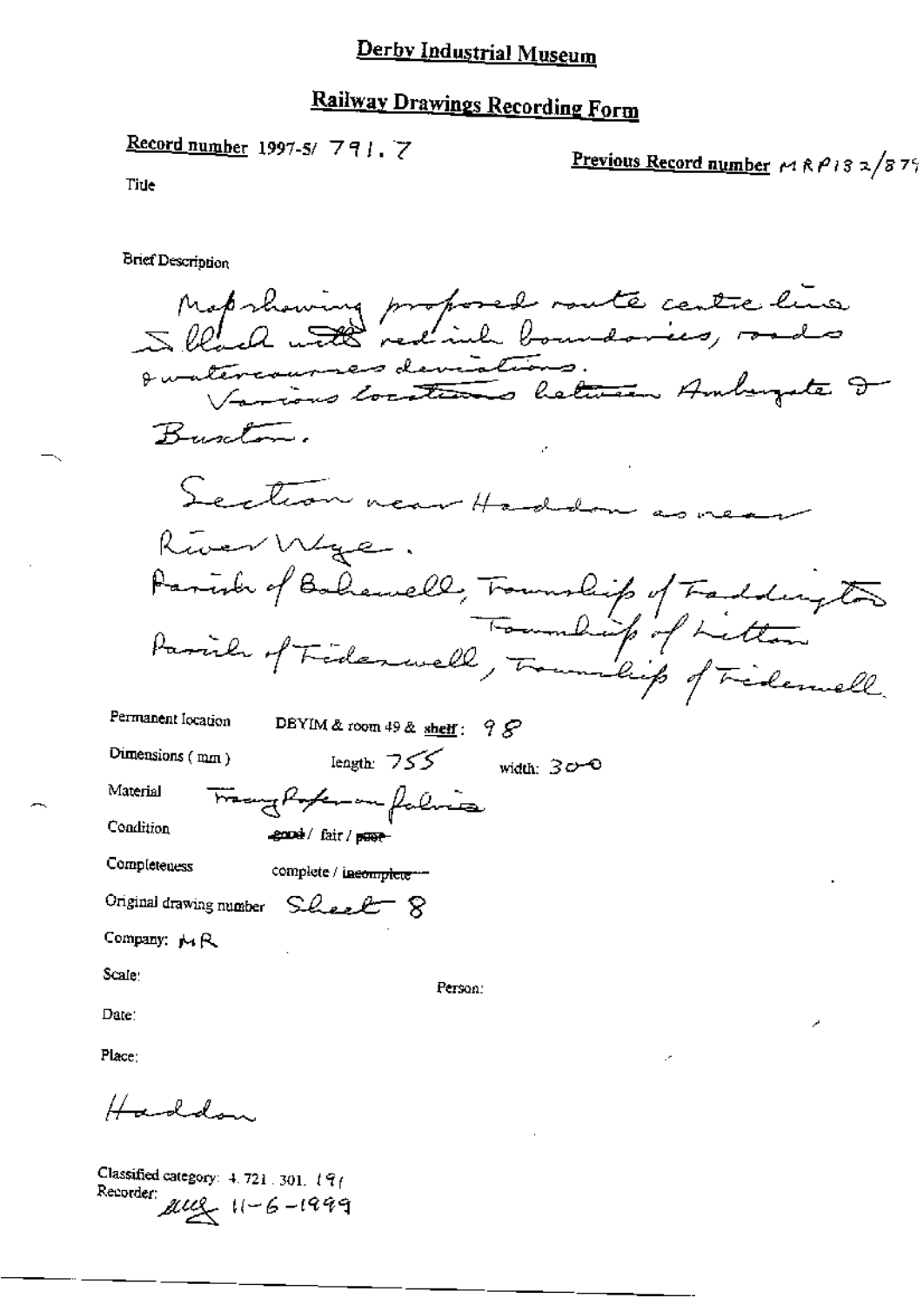## **Railway Drawings Recording Form**

Record number 1997-5/696,9

Previous Record number  $r_1RP_132/778$ 

Title

**Brief Description** Hand drawn outer showing sections of<br>profocal route from Ambergate to Mousel Onle<br>with adjacent profection, roads, watercourses I proposed MR boundaries. Thissection :area showing Haddon Hall D Haddon Tunnel, River Wye. Township of Balenell

Permanent location

DBYIM & room  $49$  & shelf;  $93$ 

Tracing paper on felice

Dimensions (mm)

length:  $760$  width:  $290$ 

Material Condition

Completeness

 $good /$  fair  $\tau$  poor-

complete / incomplete-

Original drawing number  $\Lambda/\mathbb{Z}_2$  2.

Company: MR

Scale:

Person:

Date:

Place:

Haddon Hall

Classified category:  $4.721.301.$   $\{9\}$ Recorder: 1146 12/2/1999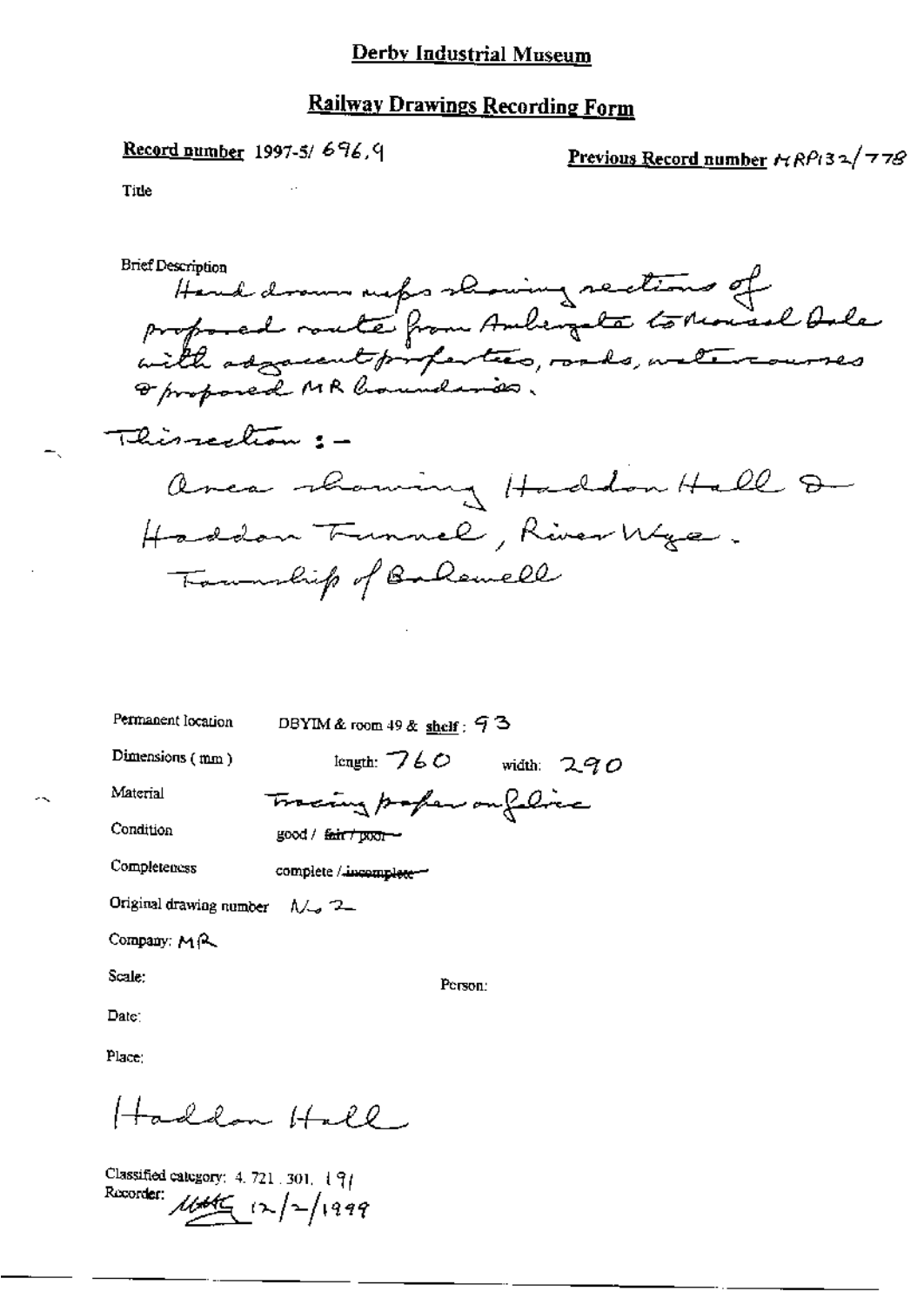#### Railway Drawings Recording Form

Record number 1997-5/791.2

<u>Previous Record number</u>  $MRP$ 13 2/87°

Title

**Brief Description** 

Map showing proposed rate centre line en nous assistants.<br>Durécions locations between Ambuzate D Burton. Section routh of Bolenell.<br>Parish & Township / Bohenell.<br>Elliot Home bodge (Mot 2) — Field plot 54.

| Permanent location | DBYIM & room 49 & shelf: $78$ |              |
|--------------------|-------------------------------|--------------|
| Dimensions $(mm)$  | length: $770$                 | width: $285$ |

Material

Condition

Tracy Poper on falme ஆഷ©el/fair/<del>poor</del>

Completeness

complete / incomplete-

Original drawing number Sheet 3

Company: MR

Scale:

Person:

Date:

Place:

Deavell

Classified category:  $4.721.301.197$ Recorder:  $\mu u$ ,  $11 - 6 - 1999$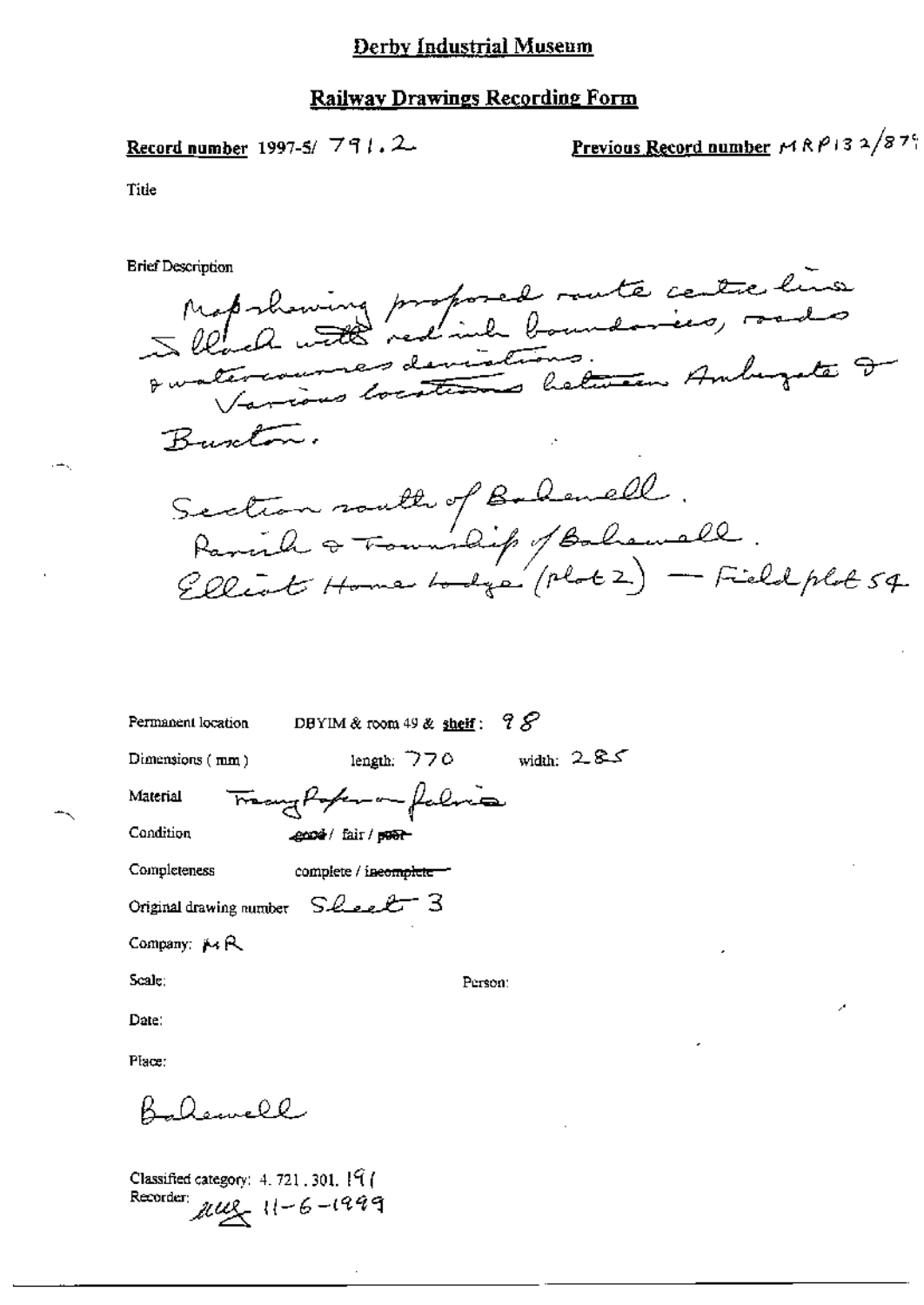#### **Railway Drawings Recording Form**

Record number 1997-5/ $791.3$ 

Previous Record number  $\sim$  RP13 2/875

Title

**Brief Description** 

Mapshowing proposed route centre line en crois avec deviations.<br>European locations believen Ambuzate D Buston. area covering balancell Station to Hope Station.<br>Parish of Bolemell, Foundish of Great Longstone.<br>Foundish of Bolemell, Foundish of Hassep

| Permanent location      | DBYIM & room 49 & shelf: $98$       |              |
|-------------------------|-------------------------------------|--------------|
| Dimensions (mm)         | length: $765$                       | width: $285$ |
| Material                | Trany Paten on folice               |              |
| Condition               | 2004 / fair / 1968-                 |              |
| Completeness            | complete / in <del>complete =</del> |              |
| Original drawing number | Sheet                               |              |
|                         |                                     |              |

Company: MR

Scale:

Person:

Date:

Place:

Bahemell (Hassop

Classified category: 4, 721, 301, 193 Recorder  $\mu u$ ,  $11 - 6 - 1999$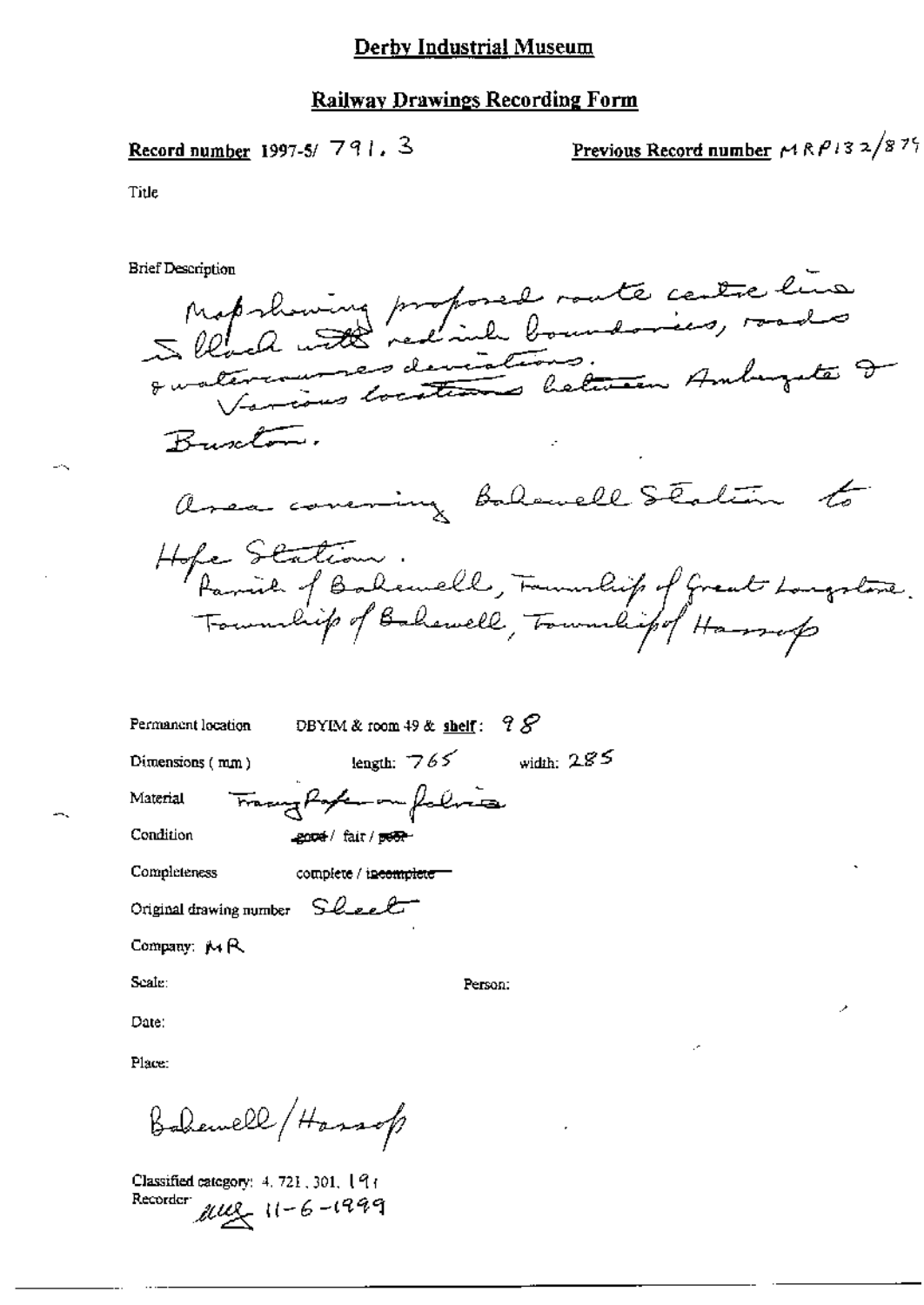# **Railway Drawings Recording Form**

|                   | <u>Record number</u> 1997–5/1204, 1–2,                                 | <u>Previous Record number</u> |
|-------------------|------------------------------------------------------------------------|-------------------------------|
| Title             | M.R. PROPOSE O FOOTBRIDGE AT BAKEWELL                                  |                               |
|                   |                                                                        | CONTRACT DRAWING NO           |
| Brief Description |                                                                        | - 52                          |
|                   | Elevation avaining of footbadge,<br>in detail, and section of walkway. |                               |

Permanent location

Dimensions (mm)

DBYIM & room 49 & shelf:  $142$ <br>length:  $1020$ <br>length:  $925$  width:  $635$   $\frac{\beta25}{\beta}$ Pafer - 2 prints<br>Faccing film good / fair / poor

Material

Condition

Completeness

complete / incomplete

Original drawing number  $52$ 

Company: MR

Scale:  $\int^{\prime\prime} = \int F \rho \rho \tau T$ Date: 4 March 1892

Place:

 $R, Q_2, \ldots Q$ 

Classified category:  $4, 721, 301, 44$ Recorder:

 $24 - 7 - 2005$ 

Tracing counterrigued by<br>Butterly Co by<br>Fitzburkert Wright &<br>witnessed Thos goodwing Person: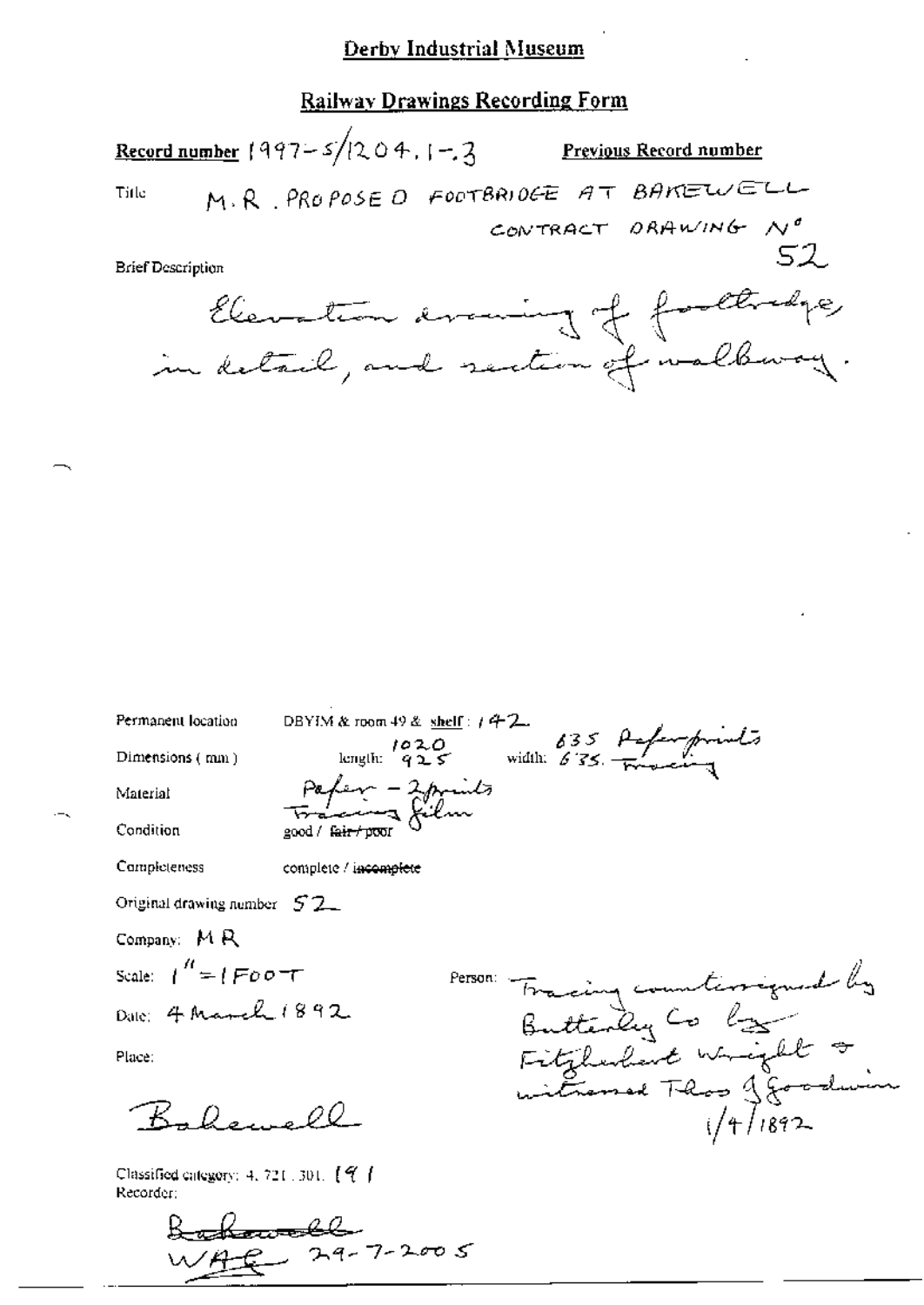**Railway Drawings Recording Form** 

Record number  $\frac{19976}{2005}$  + 96/2.1-3 **Previous Record number** M.R. PROPOSED FOOTBRIDGE AT BAKEWELL Title

**Brief Description** 



|                                                             |                                         | 123          |                 |
|-------------------------------------------------------------|-----------------------------------------|--------------|-----------------|
| Permanent location                                          | DBYIM & room 49 & shelf : $\frac{1}{2}$ |              |                 |
| Dimensions (mm)                                             | length: $1020$                          | width: $635$ | $925\times 635$ |
| Material                                                    |                                         |              | racing fu       |
| Condition                                                   | good / <del>fair / peo</del> r          |              |                 |
| Completeness                                                | complete / incomplete                   |              |                 |
| Original drawing number $\mathcal{F}$ 52                    |                                         |              |                 |
| Company: MR                                                 |                                         |              |                 |
| Scale: $\int_{0}^{\pi}$ = $\int$ FO e T                     | Person:                                 |              |                 |
| Date: 4 March 1892                                          |                                         |              |                 |
| Place:                                                      |                                         |              |                 |
| والاحتمال                                                   |                                         |              |                 |
|                                                             |                                         |              |                 |
| Classified category: $4.721$ , $301$ , $\{9\}$<br>Recorder: | $\mu_{4}$ 21/11/2003                    |              |                 |

tana.<br>Panananana araka araka araka araka araka araka araka araka araka araka araka araka araka araka araka araka ara<br>Araka araka araka araka araka araka araka araka araka araka araka araka araka araka araka araka araka ara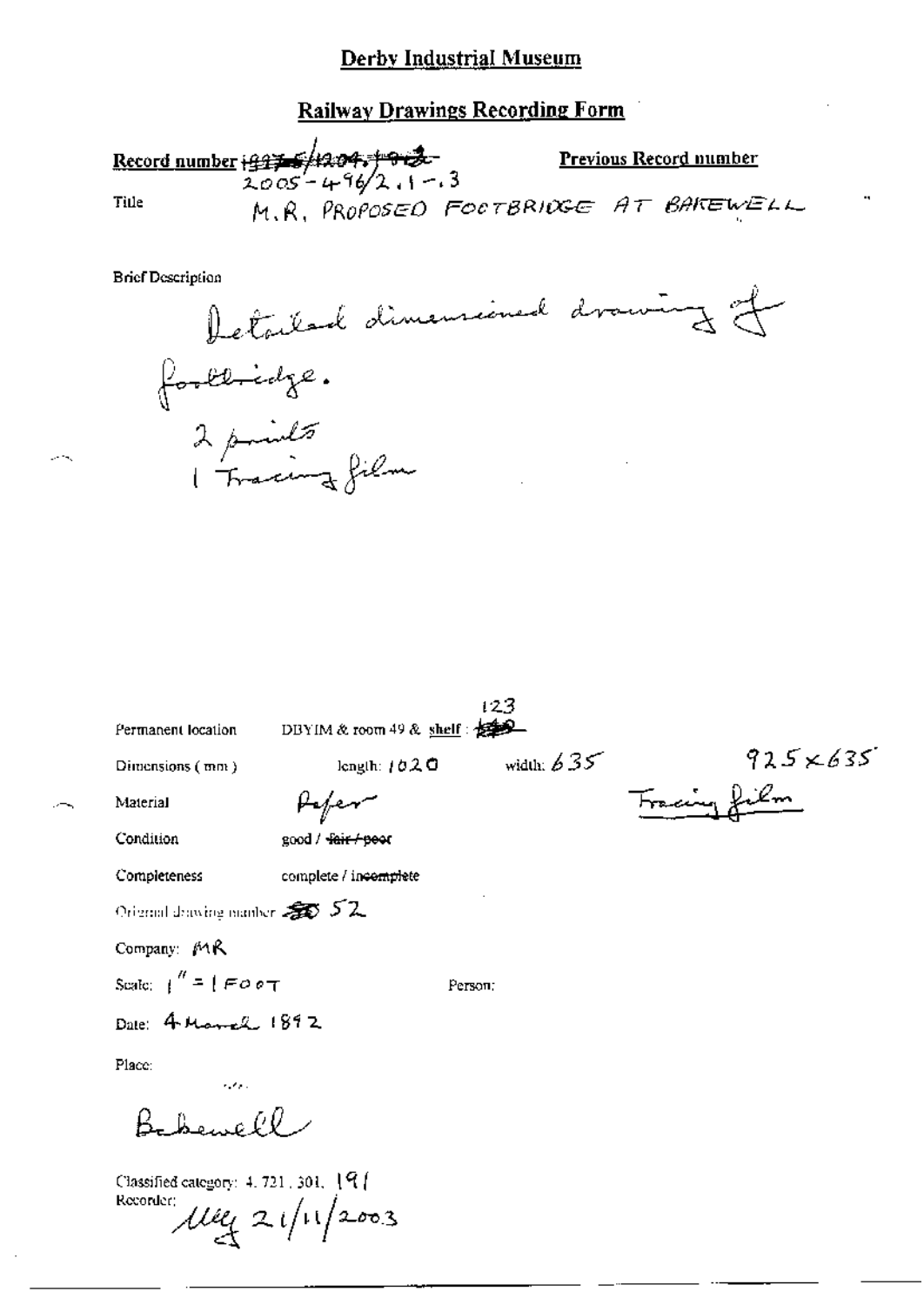# **Railway Drawings Recording Form**

Record number 1997-5/574

Previous Record number  $MRP$ 32/645

Title

 $M, R$ .

**Brief Description** 

Permanent location

DBYIM & room 49 & shelf: 96

Tracing fabric

Dimensions (mm)

length:  $940$  width:  $340$ 

Material

Condition

۰.

good / fair / poor

Completeness

complete /-incomplete --

Original drawing number

Company: MR

Scale:  $1'' = 40$  FEET

Person:

Date: March 1898

Place:

Bakewell

Classified category: 4, 721, 301,  $\leftarrow$   $\mathcal{B}$  (9) Recorder:

 $444 - 78/1998$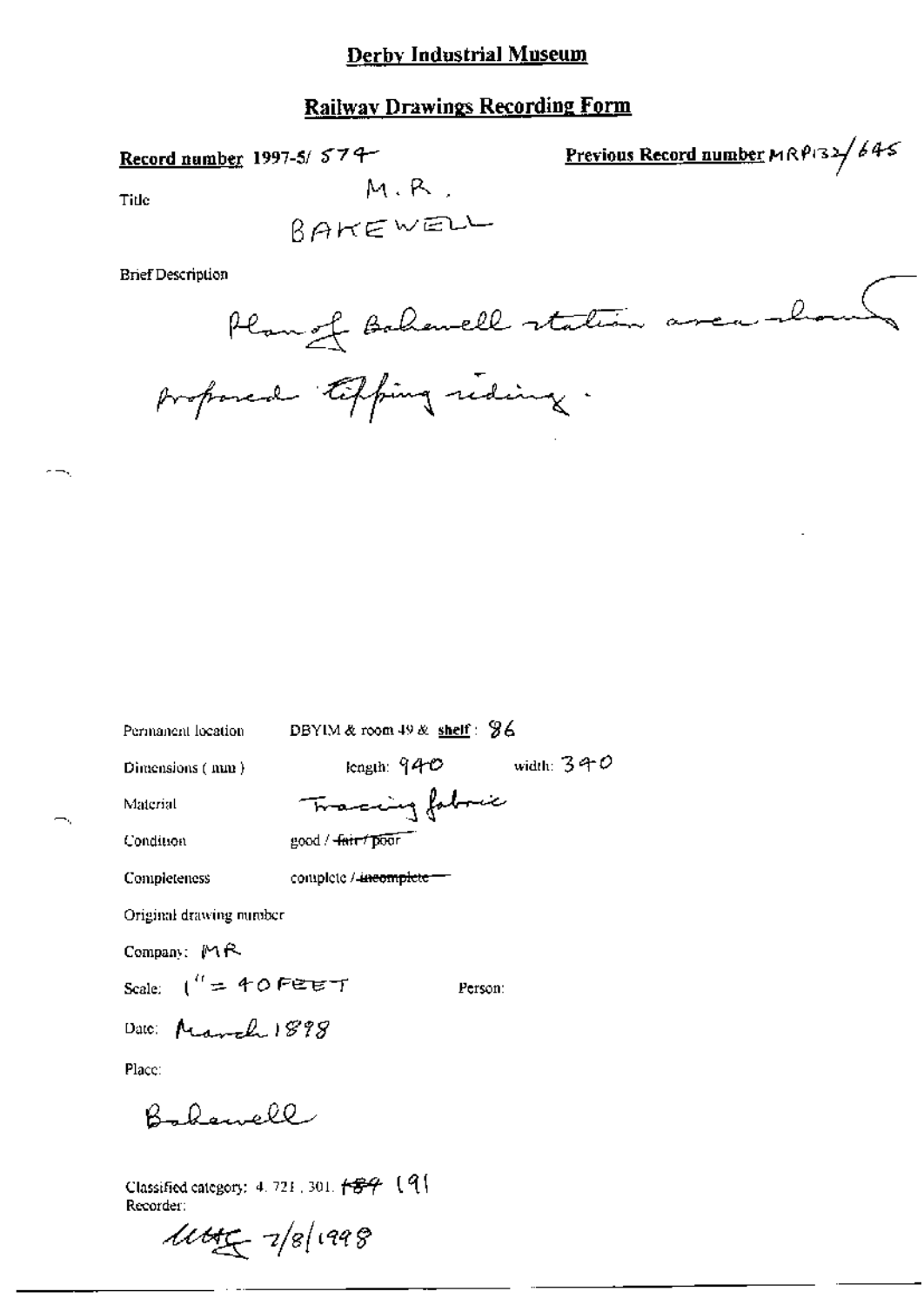Record number  $1971 - 384/681$ 

CATTELL Previous Record number 1392

Title

**Brief Description** 

Section, elevation or plan of<br>New huttress for Hossep Bridge

width:

Person:

DBYIM & room  $\frac{33}{49}$ & shelf:

Dimensions (mm)

length:

Material

Condition good / fair / poor

Completeness complete / incomplete

Original drawing number

Company: LMSR

Scale:  $1'' = 8$ 

Date: 1929

Place:

Hassap $\beta$ 

Classified category: 4, 721, 301, 191 Recorder:

MISSING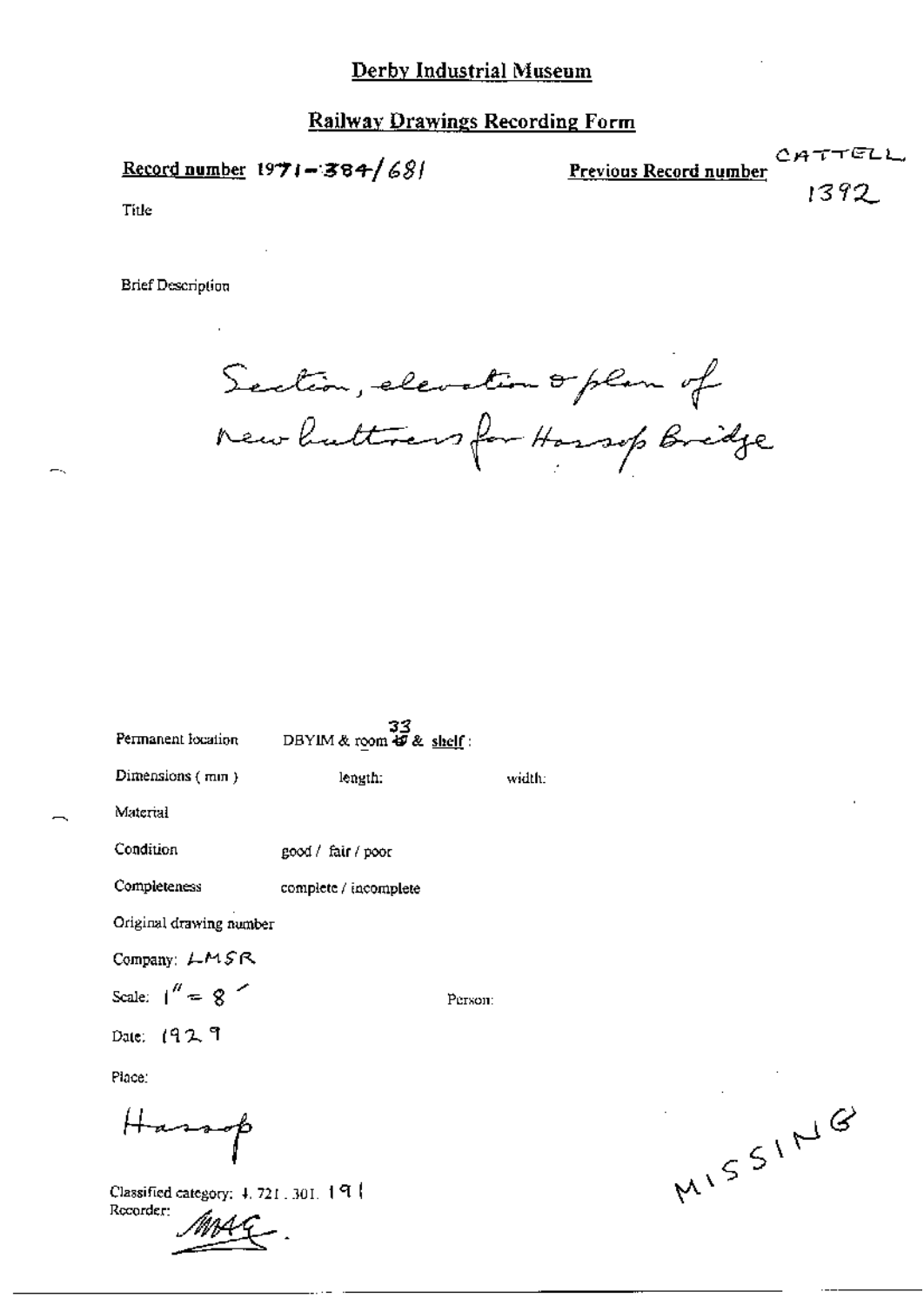#### **Railway Drawings Recording Form**

Record number 1997-5/791.4

<u>Previous Record number</u>  $\sim$  RP i 3 2/87<sup>9</sup>

Title

**Brief Description** 





| Permanent location |
|--------------------|
|--------------------|

DBYIM & room 49 & shelf:  $98$ 

length:  $790$  width:  $280$ 

Dimensions (mm)

Material

Condition

Tranghfer in falsia expect fair / post-

Completeness

complete / incomplete

Original drawing number Sheet 5

Company: MR

Scale:

Person:

Date:

Place:

Longstone

Classified category: 4.721, 301. [9] Recorder:  $\mu u = 11 - 6 - 1999$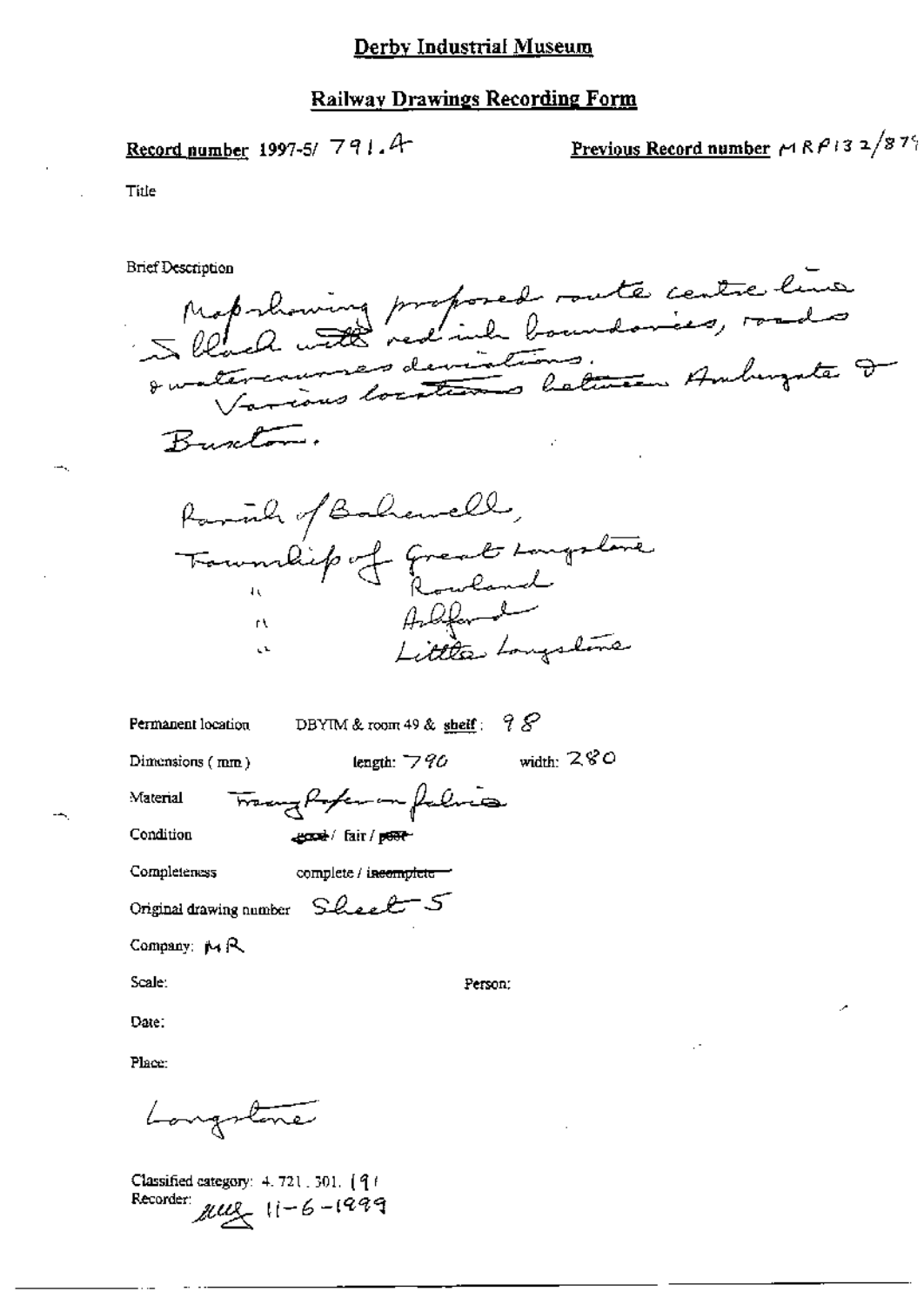## **Railway Drawings Recording Form**

Previous Record number MRP132/996 Record number 1997-5/ $903$ Parish of Bakewell Tide Township of Little Longstone **Brief Description** 

Plan moming route through Monsal bale with additional land worked off for MR.

Permanent location

DBYIM & room 49 & shelf:  $127$ 

Dimensions (mm)

length,  $\neg$ 90 width:  $275$ 

Material

Condition

Poper on folores good / fair / poor

complete / incomplete Completeness

 $,15$ Original drawing number  $\overline{\rightarrow}$  3  $83$ 

Company:

Scale:  $1'' = 2cHAMS$ Person: Date: August 10, 1876

Place:

Monsal Aole

Classified category:  $4, 721, 301, 1$   $9$  ( Recorder:  $\hat{U}\hat{U}\hat{U}$  1/10/1997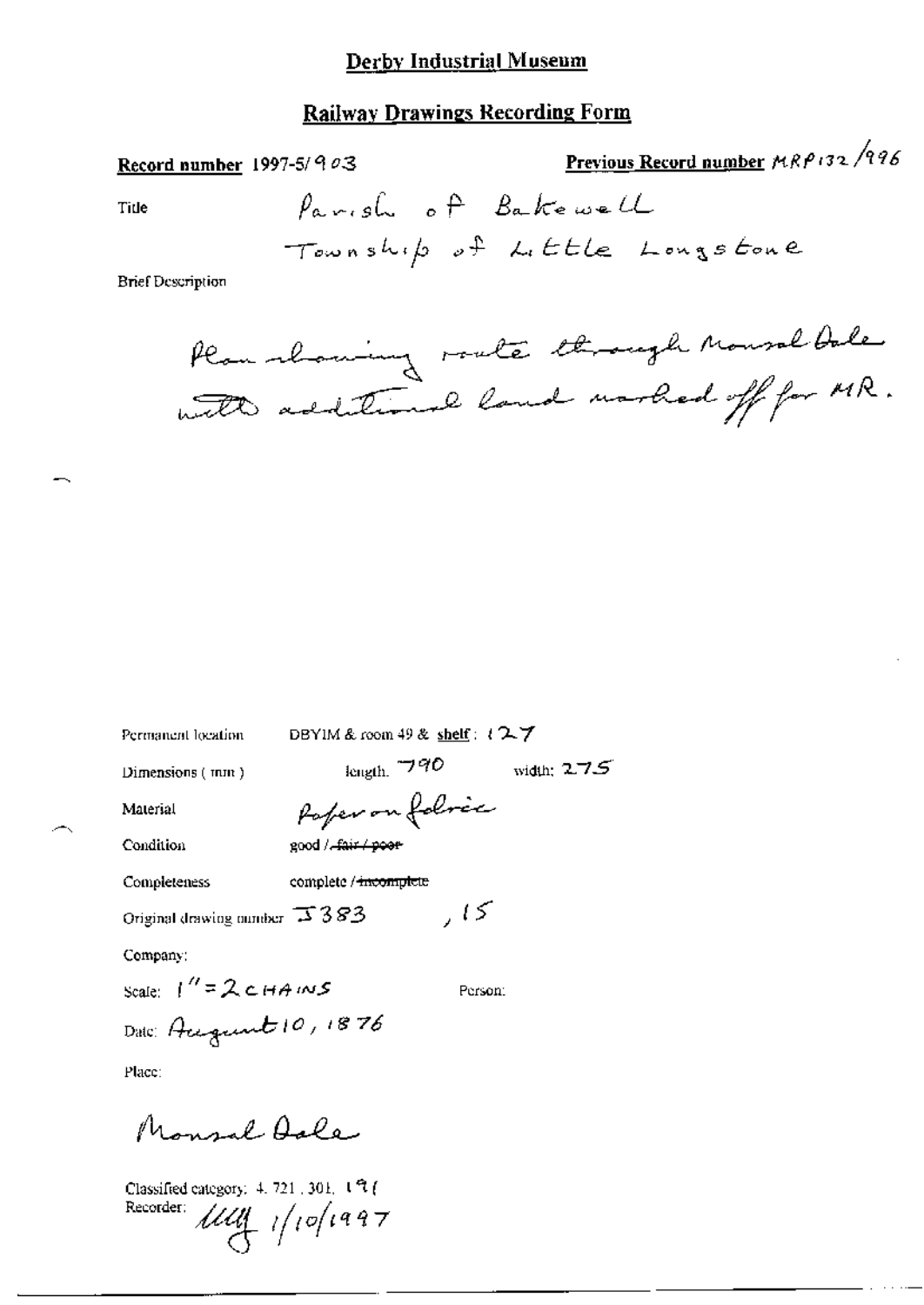Record number 1997-5/696,5

Previous Record number  $\kappa$  RP13 2/778

Title

Hand drawn met s showing sactions of<br>proposed route from Auligate to Monsol Oslan<br>with adjacent profecties, roads, watercourses **Brief Description** This rection : area bounded by Balawell.<br>Parish & Foundip of Balawell.<br>Foundipof Wormlill, Parcil of Fiderwell. Daraich of Hope, Township of Fairfield.<br>Township of Baston.

| Permanent location      | DBYIM & room 49 & shelf: $93$ |
|-------------------------|-------------------------------|
| Dimensions $(mn)$       | length: $770$<br>width: $285$ |
| Material                | Tracing proper on folice      |
| Condition               | good / fair / poor-           |
| Completeness            | complete /-incomplete-        |
| Original drawing number | $\mathbf{P}^{\mu}$ Sheet 10.  |
| Company: MR             |                               |
| Scale:                  | Person:                       |
| Date :                  |                               |
|                         |                               |

Place:

Classified category:  $4.721, 301, -19$ Recorder:  $\frac{1}{4\pi\sqrt{2}}$   $\frac{1}{2}\sqrt{2999}$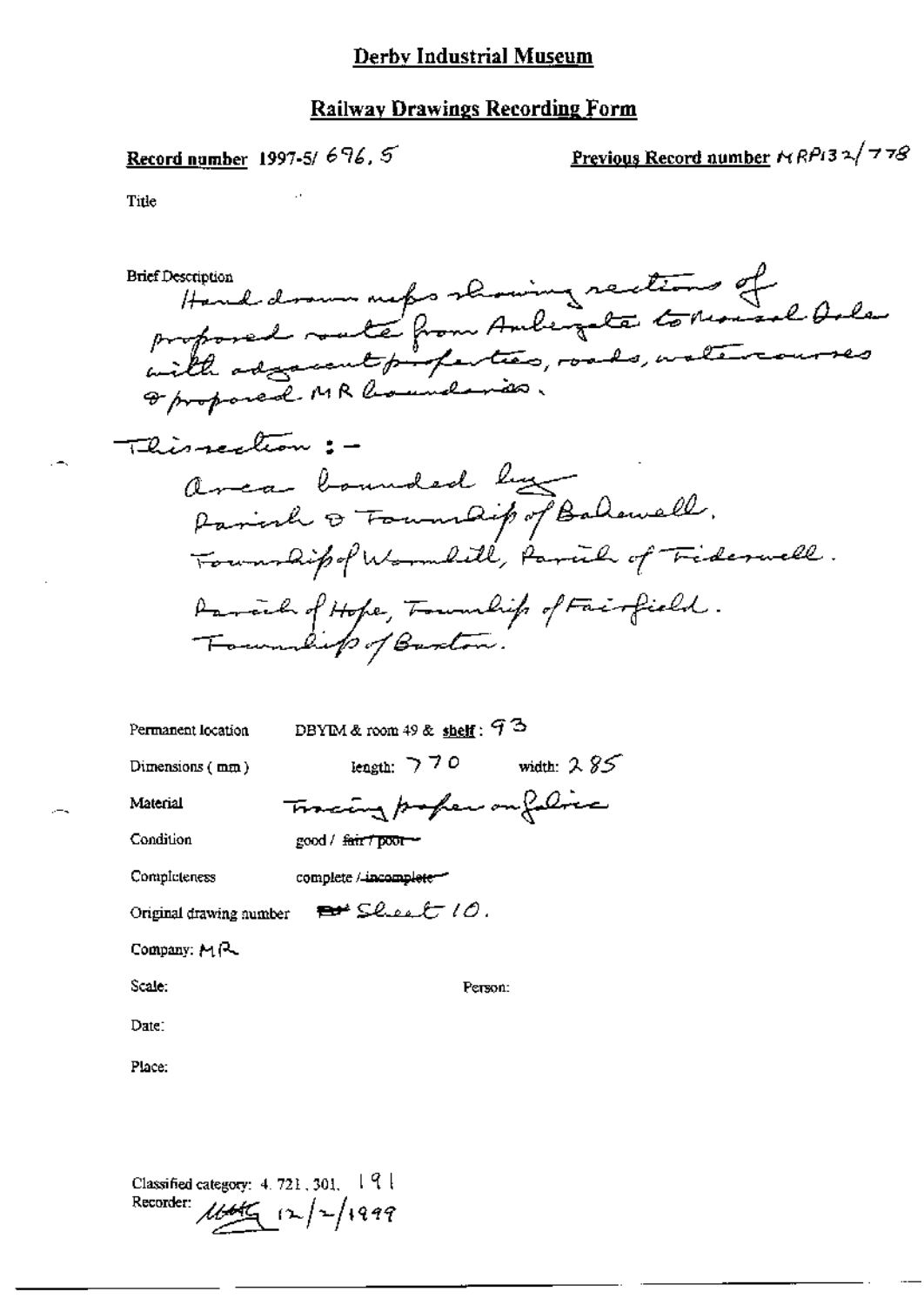## **Railway Drawings Recording Form**

 $CATTELL$ Previous Record number Record number  $1971 - 384/342$ L.M.& S.R. MONSAL DALE Title PROPOSED NAPHTHA STORE

**Brief Description** 

Plan & elevations of store hat rituated at north end of Headstone Funnel.

| Permanent focation                                               | DBYIM & room $49$ & shelf: $114-$  |                     |  |  |
|------------------------------------------------------------------|------------------------------------|---------------------|--|--|
| Dimensions (mm)                                                  | length: 4スロー                       | width: 32 $\cal{O}$ |  |  |
| Material                                                         | fafer                              |                     |  |  |
| Condition                                                        | good / fair / poor                 |                     |  |  |
| Completeness                                                     | complete / incomplete              |                     |  |  |
| Original drawing number $\left  07 \right/$ 3 $\circ$            |                                    |                     |  |  |
| Company: ムMSR                                                    |                                    |                     |  |  |
| Scale: "= 2 c++ AINS - Site plan person: M.A<br>" = 4 FEET - Hut |                                    |                     |  |  |
|                                                                  | Date: $f'' = 10$ FIRET - Send time |                     |  |  |
|                                                                  |                                    |                     |  |  |

Place:

 $\sim$ 

Monsal Aale

Classified category.  $4.721.301.197$ Recorder  $11/26$  28/6/2002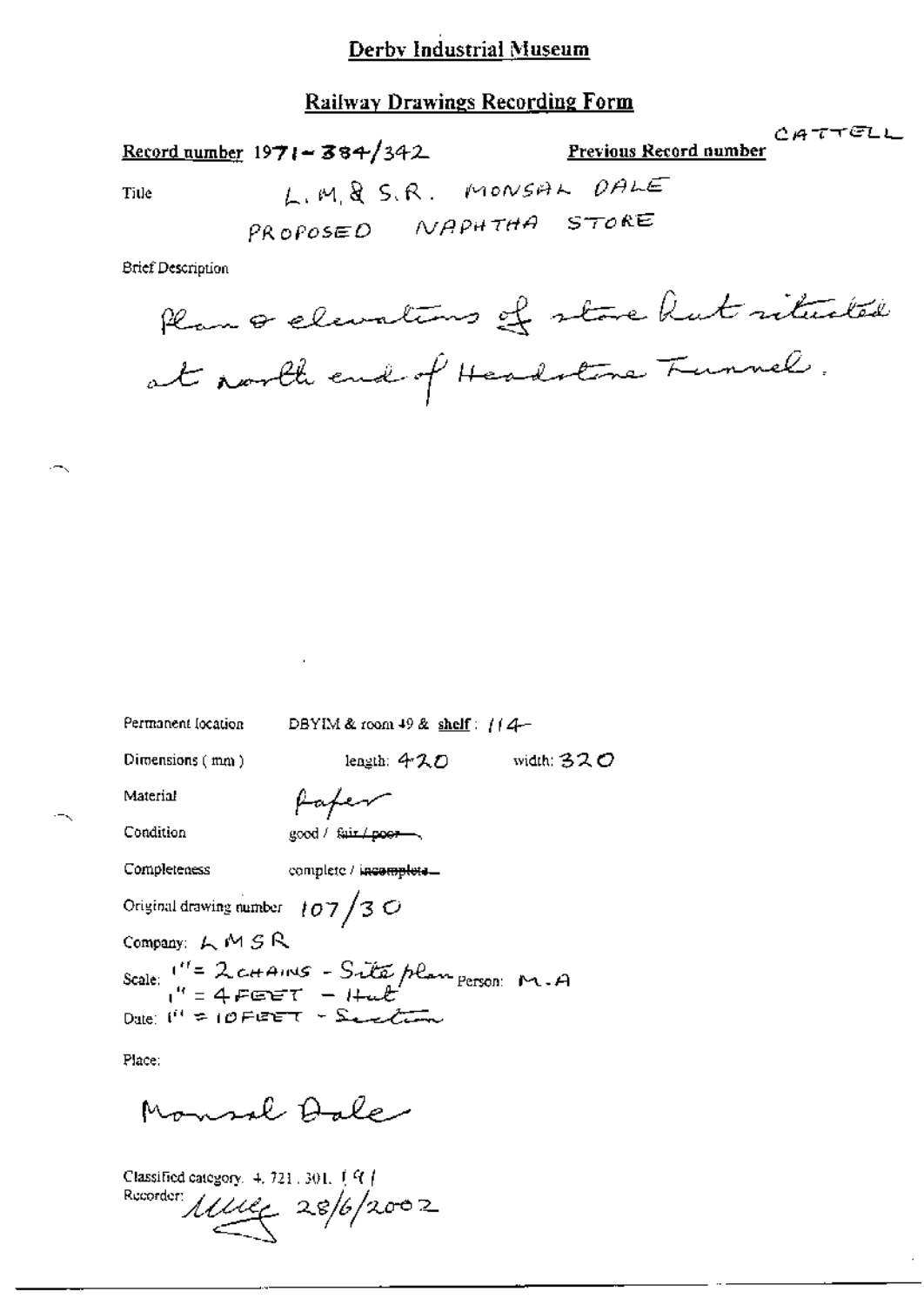Record number 1997-5/676.10

÷.

Previous Record number  $trRPI32/778$ 

Title

 $\sim$ 

 $\sim$ 

| <b>Brief Description</b>                                           |  |
|--------------------------------------------------------------------|--|
| Hand drawn meps showing scations of                                |  |
| profored mate from Andergate to Maisel Ale                         |  |
| with adjacent profection, roads, watercourses                      |  |
| I proposed MR locales is.                                          |  |
|                                                                    |  |
| Thissection : -                                                    |  |
|                                                                    |  |
| Uncan including Headstone Head Funnel,                             |  |
| bridge aver River Wye, rite of                                     |  |
|                                                                    |  |
| Monsel Oule station.<br>Parried of Bulawell. Fournalip of Ashford. |  |
| Tommlif of Little Longstone.                                       |  |
| DBYIM & room 49 & shelf : $93$<br>Permanent location               |  |
| width: $260$<br>length: $\overline{7}$ 30<br>Dimensions (mm)       |  |
| Tracing profess on filme<br>Material                               |  |
| good / fair7 poor-<br>Condition                                    |  |
| Completeness<br>complete / incomplete-                             |  |
| Original drawing number Should b                                   |  |
| Company: $M$ $\sim$                                                |  |
| Scale:<br>Person:                                                  |  |
| Date:                                                              |  |
| Place:                                                             |  |
| Mimmal Alex                                                        |  |

Classified category: 4.721.301. [9]<br>Recorder:  $\sqrt{100}$  [2]  $\sqrt{2}/1999$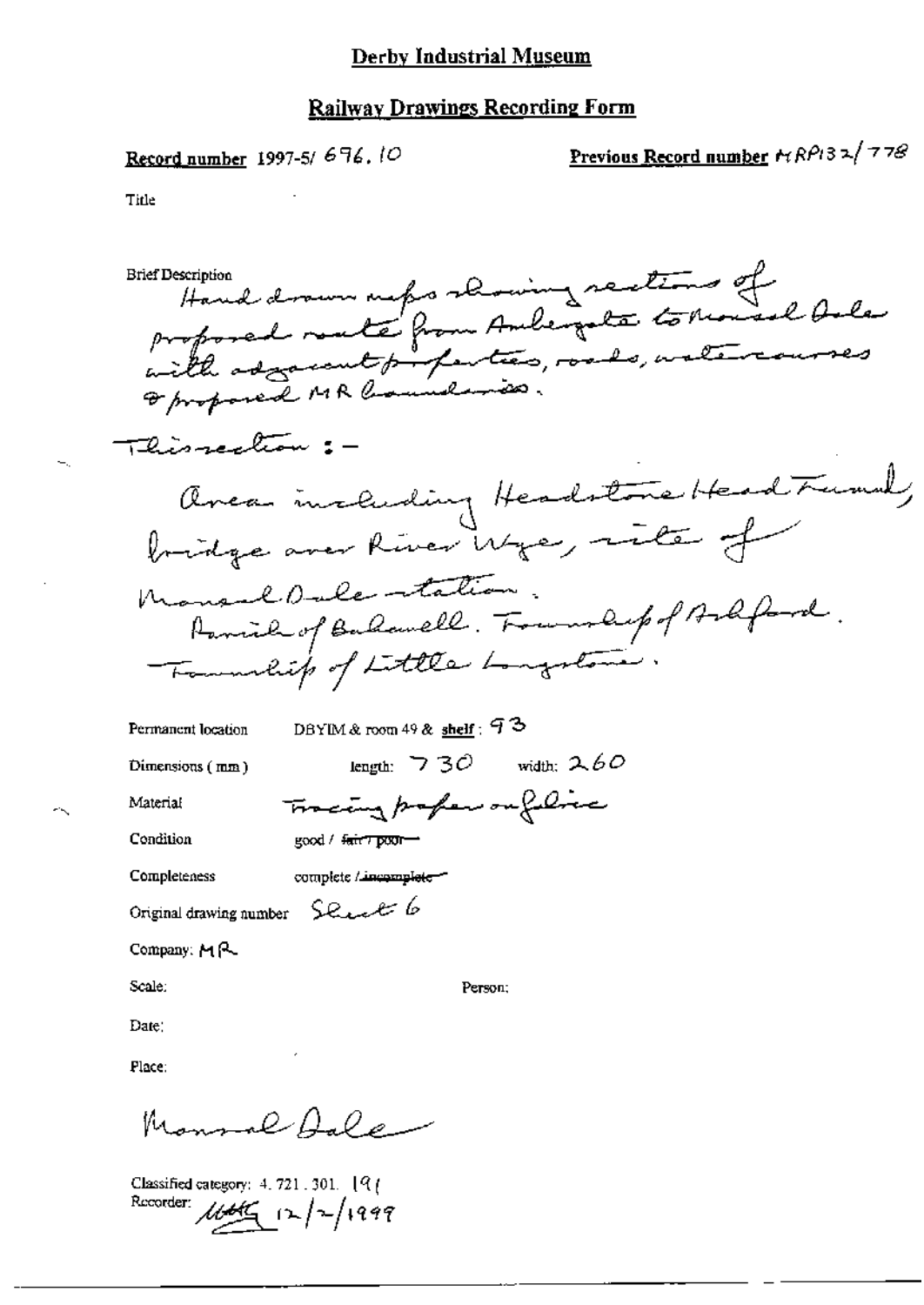#### Railway Drawings Recording Form

Record number 1997-5/696.

Previous Record number  $\kappa RPI32^{778}$ 

Title

response drawn maps showing rections of<br>proposed route from Ambergate to Monsel Orler<br>with adgreent properties, roads, watercourses **Brief Description** I proposed MR locanderson. Thissection : area from Mansuel Dale station site to Litton mill. Parish of Bolewell, Township of Little Longstone Formulipof Brushfield. Township of Fettown. Parally Fiderwell

Permanent location

DBYIM & room  $49$  & shelf:  $93$ 

Dimensions  $(mn)$ 

Material

Condition

Tracing profess on foliac good / fair poor-

Completeness

complete / incomplete --

Original drawing number Sheel 7

Company:  $M$  $A$ 

Scale:

Person:

length:  $735$  width:  $285$ 

Date:

Place:

Marsal Dole

Classified category: 4, 721, 301, 191 Recorder: 1645 (2/2/1999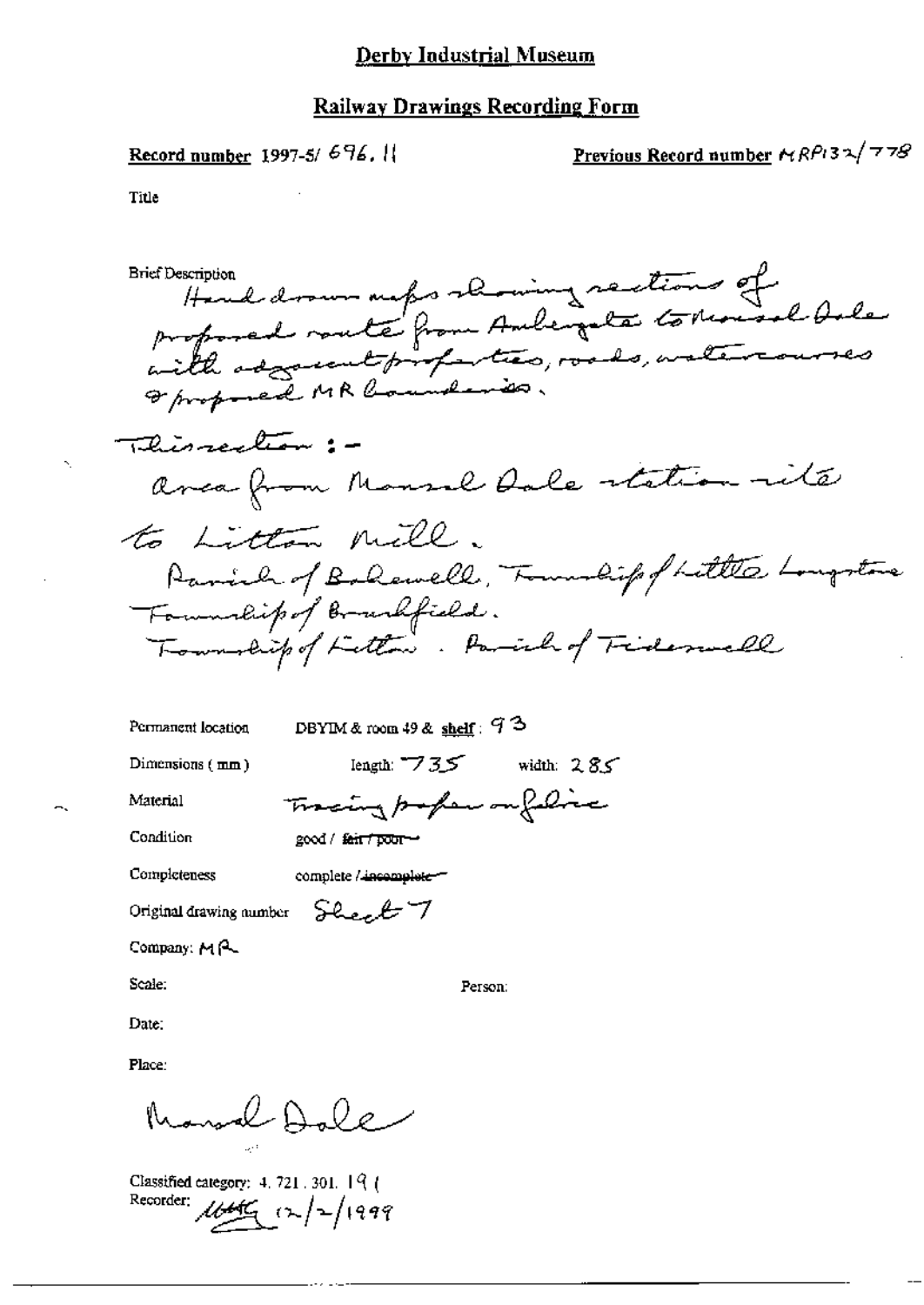# **Railway Drawings Recording Form**

Record number 1997-5/271.16

كدة Previous Record number MRP132/3

Title

**Brief Description** 

Permanent location

DBYIM & room 49 & shelf:  $69$ 

Dimensions (mm)

length:  $240$  width:  $490$ 

Material

Condition

complete / incomplete Completeness

Original drawing number

Company: MyR

Scale:  $1'' = 4$  FEET

Person:

Date: 7 Aug 1890

Place: Monsol Dale

Classified category: 4, 721, 301.<br>†<br/>  $\mathcal{G}-\mathcal{U} \mathcal{U}$  (  $142 - 512 - 97$ Recorder: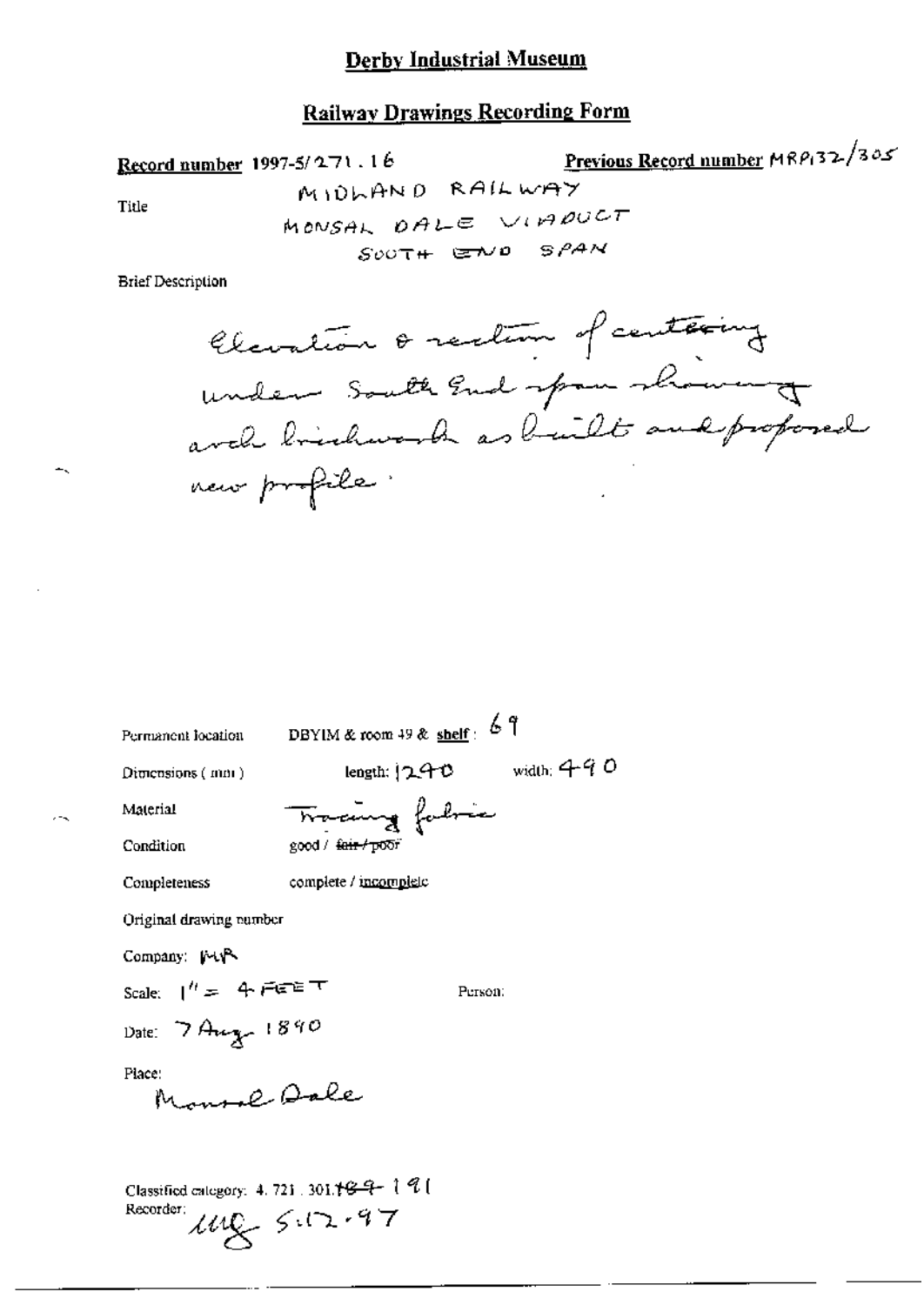ك 4 / Previous Record number 14 RP1 32 / 2 Record number 1997-5/271.17 MIOLANO AAILWAT MONSAL DALE VIADUCT Title SOUTH END SPAN **Brief Description** Claudion & rection of centering under South End-open charing avel bridewark as built and proposed new profile. Additional tembers added to reffert centre of temberson .

|                                    | Permanent location DBYIM & room 49 & shelf: $67$ |         |              |
|------------------------------------|--------------------------------------------------|---------|--------------|
| Dimensions (mm)                    | length: $12 + 6$                                 |         | width: $500$ |
| Material                           | Fracing folme                                    |         |              |
| Condition                          | $good /$ $I$ air $7$ $\overline{p}$ cor          |         |              |
| Completeness                       | complete / incomplete                            |         |              |
| Original drawing number $36244$ .  |                                                  |         |              |
| Company: MR                        |                                                  |         |              |
| Scale: $1'' = 4$ $e^x$ $e^x$ $e^x$ |                                                  | Person: |              |
| Date: $7A_u$ 1890                  |                                                  |         |              |
| Place:                             |                                                  |         |              |
| Monroe Aalen                       |                                                  |         |              |
|                                    |                                                  |         |              |
|                                    |                                                  |         |              |

Classified category: 4, 721, 301, +89 (9) WHI 5.12.97 Recorder: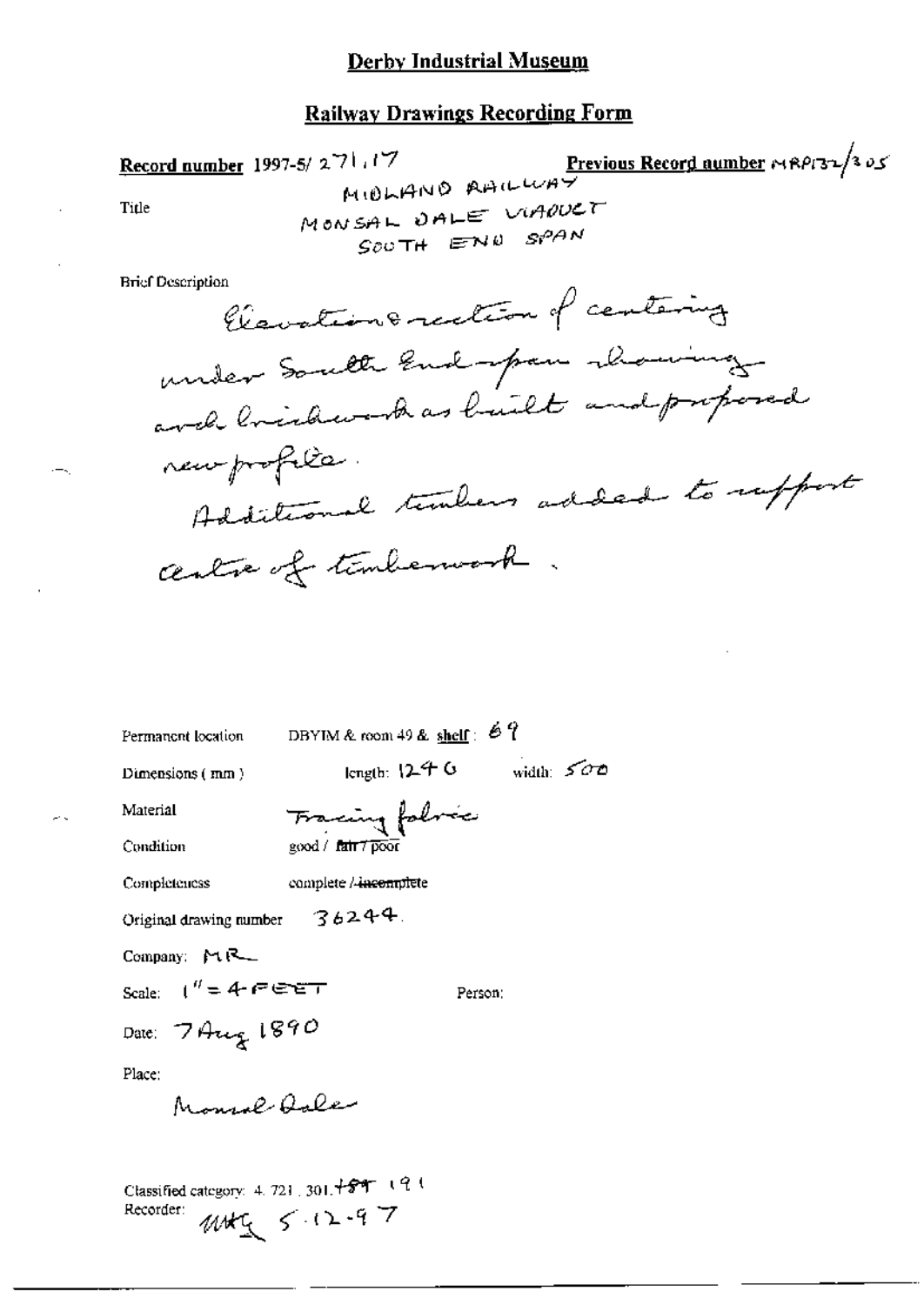#### **Railway Drawings Recording Form**

Record number 1997-5/ $271.18$ 

Previous Record number MRP 132/305

Title

MOLAND RAILWAY MONSAL OALE VIADUCT SOUTH END SPAN

**Brief Description** 



| Permanent location           | DBYIM & room 49 & shelf: $69$           |  |
|------------------------------|-----------------------------------------|--|
| Dimensions (mm)              | length: $990$ width: 660                |  |
| Material                     | Francing followic                       |  |
| Condition                    | good / fa <del>ir / po</del> or         |  |
| Completeness                 | complete / jacomplete                   |  |
|                              | Original drawing number Oromoning Mbs 1 |  |
| Company: MR                  |                                         |  |
| Scale: $1'' = 4$ Ferm $\tau$ | Person:                                 |  |
| Date:                        |                                         |  |
| Place:                       |                                         |  |
| $M_{max}$ $\theta$ $\Omega$  |                                         |  |
|                              |                                         |  |

Classified category: 4, 721, 301,  $+34$  + 1.91 Recorder: 1119 5-12-97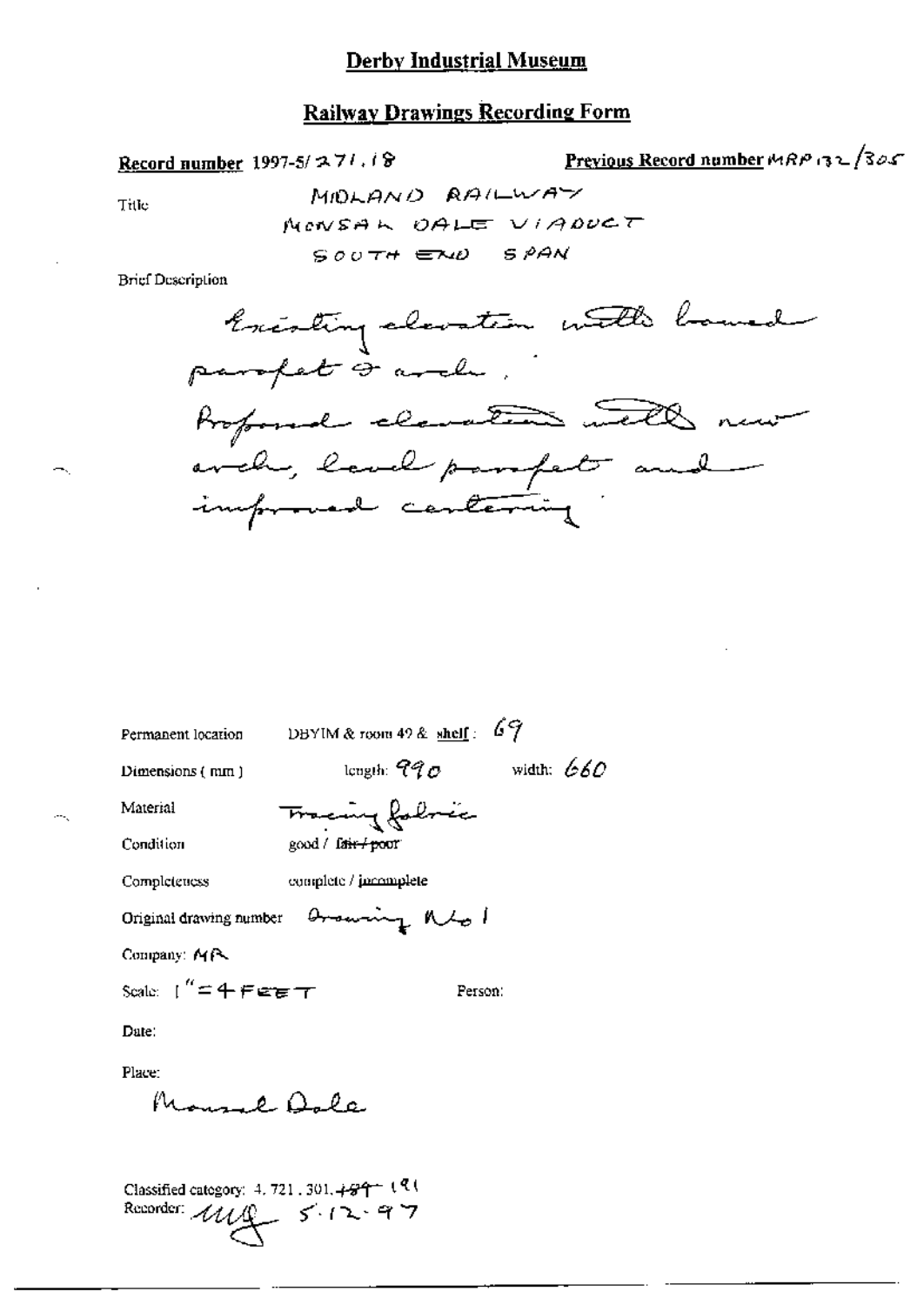Record number 1997-5/271.19

Previous Record number  $M \wedge R \wedge (32/365)$ 

Title

¬.

MIDLAND AAILWAY MONSAL DALE VIADUCT SOUTH END SPAN

**Brief Description** 



| Permanent location                         | DBYIM & room $49$ & shelf :                         |         | 69           |
|--------------------------------------------|-----------------------------------------------------|---------|--------------|
| Dimensions (mm)                            | length: $\widehat{q}\,\widehat{q}\, \mathfrak{O}$   |         | width: $660$ |
| Material                                   | Tracing folice                                      |         |              |
| Condition                                  | good / <del>fair / poor</del>                       |         |              |
| Completeness                               | complete / incomplete                               |         |              |
|                                            | Original drawing number $\beta$ rowing $\lambda$ 62 |         |              |
| Company: MR                                |                                                     |         |              |
| Scale: ("=4- F∈er T                        |                                                     | Person: |              |
| Date:                                      |                                                     |         |              |
| Place:                                     |                                                     |         |              |
| Monaal Aala                                |                                                     |         |              |
|                                            |                                                     |         |              |
| Classified category: $4.721.301.799 + 191$ |                                                     |         |              |
| Recorder:<br>20295.12.97                   |                                                     |         |              |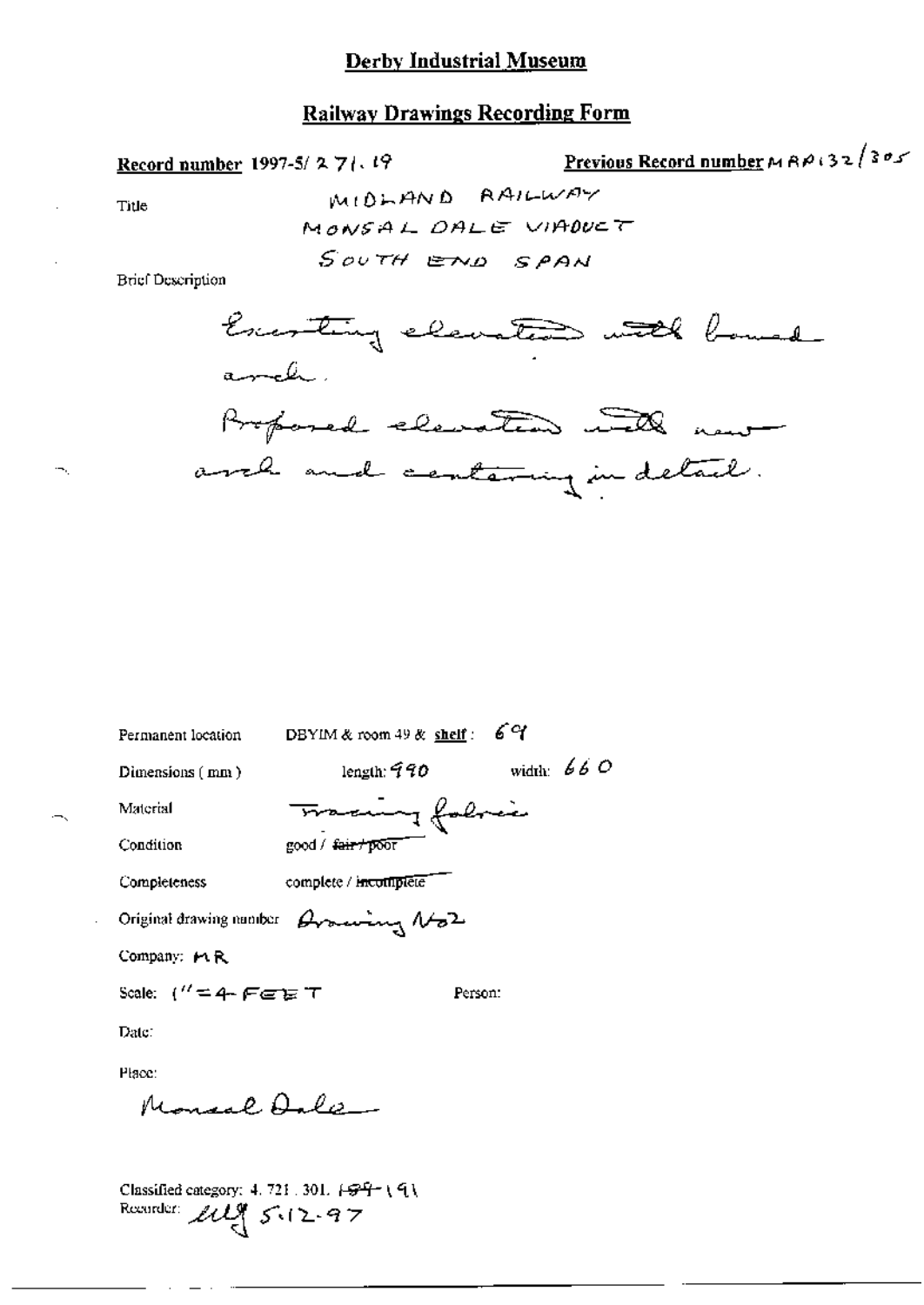Record number 1971-384/706.13  $A$ - $H$  Previous Record number

CA

Title

**Brief Description** 

Viaduct routh span

| Permanent location      | $33$ DBYIM & room $40$ & shelf: |         |
|-------------------------|---------------------------------|---------|
| Dimensions (mm)         | length:                         | widdu   |
| Material                |                                 |         |
| Condition               | good / fair / poor              |         |
| Completeness            | complete / incomplete           |         |
| Original drawing number |                                 |         |
| Company: MR             |                                 |         |
| Scale: $1'' = 4$ $''$   |                                 | Person: |
| Date: 1890              |                                 |         |
| Place:                  |                                 |         |
| outal Dala              |                                 |         |

Classified category: 4, 721, 301, 191 Recorder:

MISSING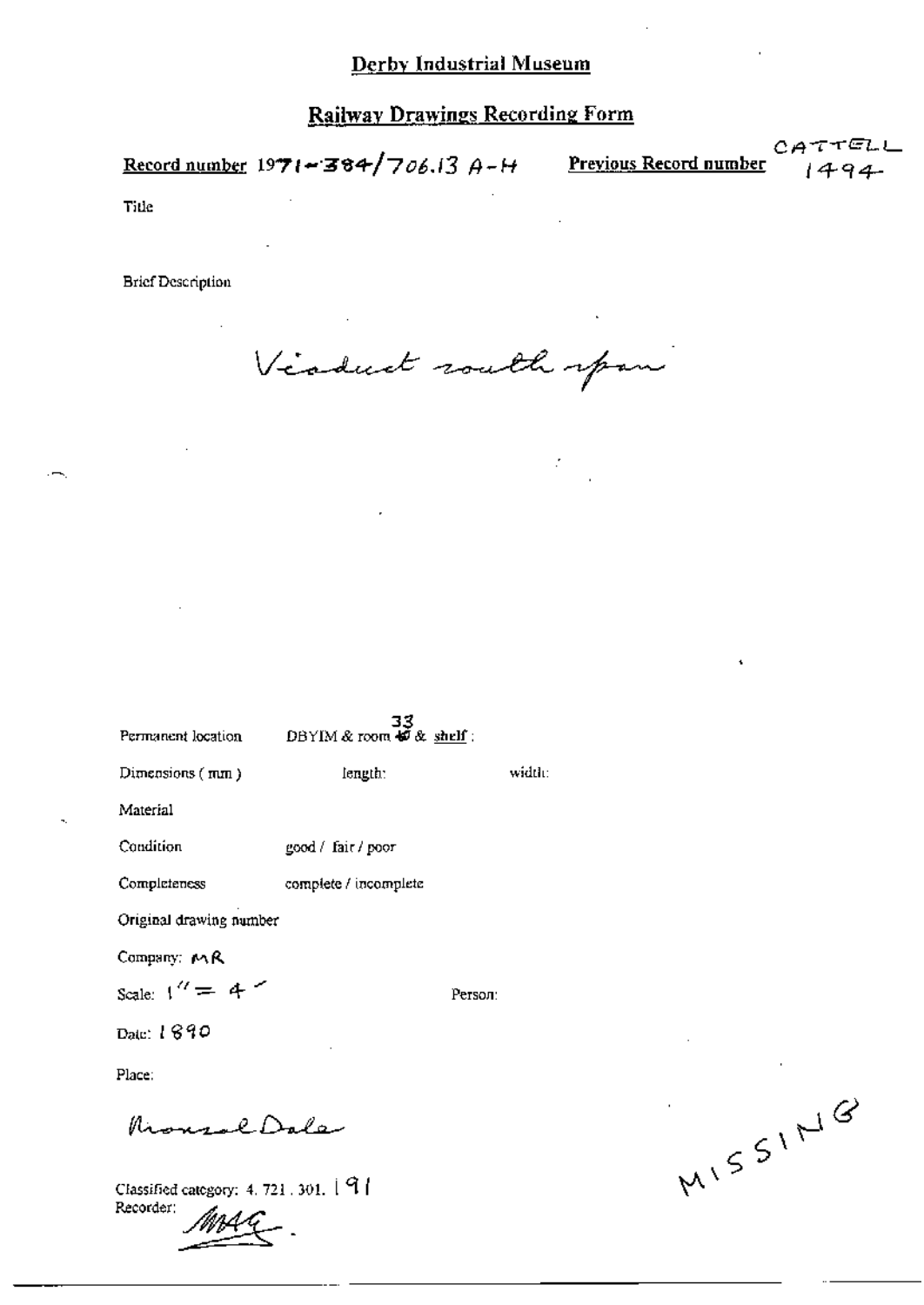# **Railway Drawings Recording Form**

Record number 1997-5/271.20

Previous Record number  $MRP$ 132/305

Title

~.

**Brief Description** 

| DBYIM & room 49 & $\frac{\text{shelf}}{\text{shelf}}$ : 69<br>Permanent location |
|----------------------------------------------------------------------------------|
| length: $1230$<br>width: $490$<br>Dimensions (mm)                                |
| Tracing followie<br>Material                                                     |
| Condition<br>good / ਕਿਸਾ <b>poor</b>                                             |
| Completeness<br>complete / incomplete.                                           |
| Original drawing number                                                          |
| Company: 14R                                                                     |
| Scale: $1'' = 4$ FEET<br>Person:                                                 |
| Date:                                                                            |
| Place:                                                                           |
| Moural Agle                                                                      |
|                                                                                  |
| Classified category: 4, 721, 301, $\angle$ 57   41                               |

 $6 - 1.98$ Recorder;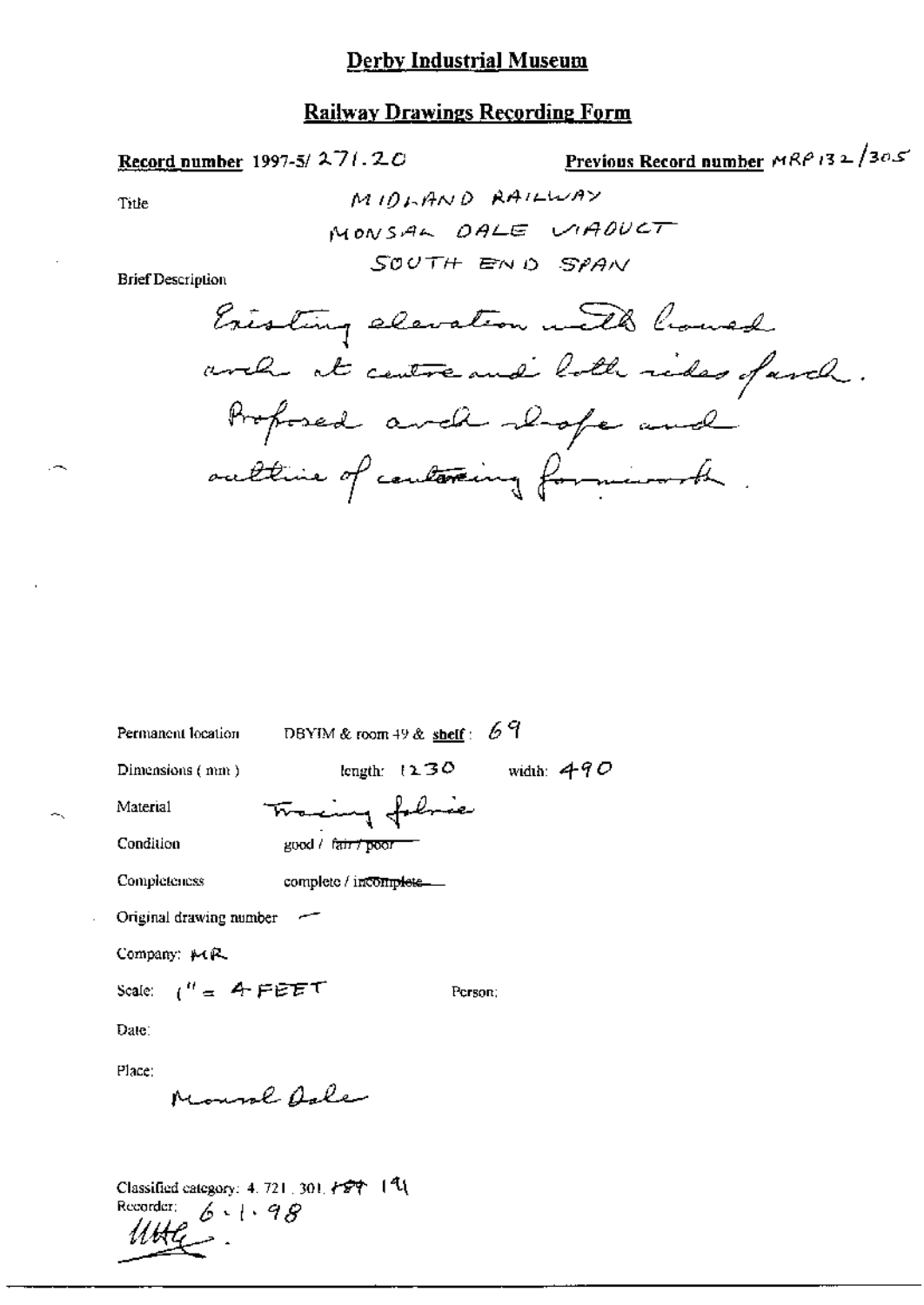## **Railway Drawings Recording Form**

Record number 1997-5/ $271.21$ 

Previous Record number  $\epsilon \kappa \beta$  3 2 /3 0 5

Title

**Brief Description** 

Permanent location

DBYIM & room 49 & shelf:  $69$ 

Dimensions (mm)

Material

Tracing folia good / fair / paer -

Condition

. . .

complete / incomplete. Completeness

Original drawing number

Company MR

Scale:

Person:

length:  $1200$  width:  $750$ 

Date:

Place: Monsal Asle

 $1'' = 4.5557$ 

Classified category: 4, 721, 301, 1999 [9] Recorder:  $160666.12.98$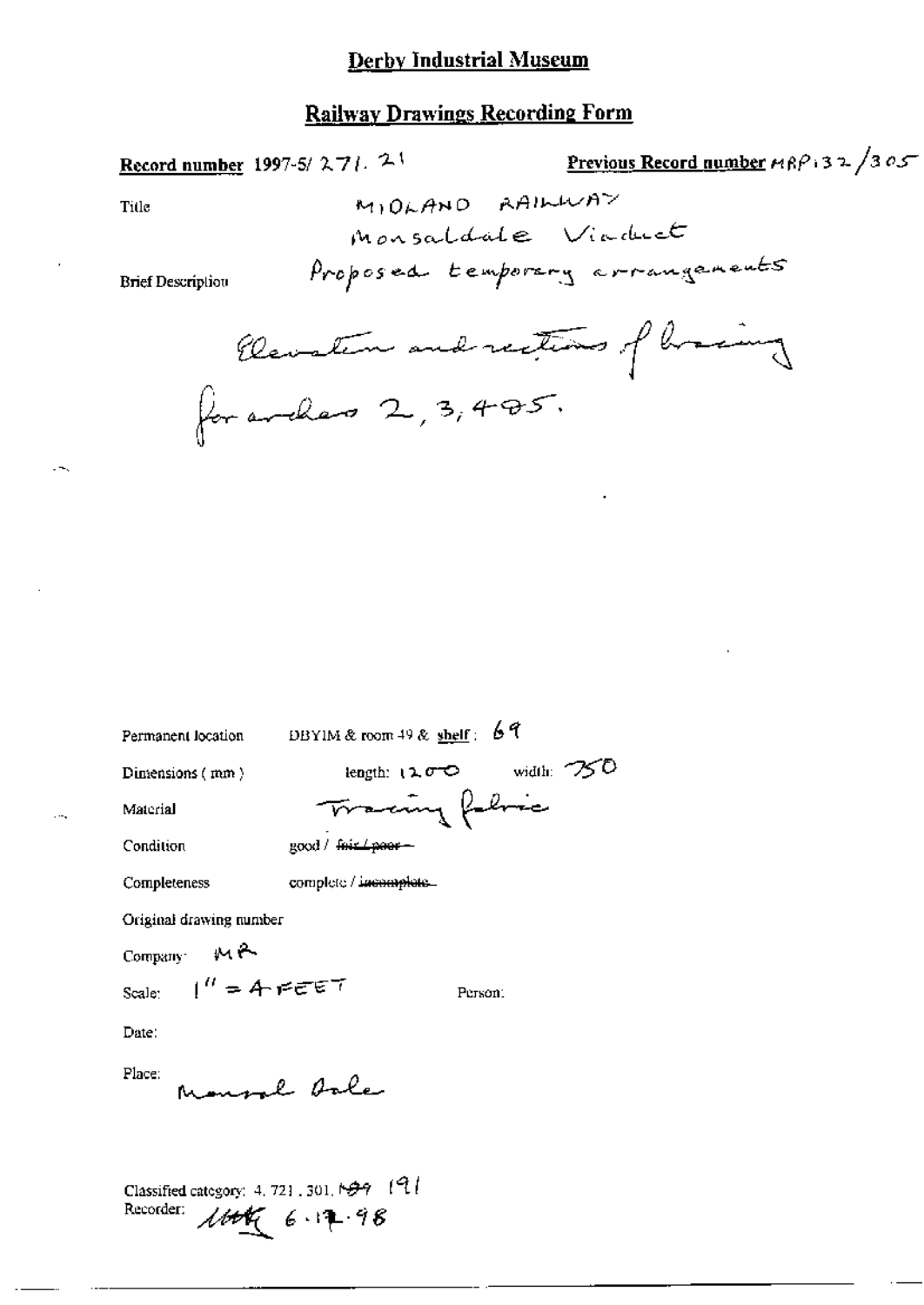Record number 1997-5/271.22

Previous Record number  $\mu$ RP 132/305

Title

MIDLAND RAILWAY MONSAL DALE VIADUCT South End Span

**Brief Description** 

betried drawing friendaning

| Permanent location      | DBYIM & room 49 & shelf: $69$ |              |
|-------------------------|-------------------------------|--------------|
| Dimensions $(mn)$       | եացնե։ 990                    | width: $660$ |
| Material                | Tracing follow                |              |
| Condition               | good / f <del>air/poor</del>  |              |
| Completeness            | complete / incomplete ]       |              |
| Original drawing number | N04-                          |              |
| Company:                |                               |              |
| Scale: $1'' = 1$ F00 T  |                               | Person:      |
| Date:                   |                               |              |
| Place:<br>Monaal Qalo   |                               |              |
|                         |                               |              |

Classified category: 4, 721, 301, 1-524 (9) Recorder:  $6 - 12 - 98$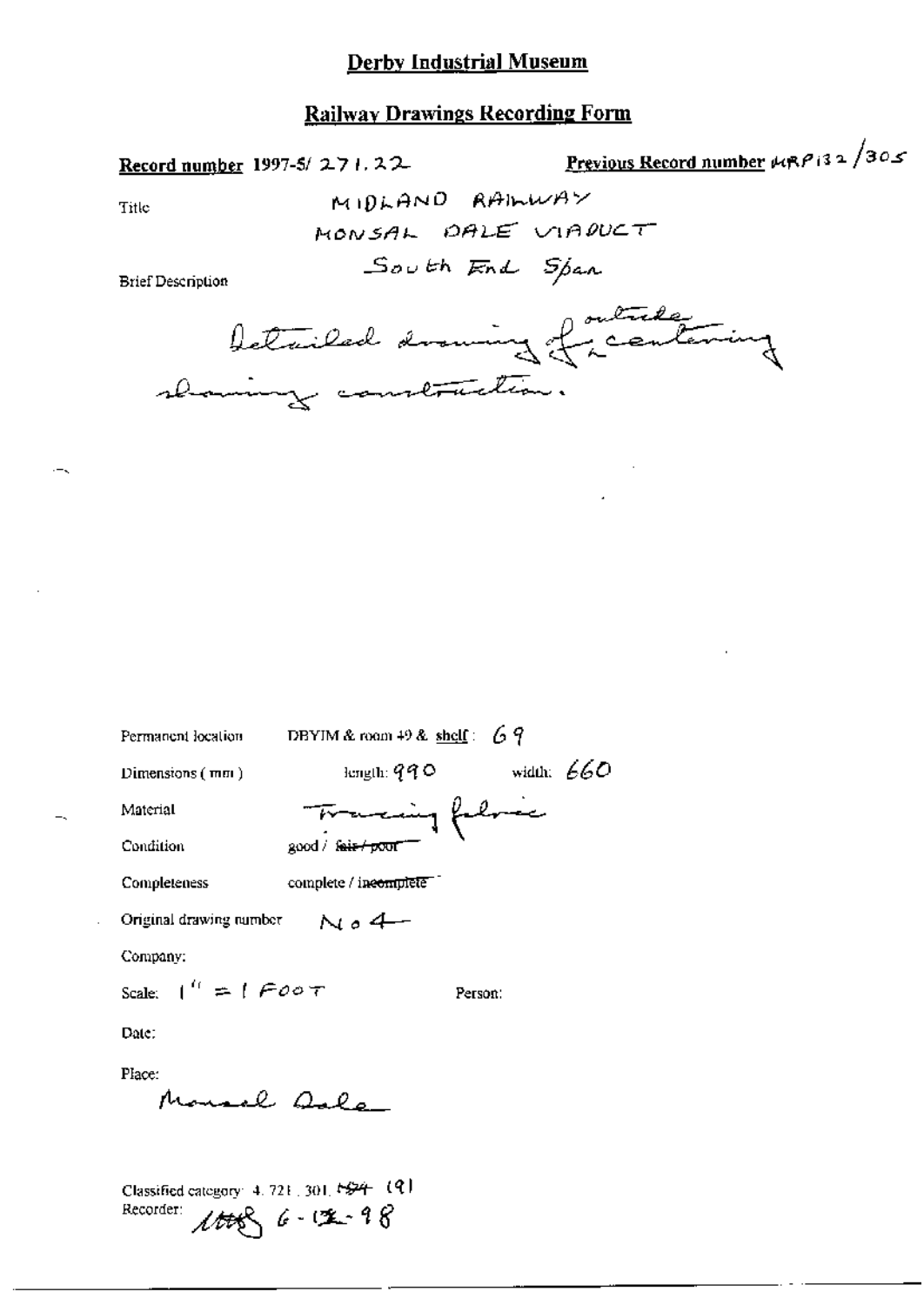#### **Railway Drawings Recording Form**

Record number 1997-5/271,23

Previous Record number MRP 132/305

Title

Monsal Oale Viaduct

**Brief Description** 

Person:  $E \ltimes S$   $\left[\begin{array}{c} I \end{array}, \begin{array}{c} I \end{array}\right]$ 

Permanent location

DBYIM & room 49 & shelf:  $67$ 

Dimensions (mm)

length:  $785$  width:  $580$ Tracing falsic

Condition

Completeness

Material

good / fair / poor

complete / incomplete...

Original drawing number

Company: MR

Scale:

$$
\text{Disc114} \longrightarrow 1907
$$

Place:

Mounel Alle

Classified category: 4, 721, 301.729 191 Recorder: 1145 6-12 98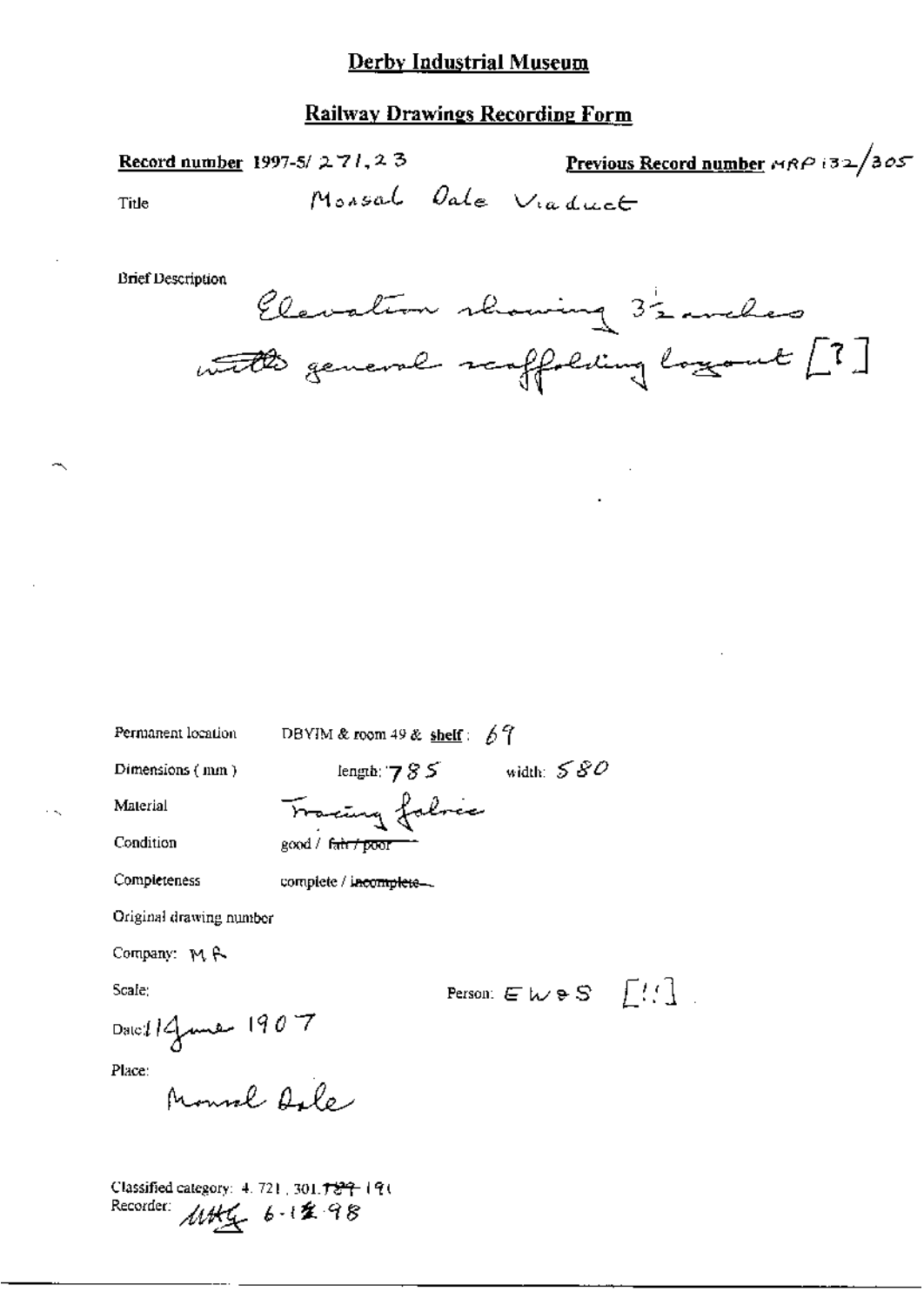Record number  $1971 - 384 / 706$ .  $11$  Previous Record number

TELL СR  $1494 -$ 

Title

Recorder:

 $2 - 1$ 

**Brief Description** 

 $\sim$  $\mathbb{R}^2$ 

Litton Turnel strengthening

 $\sim 2\%$ 

| Permanent location                       | $33$<br>DBYIM & room $49$ & shelf: |         |        |
|------------------------------------------|------------------------------------|---------|--------|
| Dimensions (mm)                          | length;                            |         | width: |
| Material                                 |                                    |         |        |
| Condition                                | good / fair / poor                 |         |        |
| Completeness                             | complete / incomplete              |         |        |
| Original drawing number                  |                                    |         |        |
| Company: MR                              |                                    |         |        |
| Seale: $\int_0^t = 2$                    |                                    | Person: |        |
| Date: $1892$                             |                                    |         |        |
| Place:                                   |                                    |         |        |
| Litton                                   |                                    |         |        |
| Classified category: $4.721.301.$ [ $7/$ |                                    |         |        |

MISSING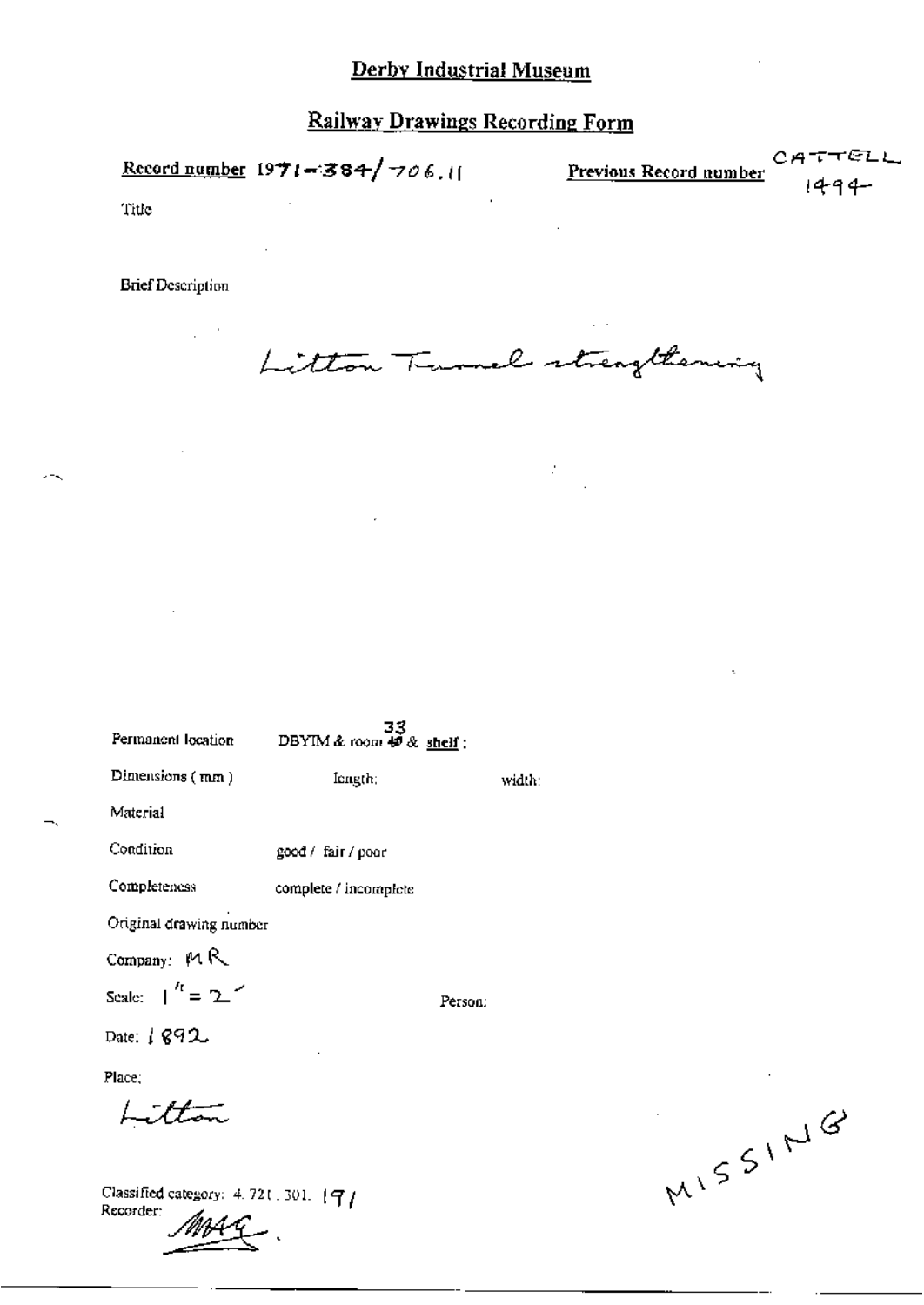# **Railway Drawings Recording Form**

Record number 1997-5/271.14

Previous Record number mRP132/305

Title

÷.

MIDLAND AAILWAY LITTON TUNNEL

**Brief Description** 

Schematics drawing of roof

Permanent location DBYIM & room 49 & shelf :  $64$ 

Dimensions (mm)

length:  $60°$  width: 4–7 O

Material

Condition Completeness

complete / incomplete

Original drawing number

Company:

Scale:  $\frac{1}{2}$  =  $\sqrt{7}$ 

Person:

Date:  $Dez10.1892$ 

Place:

than Tunnel

Classified category: 4, 721, 301,  $\leftarrow$   $\leftarrow$  (  $\frac{7}{4}$ Recorder:  $\pi r$   $\in$  12.97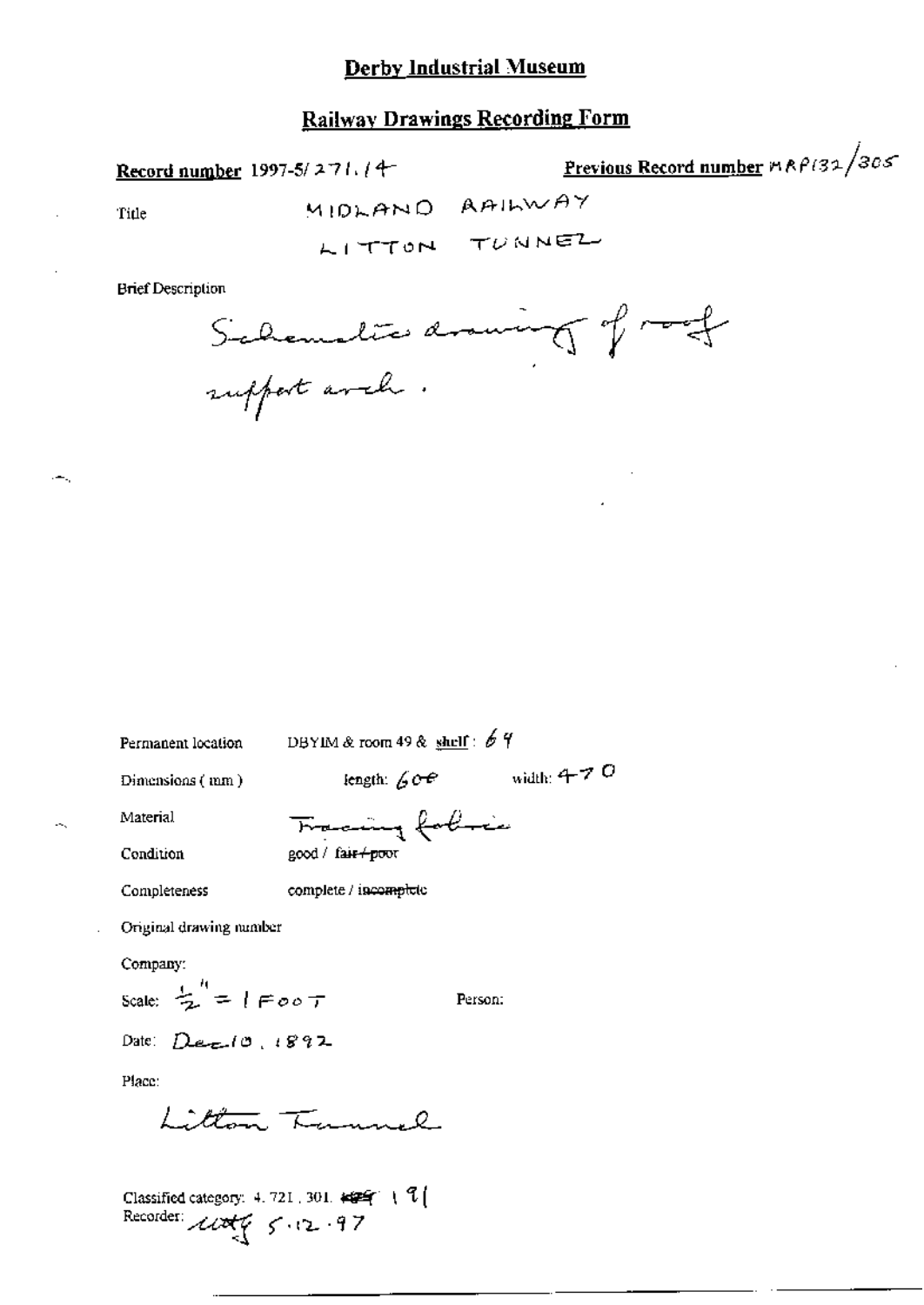# **Railway Drawings Recording Form**

Previous Record number  $MRP/32/242$ Record number 1997-5/ $\lambda$ / $\lambda$ ,  $\lambda$ MILLERS DALE Title

**Brief Description** 

 $\ddot{\phantom{0}}$ 



| DBYIM & room 49 & shelf : $66$<br>Permanent location                                                                      |
|---------------------------------------------------------------------------------------------------------------------------|
| length: $1570$ width: $525$<br>Dimensions $(mm)$                                                                          |
| Refer on foller<br>Material                                                                                               |
| Condition<br>good / fair + poor =                                                                                         |
| Completeness<br>complete / incomplete                                                                                     |
| Original drawing number                                                                                                   |
| Company: $M \mathcal{R}$                                                                                                  |
| Scale: $\begin{bmatrix} u' = 1 \ c \ H \end{bmatrix}$<br>Person: $\sim$                                                   |
| Date: $\frac{1}{2}$ and $\frac{1}{2}$ $\frac{1}{2}$ $\frac{1}{2}$ $\frac{1}{2}$ $\frac{1}{2}$ $\frac{1}{2}$ $\frac{1}{2}$ |
| Place: Millers Dale Station area                                                                                          |
| $20MbSch - 21M44$                                                                                                         |
| Classified category: 4, 721, 301, $+64$ (q)<br>Recorder:<br>$4446$ 14.11.97                                               |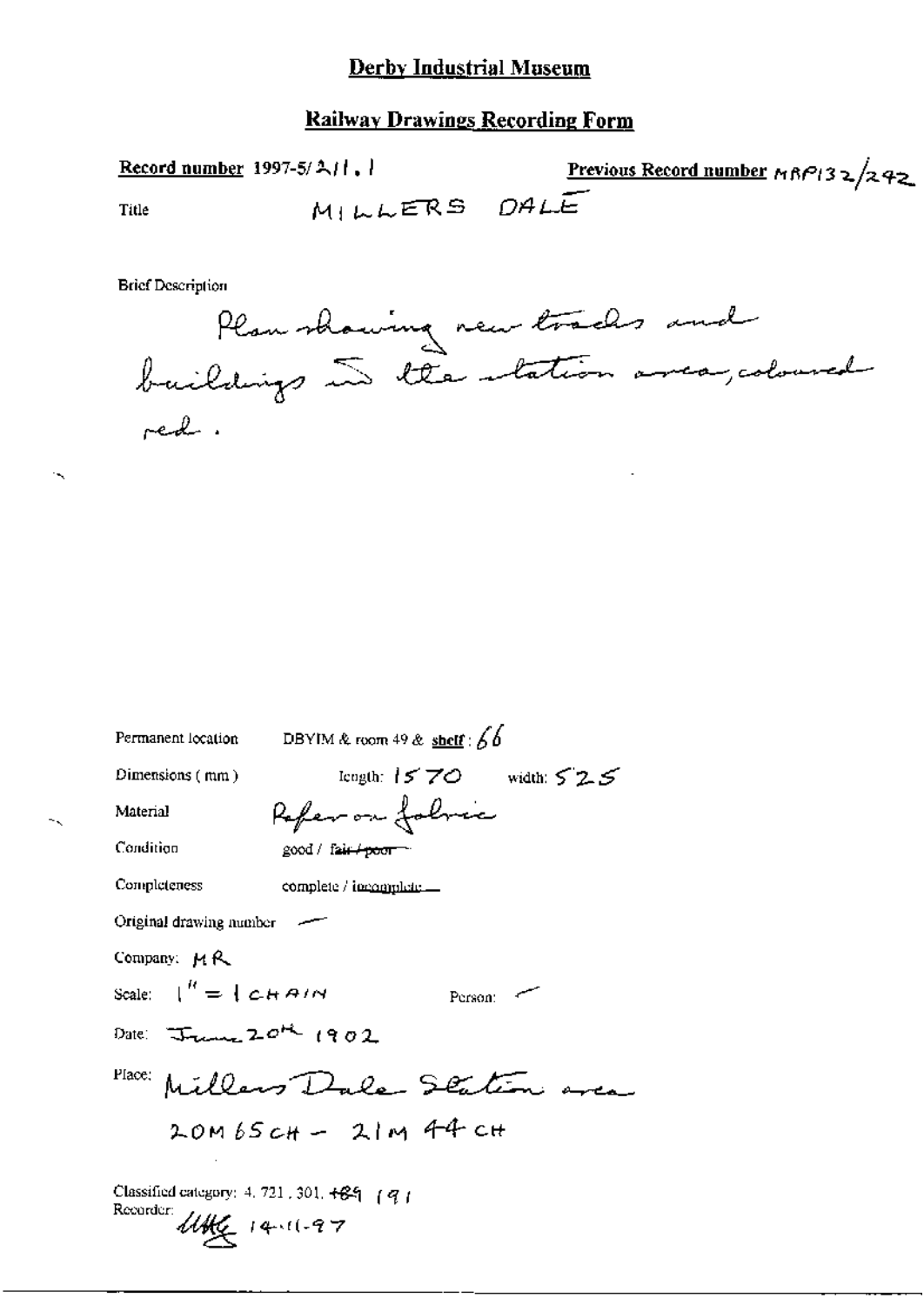# Railway Drawings Recording Form

Previous Record number  $MRP$ 132/242 Record number 1997-5/211,2 MILLERS DALE Title

**Brief Description** 

 $\epsilon$ 

 $\sim$   $\sim$ 

| Permanent Iocation                      | DBYIM & room 49 & shelf : $60$     |
|-----------------------------------------|------------------------------------|
| Dimensions $(mn)$                       | length: $(570 \text{ width: } 510$ |
| Material                                | Pofer on folvic                    |
| Condition                               | good / fair / poor-                |
| Completeness                            | complete / incomplete              |
| Original drawing number                 |                                    |
| Company: れた                             |                                    |
| Scale: $1^{'t} = 1$ C- <del>H</del> AIN | Person:                            |
| Date: $26$ Seft 1902                    |                                    |
|                                         | Place: Millers Oale Station area   |
|                                         | $20M65cH - 2IM44cH$                |
|                                         |                                    |
|                                         |                                    |

Classified category: 4, 721, 3017484 (a)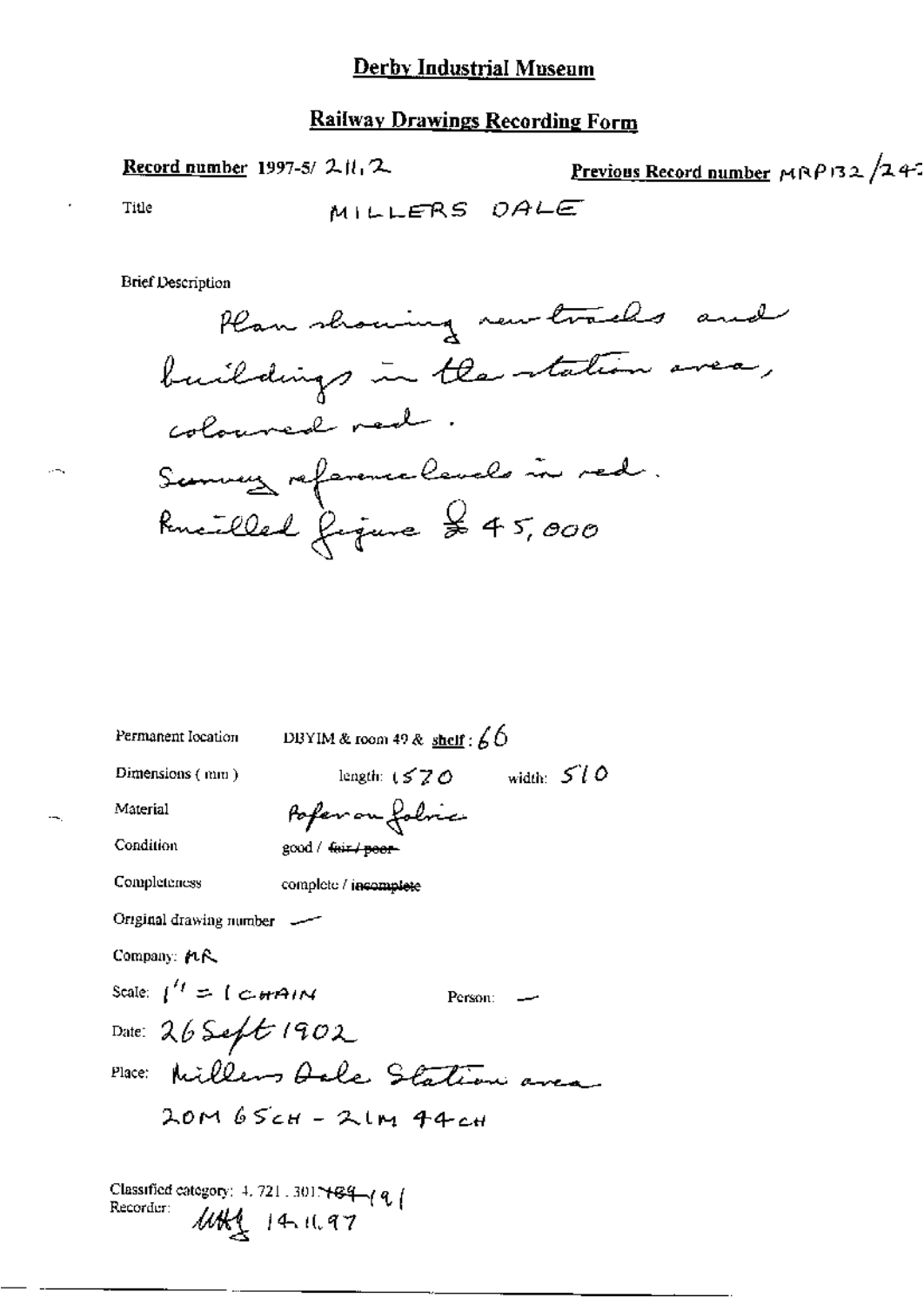# **Railway Drawings Recording Form**

| Record number 1997-5/ $\mathcal{A}$ $\{ \cdot \}$ 3<br>M R<br>Title<br>MILLERS OALE                                                                                                                                                                                                                                | <b>Previous Record number <math>m \wedge p</math>132/242</b> |
|--------------------------------------------------------------------------------------------------------------------------------------------------------------------------------------------------------------------------------------------------------------------------------------------------------------------|--------------------------------------------------------------|
| <b>Brief Description</b><br>Plan showing new toach layout<br>with drainage system from the<br>new and excerting buildings.<br>Routes of Soil and Rain Walter pipes<br>shown in red ink with inspection covers,<br>draming to River Wye.<br>Walter main route somm in green ind.<br>New Stationmarkers house shown. |                                                              |
| Permanent location<br>DBYIM & room 49 & shelf: $6b$                                                                                                                                                                                                                                                                |                                                              |
| Dimensions (mm)<br>length: $1630$<br>width: $600$                                                                                                                                                                                                                                                                  |                                                              |
| Манстіаl<br>fafer ou fabric<br>Condition<br>good / fair+poor                                                                                                                                                                                                                                                       |                                                              |
| Completeness<br>complete / incomplete                                                                                                                                                                                                                                                                              |                                                              |
| 268, 103, 24,<br>Original drawing number<br>Company: MR<br>Scale: $1^{\prime\prime} = 66$ Fere $\tau$<br>Person: 22                                                                                                                                                                                                |                                                              |
| Date: $7$ March 1906                                                                                                                                                                                                                                                                                               |                                                              |
| Place:<br>Millers Dele Station area<br>$158M$ 70 cH - $159M$ 43 cH                                                                                                                                                                                                                                                 |                                                              |
| Classified category: 4, 721, 301, $\frac{1}{4}$ $\frac{1}{4}$ $\frac{1}{4}$ $\frac{1}{4}$<br>Recorder:<br>$4449$ $14.11.97$                                                                                                                                                                                        |                                                              |

 $\sim$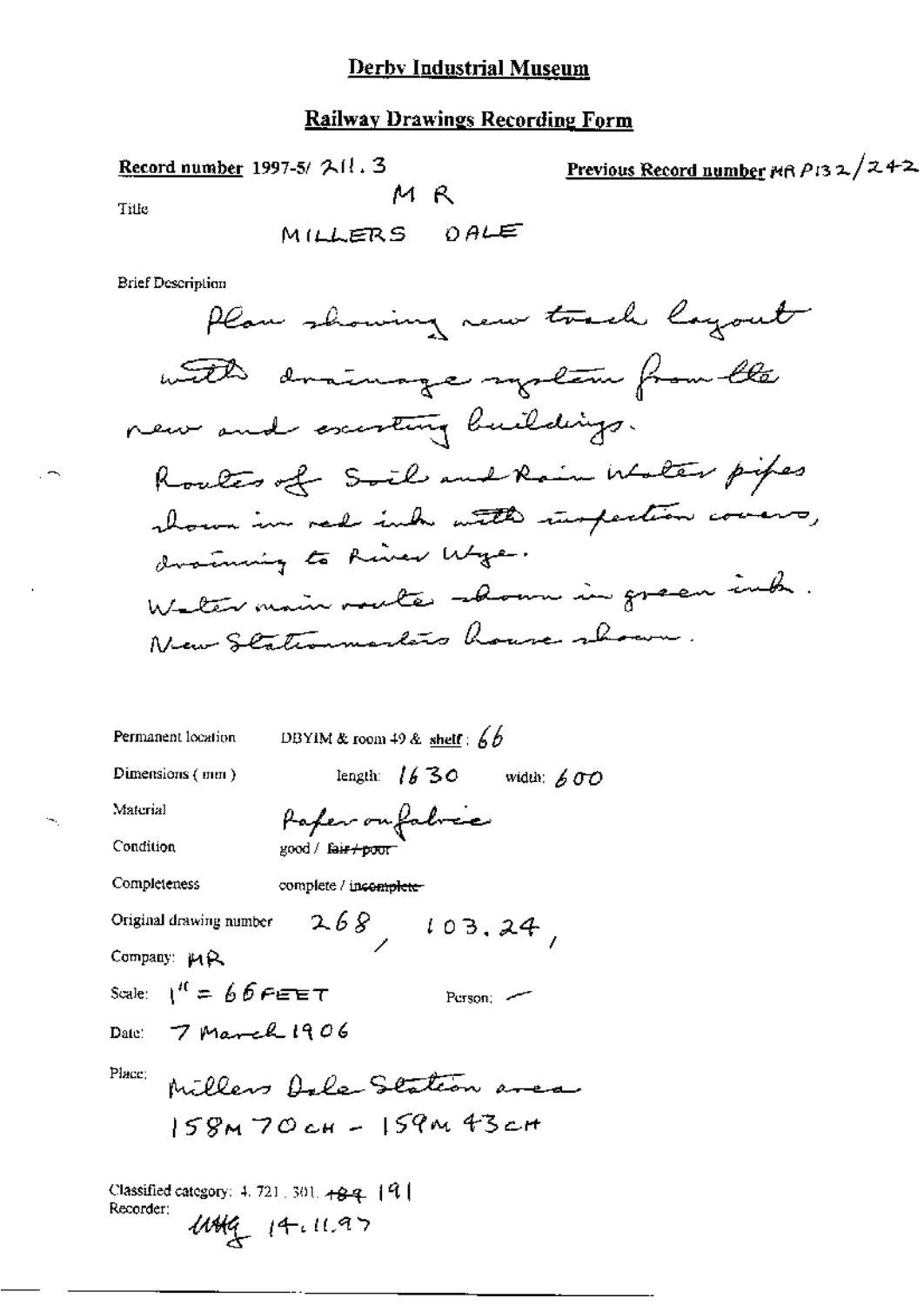#### **Railway Drawings Recording Form**

Record number 1997-5/ $\lambda$  II. 4

Previous Record number  $MR/32/242$ 

Title

**Brief Description** 

Permanent location DBYIM & room 49 & shelf:  $66$ length:  $740$  width:  $380$ Dimensions  $(mn)$ Tracing fabric Material Condition good / fair / peer-Completeness complete / incomplete Original drawing number  $104.68$ Company: MR Scale:  $1^{11}$  = 66 PEET Person:  $\sim$ Date: 24.12.1902 Millars Dala Station. Place: Classified category: 4.721.301. 1-8-9-1-1

 $\mu$ arg 14-11-97

Recorder: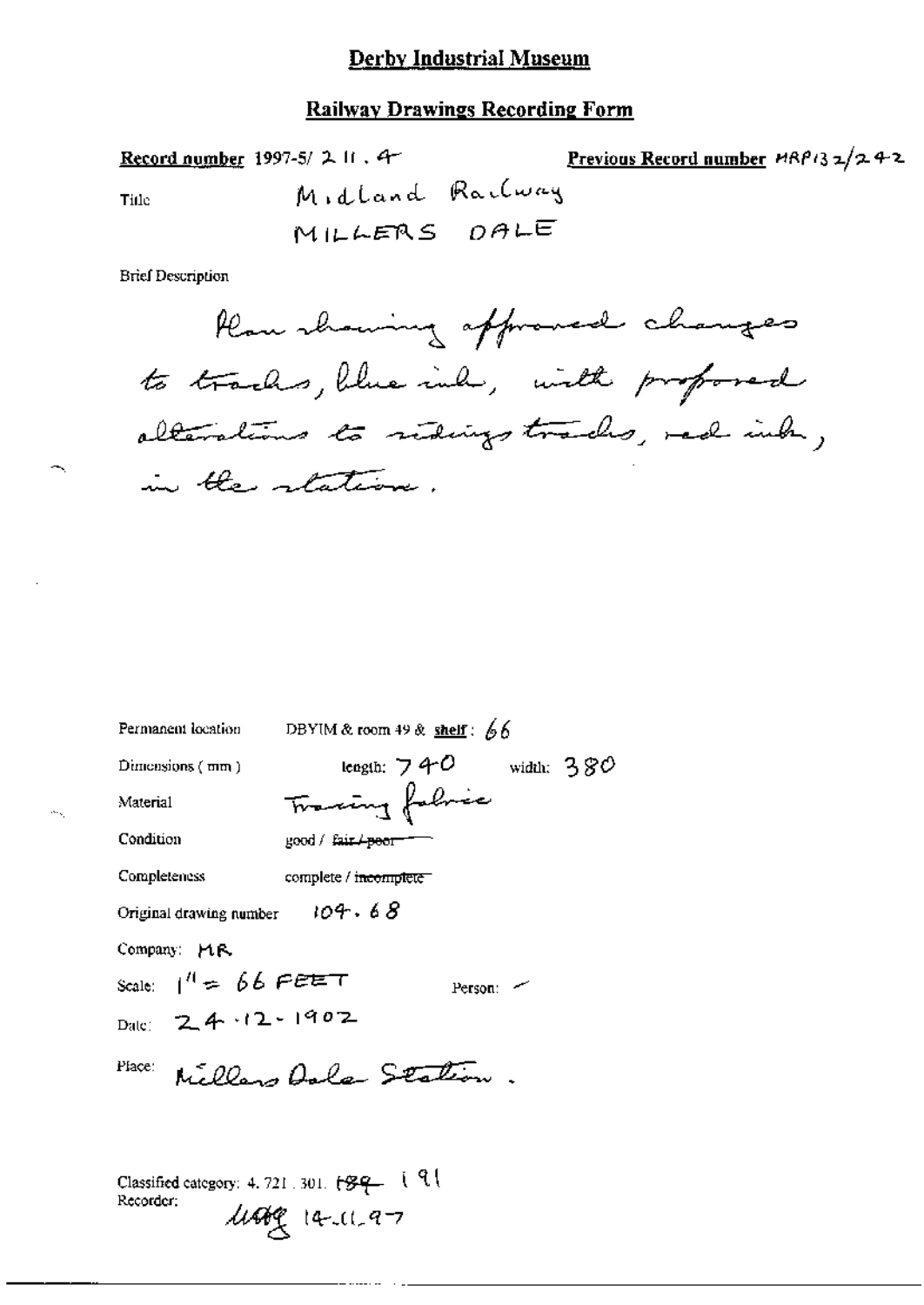#### **Railway Drawings Recording Form**

Previous Record number m RP 132/242 Record number 1997-5/ $\lambda$ 11. 5  $M, R$ Title Widening at Millers Dale **Brief Description** a longitudinal Section plan showing existing, and new rail lands across recorreaded and through station.

Permanent location

DBYIM & room 49 & shelf:  $6b$ 

Dimensions (mm)

length:  $1240$  width:  $660$ 

Material

Condition

Poper on fabric good / <del>fair / poor -</del>

Completeness

complete / incomplete

Original drawing number

Company: MR

Scale: Home  $3:1^9 = 66$  FEET<br>Vent :  $1^9 = 20$  FEET Person:  $-$ Date: Tuly 1902 Place Millers Role  $158M$  77ct - 159M 34ct

Classified category: 4, 721, 301,  $\sqrt{$^{2}P^2 + |^{2}P|}$ Recorder: 116 14.11.97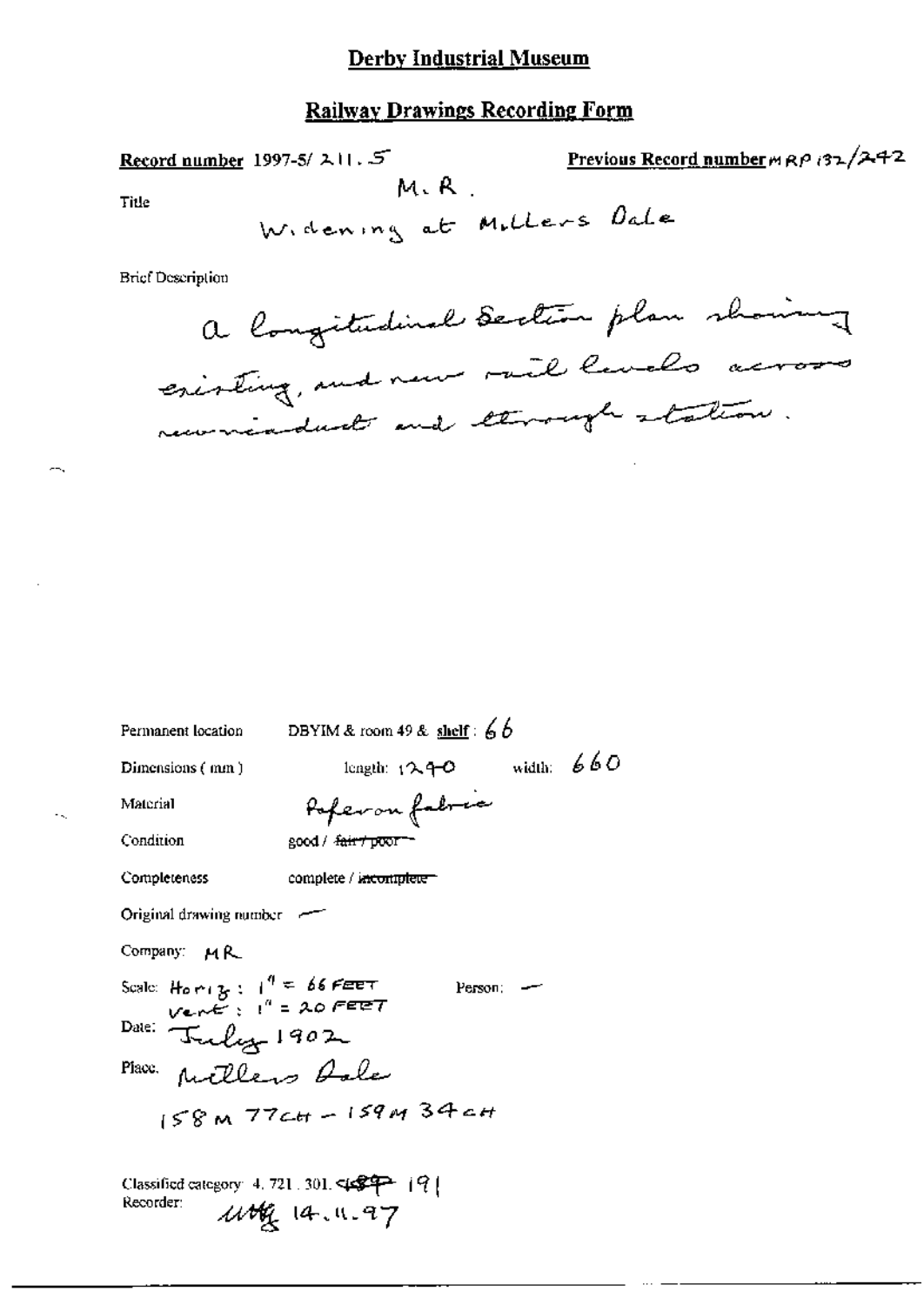# **Railway Drawings Recording Form**

Previous Record number MRP132/154-Record number 1997-5/ $147.$ Title MILLERS OALE son<br>Plan koming existinghtracks (blue) **Brief Description** and new trachs and haildings (red), to give Splatforms.

| Permanent location                        | DBYTM & room 49 & shelf: $61$                                 |
|-------------------------------------------|---------------------------------------------------------------|
| Dimensions (mm)                           | length: $1555$ width: $600$                                   |
| Material                                  | Raper, bittle                                                 |
| Condition                                 | food the poor tom me and.                                     |
| Completeness                              | complete / incomplete-                                        |
|                                           | Original drawing number $\mathfrak{S}$ (907-203) $\sqrt{275}$ |
| Company: $H$ , $R$                        |                                                               |
| Scale: $1^{11}$ = 20 FEET                 | Person:                                                       |
| Date: $2.3$ FEB 1905                      |                                                               |
| Place:                                    | Millers Asle                                                  |
|                                           |                                                               |
| Recorder: $\mu \mu_{\mathcal{E}}$ 16/9/97 |                                                               |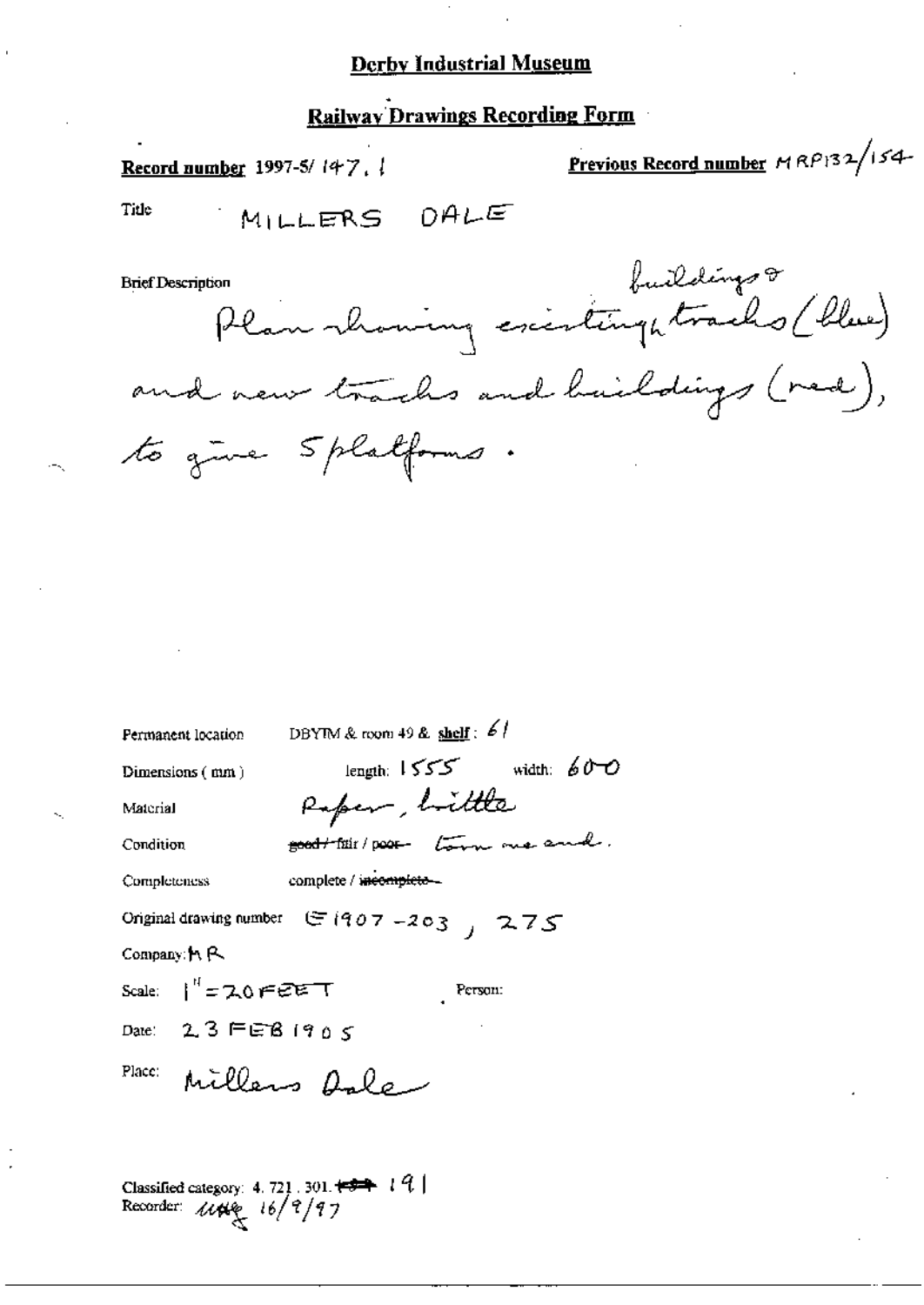# **Railway Drawings Recording Form**

Previous Record number  $MRP132/154$ Record number 1997-5/147, 2 M.R. Millers Dale Loop Title Proposed Temporary Connection at South and. **Brief Description** Plan showing temporary counseleon in track at routh and if viaduats.

| Permanent location                                                                               | DBYTM & room $49$ & shelf: $6$               |  |
|--------------------------------------------------------------------------------------------------|----------------------------------------------|--|
| Dimensions (mm)                                                                                  | length: $40$ width: $280$                    |  |
| Material                                                                                         | Kaher                                        |  |
| Condition                                                                                        | good / <del>fair / poor</del>                |  |
| Completeness                                                                                     |                                              |  |
|                                                                                                  | Original drawing number $ET107 - 203$ , 9045 |  |
| Company: MR                                                                                      |                                              |  |
| Scale: $1'' = 6666677$                                                                           | Person:                                      |  |
| Date: $7$ March $1905$                                                                           |                                              |  |
| Place:                                                                                           | Millers fale                                 |  |
|                                                                                                  |                                              |  |
|                                                                                                  |                                              |  |
| Classified category: 4.721.301.<br>Recorder: $f_{AB}f_{AB} = f_{BC}$ $\alpha \rightarrow \alpha$ |                                              |  |

 $w$ ar $\leq$  19, 9.97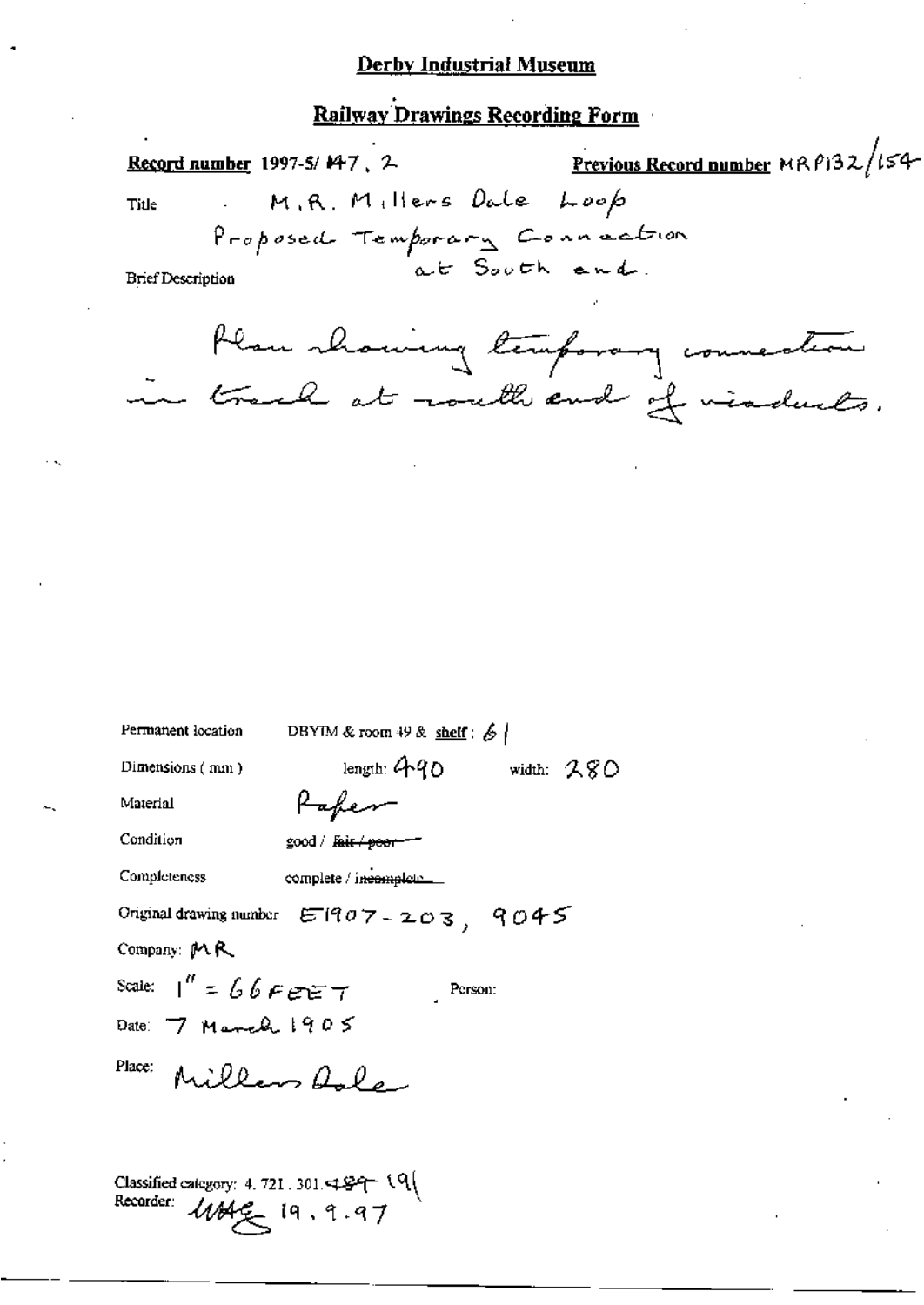# **Railway Drawings Recording Form**

Previous Record number MRP132/154-Record number 1997-5/147.3 MILLERS OALE Title

**Brief Description** 

Plan showing temporary arrangements of track to be in use on April 2nd 1905. history tracks - blue New laid by MR - red New lacid by contractor - oranger Tremporary - purple

| Permanent location                                    | DBYIM & room 49 & shelf : $6$         |
|-------------------------------------------------------|---------------------------------------|
| Dimensions (mm)                                       | length: $9.35$ width: 610             |
| Material                                              | Poper + Traing paper attached         |
| Condition                                             | good / Fair / poor.                   |
| Completeness                                          | complete / incomplete -               |
|                                                       | Original drawing number $E(907 - 203$ |
| Company: MR                                           |                                       |
| Scale: $\int_{0}^{H}$ = [cHAIN                        | Person:                               |
| Date: $23$ Feb 1905                                   |                                       |
| Place:<br>Miller Arley                                |                                       |
| Classified category: 4.721.301. +5-9 \q\<br>Recorder: | $1042 - 19.9.97$                      |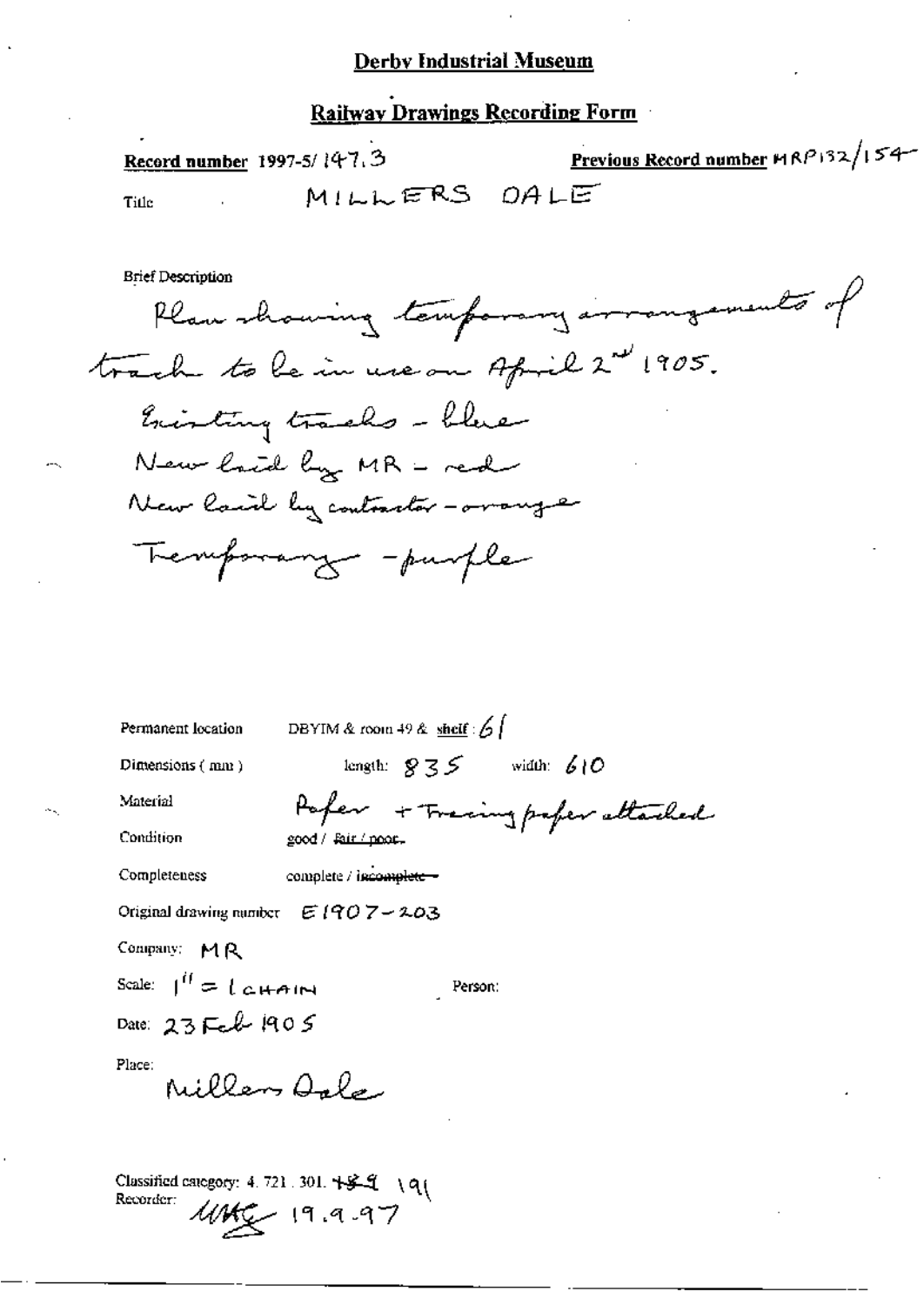# **Railway Drawings Recording Form**

| Record number 1997-5/ $j+7$ , $4-$ |  |                                   | <b>Previous Record number</b> $MAP$ is z / i 5 % |  |
|------------------------------------|--|-----------------------------------|--------------------------------------------------|--|
| Title                              |  |                                   | MILLERS DALE                                     |  |
| Brief Description                  |  | and the state of the state of the | et of millens tale.                              |  |

| Plan of original layour of the court |
|--------------------------------------|
| showing tracks, buildings, ands etc  |
| no at 1905 prior to relaiding.       |
|                                      |

| length: $1565$ width: 480 |
|---------------------------|
|                           |
|                           |
|                           |
|                           |
|                           |
|                           |
|                           |
|                           |
|                           |
|                           |
|                           |
|                           |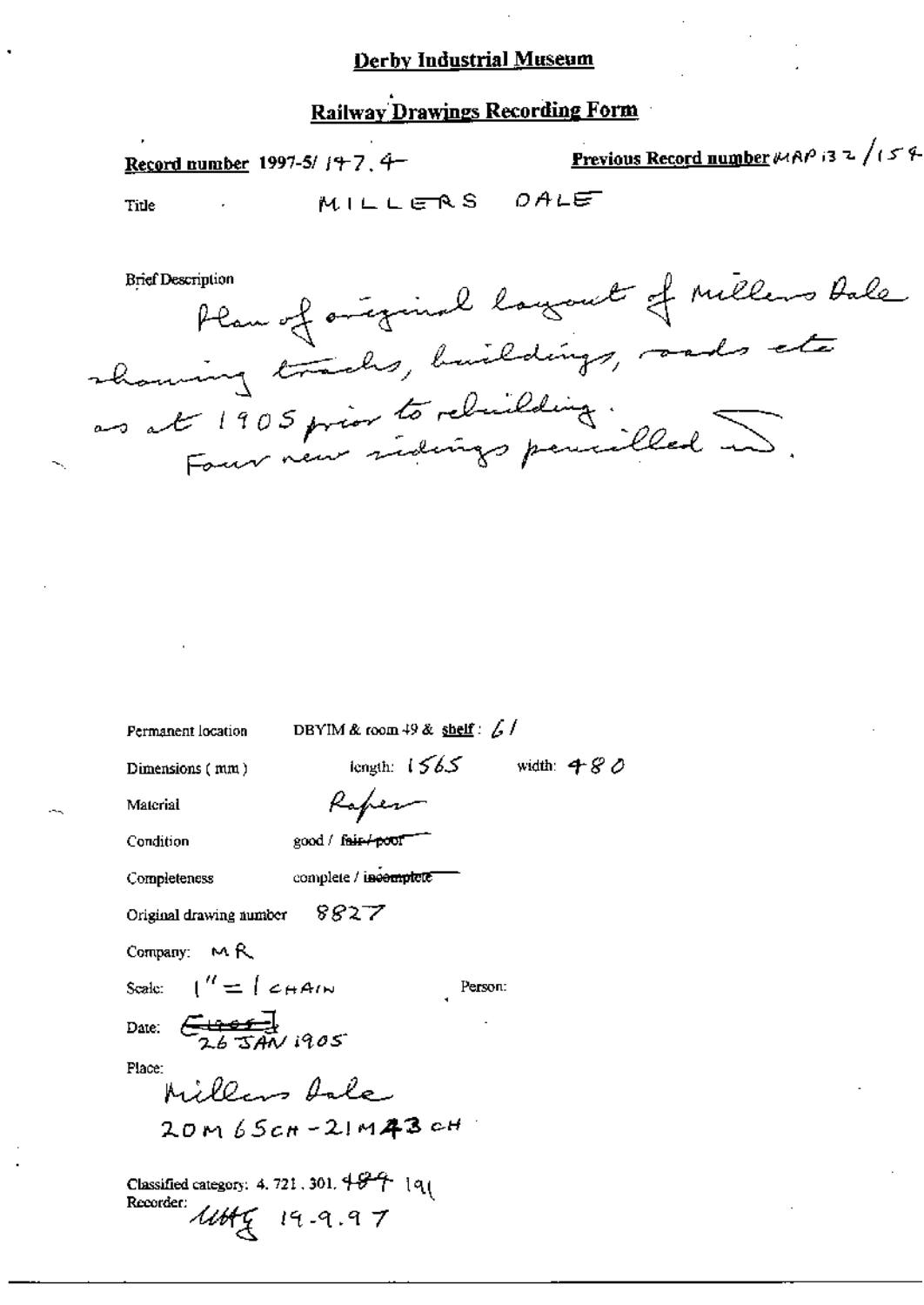# **Railway Drawings Recording Form**

Previous Record number HAM32/154 Record number 1997-5/197. 5 MILLERS OALE Title Brier Description plan of temporary arrangements bisting lines - blue New lines - ned Temporary lines - purple beauting platforms - gellow New platforms - points Existing briedings - brown New limitatings - red DBYIM & room 49 & shelf:  $\frac{1}{2}$ Permanent location length:  $1250$  width: 485 Dimensions (mm) Pafer Material good/ fair / poor Condition complete / incomplexe but in 2 pieces & love **Completeness** 9257 Original drawing number Company:  $M R$ Scale:  $\vert^{ii} = \vert$  chain. Person: Date: 14 JUNE 1905 Place: Millers Aale 20M 68CH - 21M 37CH Classified category: 4, 721 . 301. イマチ | 9

Recorder: Work 19.9.97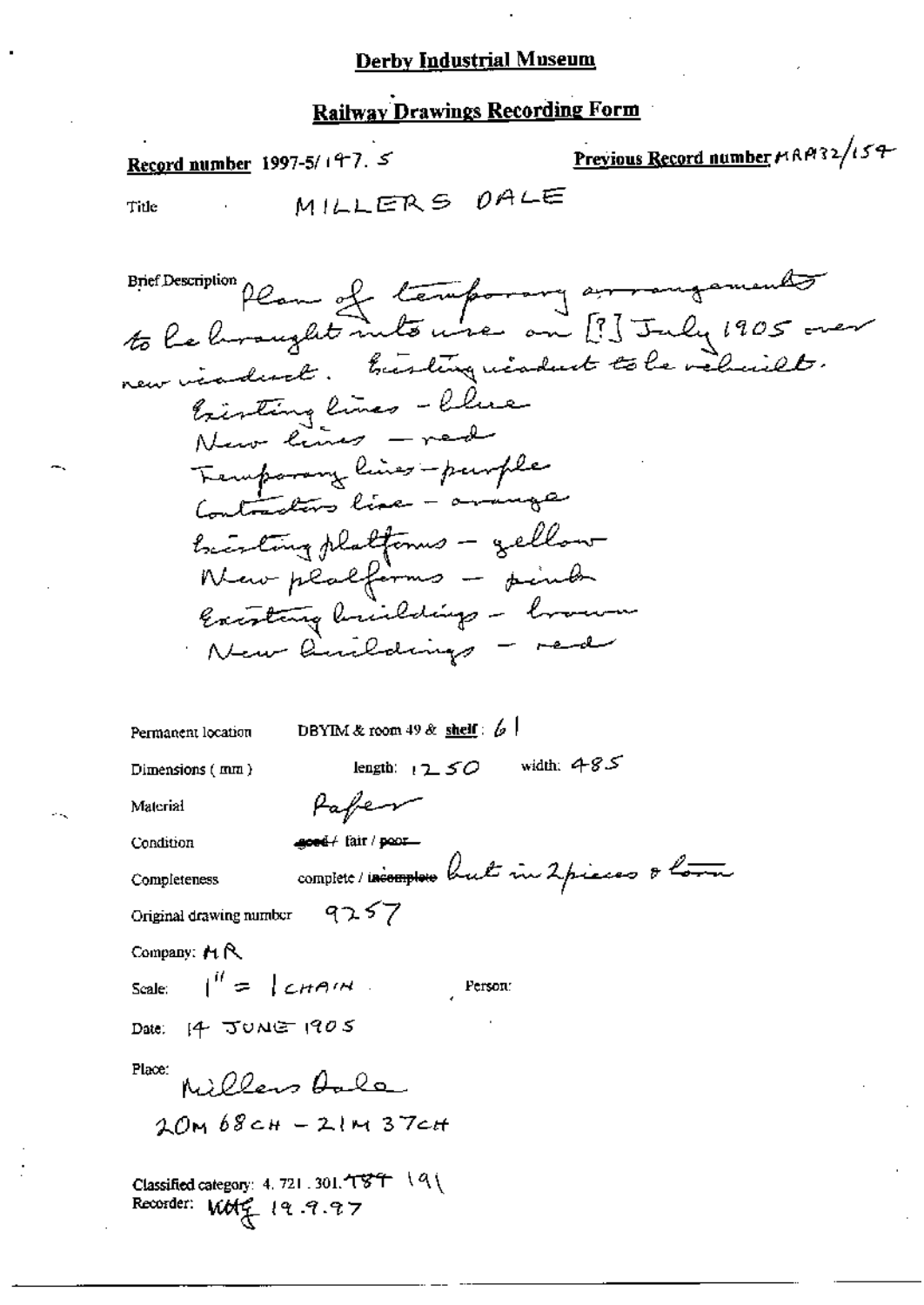Record number 1997-5/11 (4-

Previous Record number  $\kappa \kappa \rho_{132}/334$ 

Title

M.R.

**Brief Description** 

Planget station avec showing me time track bridge over rood with wear of land to North of states to be parchared from Trustics of Wormlill Church

| Permanent location             | DBYIM & room $49$ & shelf : $44$ |              |
|--------------------------------|----------------------------------|--------------|
| Dimensions (mm)                | length: $875$                    | width: $560$ |
| Material                       | taperou folice                   |              |
| Condition                      | good / f <del>uit-/ poor</del>   |              |
| Completeness                   | complete / incomplete            |              |
| Original drawing number $391P$ | 379<br>$\mathbf{r}$              |              |
| Company: $M$ $\leftarrow$      |                                  |              |
| Scale: $I'' = [C + A \cdot A]$ | Person:                          |              |
| line <sub>4</sub> 2.879        |                                  |              |

ľ

Place:

Millers Aale

Classified category: 4, 721, 301,  $\int$  **q**  $\uparrow$  **e** Recorder:  $1114 - 1952000$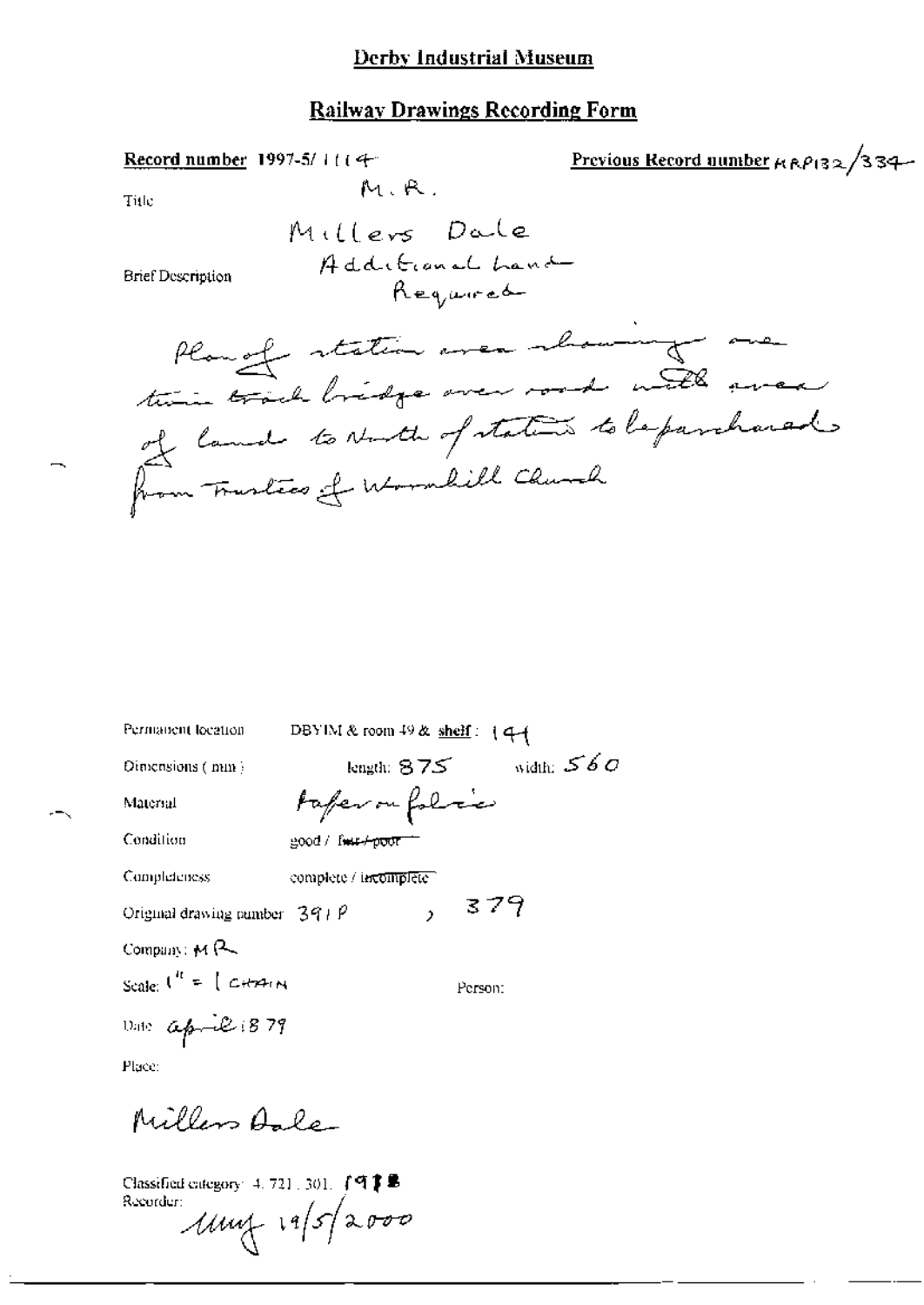# **Railway Drawings Recording Form**

Record number 1997-5/ 
$$
791.6
$$

Previous Record number 
$$
\mu R \rho l 3 \frac{2}{8} \frac{75}{1}
$$

Title

 $\overline{\phantom{a}}$ 

 $\sim$ 

| <b>Brief Description</b> |                                                                    |  |
|--------------------------|--------------------------------------------------------------------|--|
|                          | Maprhowing proposed route centre line                              |  |
|                          |                                                                    |  |
|                          | qualificaumes deviations.<br>Various locations between Amburgate 2 |  |
|                          | Buscton.                                                           |  |
|                          | Section from Millers Aale Station                                  |  |
|                          |                                                                    |  |
|                          | and the Chee Moore Trummel                                         |  |
|                          | Parcial of Tedeswell, Township of Wormbill                         |  |
|                          | 98<br>Permanent location<br>DBYIM & room $49 &$ shelf:             |  |
|                          | width: $280$<br>length: $775$<br>$Dimensions$ ( $mm$ )             |  |
| Material                 | Trangforter on folice                                              |  |
| Condition                | econt/fair/poor-                                                   |  |
|                          | Completeness<br>complete / in <del>complete =</del>                |  |
|                          | Original drawing number Sheet 7                                    |  |
|                          | Company: $M R$                                                     |  |
| Scale:                   | Person:                                                            |  |
| Date:                    |                                                                    |  |
| Place:                   |                                                                    |  |
|                          |                                                                    |  |

Millers Dale

Classified category: 4.721, 301, 191<br>Recorder:  $\mu \mu$ <br> $\leftarrow$  11-6-1999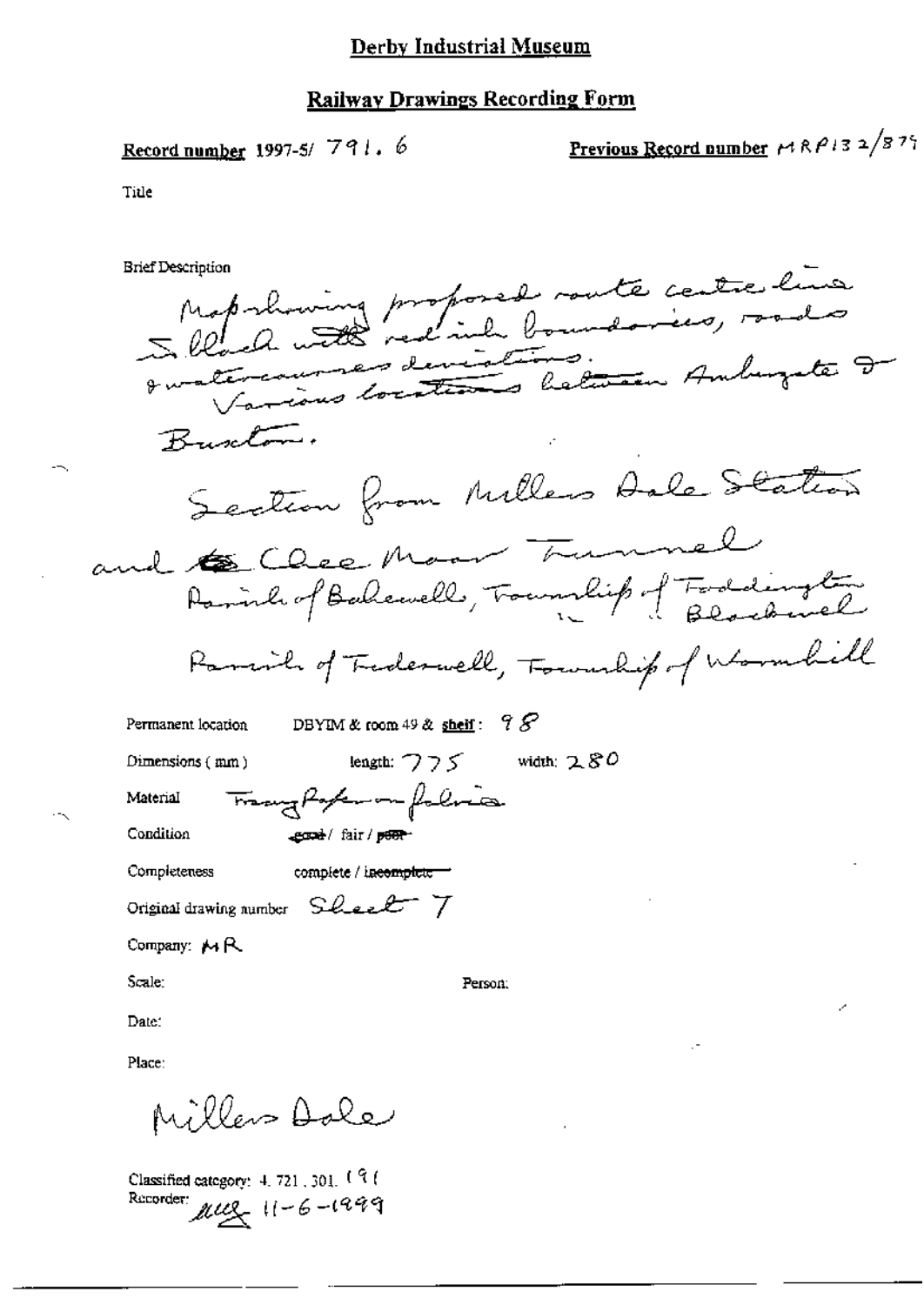#### **Railway Drawings Recording Form**

Previous Record number MAP132/743 Record number 1997-5/663.  $M, R$ Title Widening thilless Ale Cross Scations **Brief Description** Title page of book of cross rections. commencing@ 159M lanAN up to  $159$  N 44 CHAINS. DBYIM & room  $49$  & shelf:  $9$  | Permanent location length:  $335$  width:  $675$ Dimensions (mm) Paper Material Condition good / fa<del>ir / poor -</del> Completeness complete /-incomplete-Original drawing number Company: MR Scale:  $1''$  = 20 PEE T Person: Date:  $5 - 1902$ Place: Millers Rale

Classified category: 4, 721, 301, 191 Recorder:

 $1448$   $(8/12/1998)$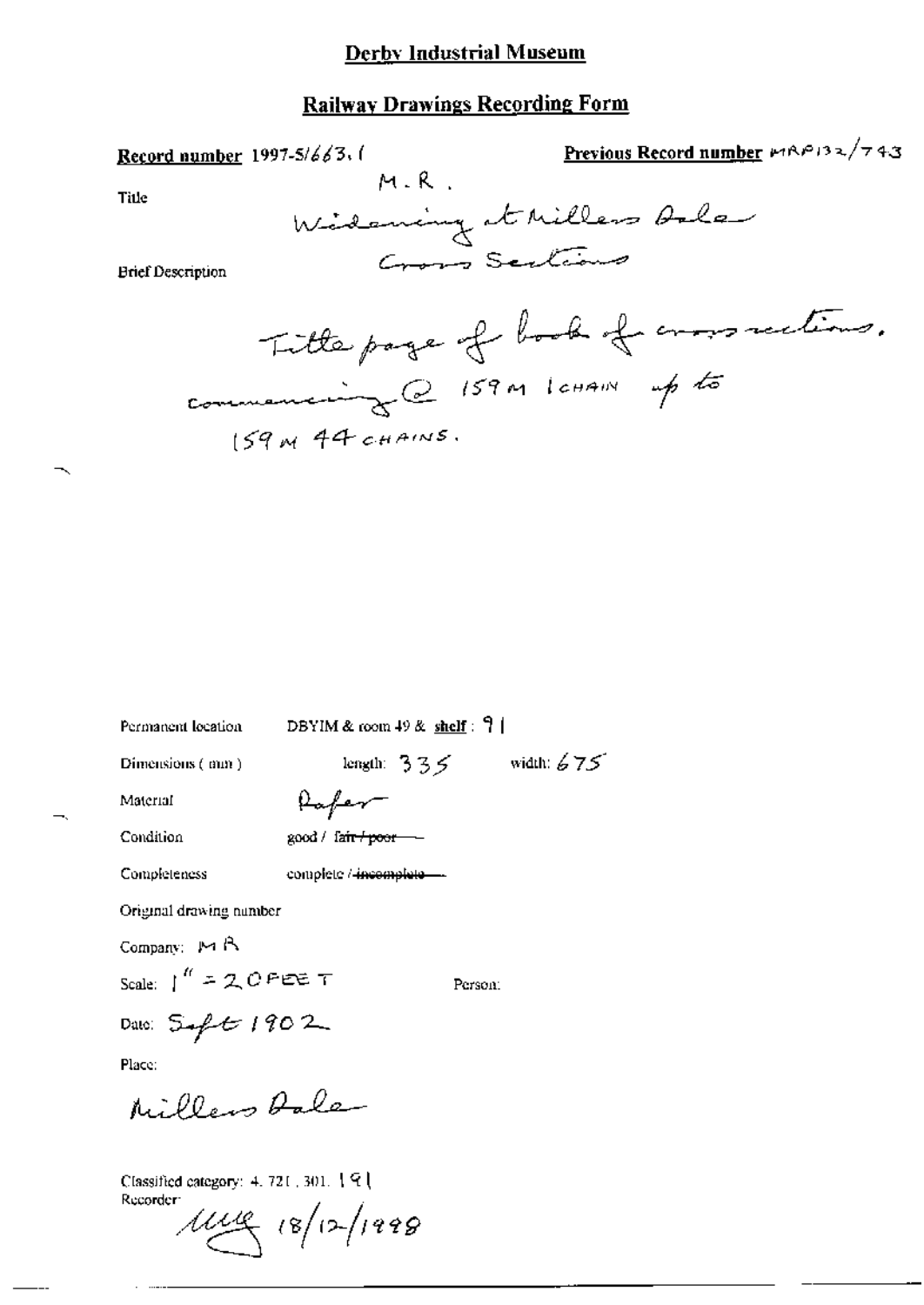$$
Record number 1997-5/663.2 - 663.10
$$

Previous Record number 
$$
MRPI32/743
$$

Title

Goos sections showing alterating to land **Brief Description**  $1997 - 5/663.2 - 165249m5$ <br> $663.3 - 6610$  $663.4$  - 11  $\frac{1}{66}$  15  $-16520$  $663.5$  $663.6 - 2125$  $663.7 - 265$  $663.8 - 31.6635$  $663.9 - 36$  & 40  $663.10 - 41$  to 44

Permanent location

DBYIM & room 49 & shelf:  $q$ 

Dimensions (mm)

length:  $335$  width:  $675$ 

Material

Condition

Poper good / fair/-poor

Completeness

complete / jucamplete

Original drawing number

Company: MR

Scale:  $1^4$  = 20FEET

Person:

Date:  $\mathcal{L}_{\text{eff}}$  (2) 1902.

Place:

Millers Dola

Classified category:  $4.721.301.$   $\overline{17}$ Recorder:  $\mu$ ue 18/12/1998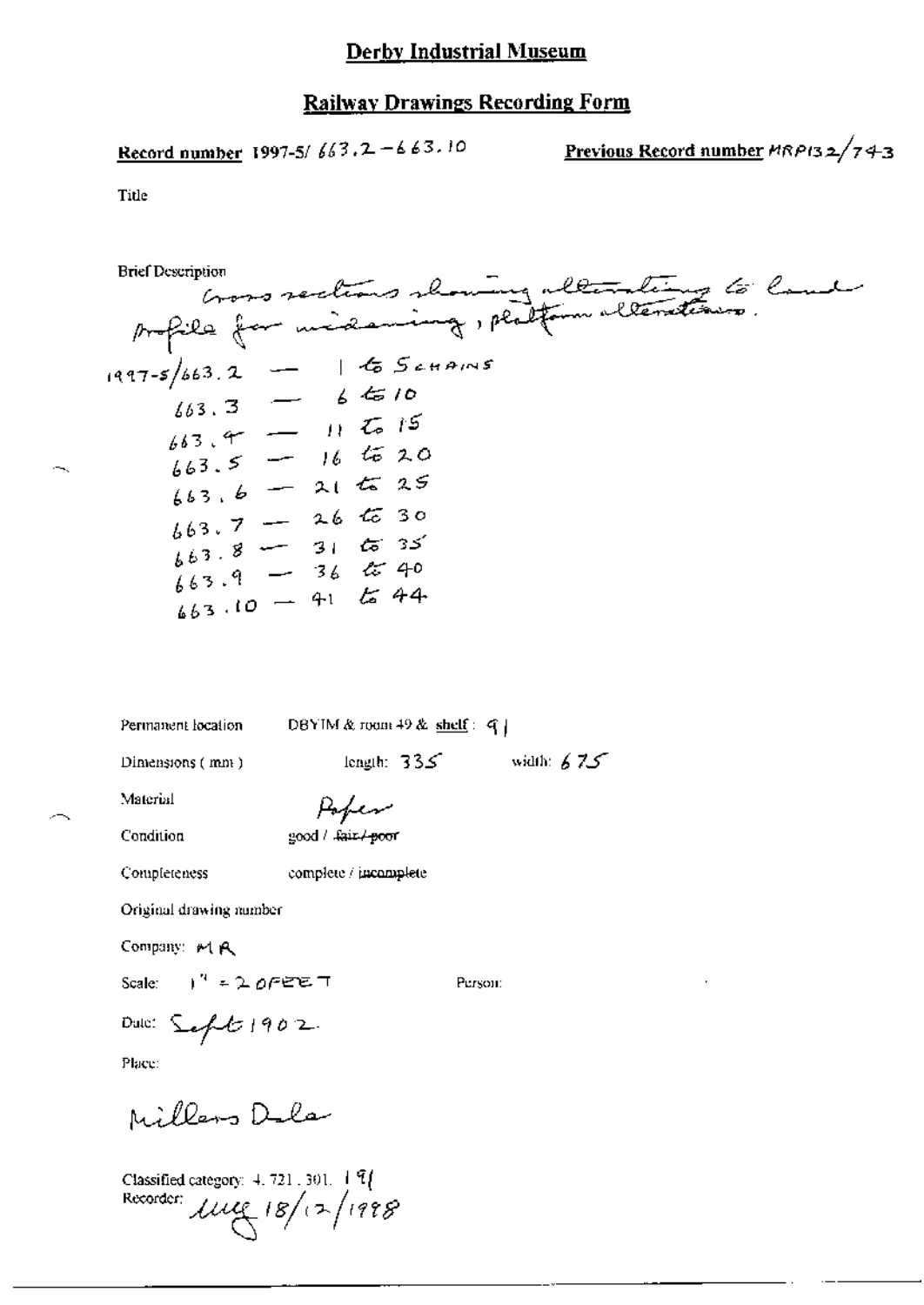# **Railway Drawings Recording Form**

## Record number 1997-5/463

Previous Record number  $\mu$ RP132/515

Title

**Brief Description** 

Plan of tracks to west of millers bale Station whowing MR boundary with. Natural Rock Aphalte Co.

Permanent location

DBYIM & room 49 & shelf: 79

Paper on folice

Dimensions (mm)

length:  $950$  width:  $660$ 

Material

 $\sim$ 

good / fair / poor Condition

complete / meemplete Completeness

Original drawing number  $R32$ ,  $548$ 

Company: MR

Scale:  $1''=40$  FeET

Person:

Date: Aug 1888

Place:

Millers Dale

Classified category 4, 721, 301, 409  $\frac{191}{2}$ Recorder:  $\mu\mu$  3/4/1998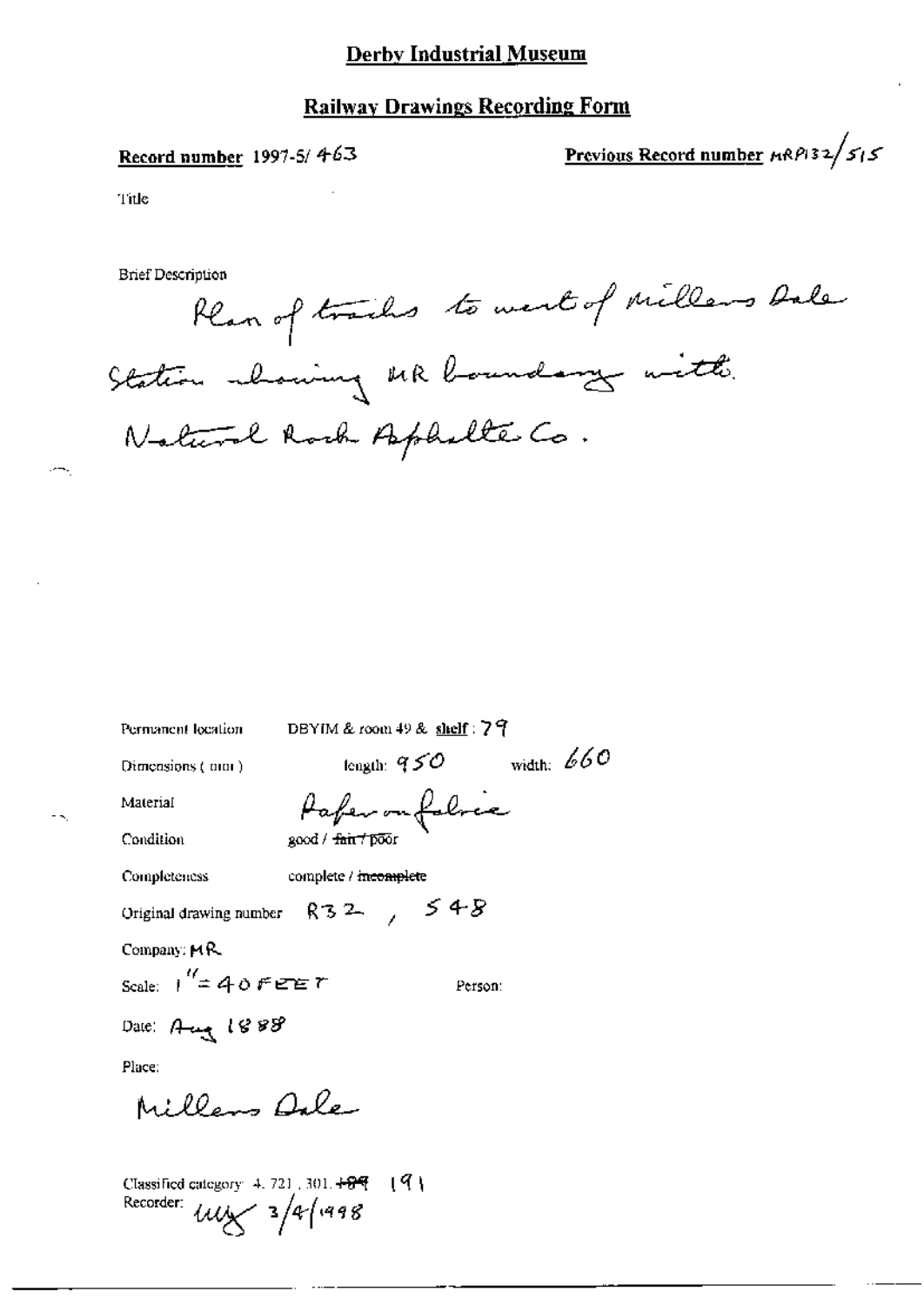#### Record number 1997-5/2  $26$

Previous Record number MRP132/257

Title

e k

Millers Oale

**Brief Description** 



| Permanent location      | DBYIM & room $49$ & shelf $66$        |
|-------------------------|---------------------------------------|
| Dimensions (mm)         | length: $5.30$<br>width: $3 \times 5$ |
| Material                | Pafer on Robric                       |
| Condition               | good / fair / pecn <sup>-</sup>       |
| Completeness            | complete / incomplete-                |
| Original drawing nember | ц                                     |
| Company: $M R$          |                                       |
| Scale: --               | Person:                               |
| Date: 29 May 1878       |                                       |
| Place:<br>Millers Anley |                                       |
|                         |                                       |

Classified category: 4, 721, 301,  $\leftarrow$   $\leftarrow$  1 9 ( Recorder user 14-11-97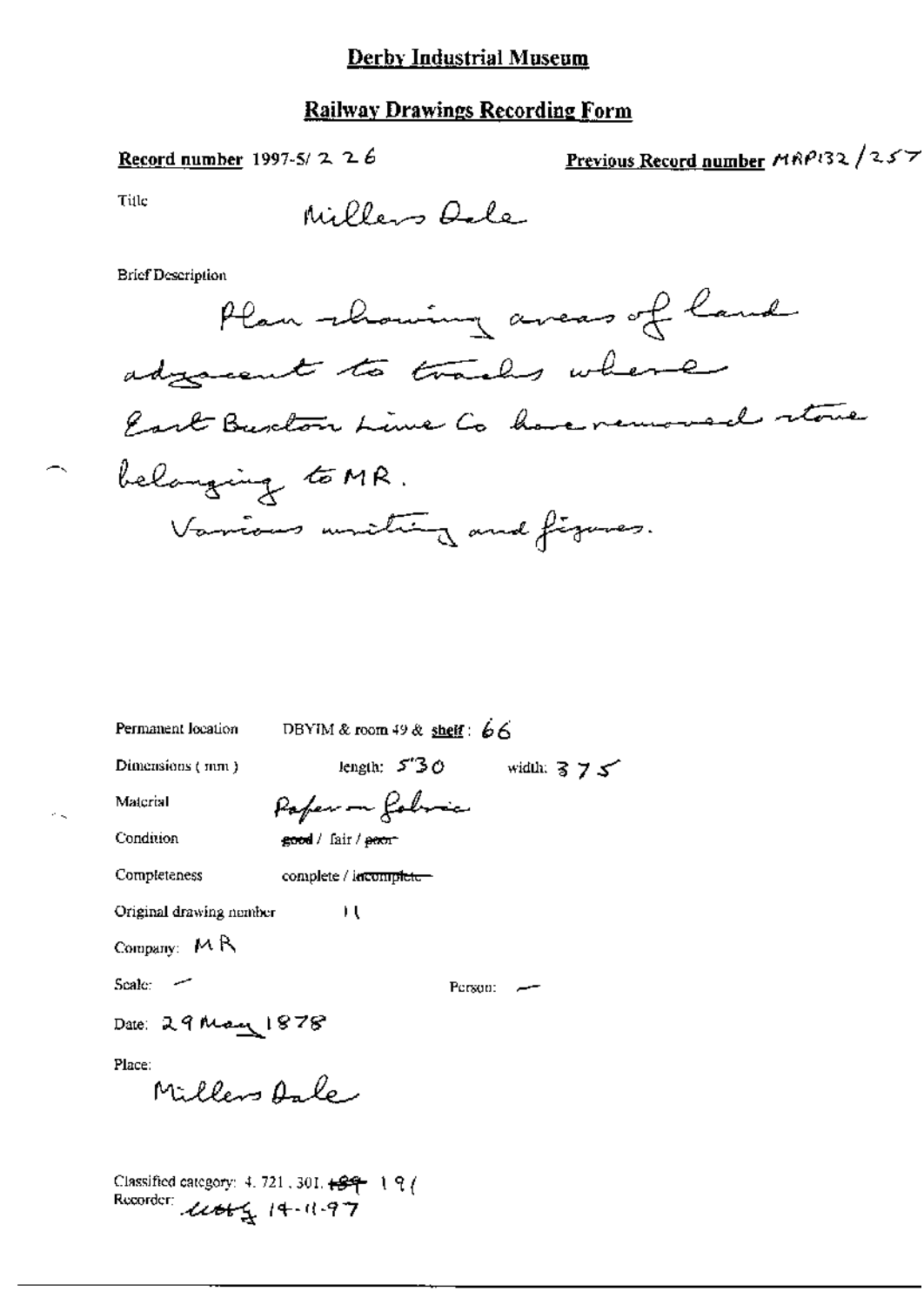Record number 1997-5/791.10

<u>Previous Record number</u>  $\mu$  R  $\rho$  13 2/8 75

Title

**Brief Description** 

Maprhoning proposed rante centre line Quatercourses deviations.<br>Quatercourses devitiens letters Amburgute I Buston. Section into Burton, rear Buston Fen?. family of Bahawell, Transchip of Buston, Parish of Hope, Township of Fairfield.

|                                  | Permanent location DBYIM & room 49 & shelf: $98^{\circ}$ |             |
|----------------------------------|----------------------------------------------------------|-------------|
| Dimensions (mm)                  | length: $780$                                            | width: 2.80 |
| Material                         | Trangfortunaleria                                        |             |
| Condition                        | ence / fair / <del>poor</del>                            |             |
| Completeness                     | complete / incomplete ==                                 |             |
| Original drawing number Sheet !! |                                                          |             |
| Company: $M \mathsf{R}$          |                                                          |             |
| Scale:                           | Person:                                                  |             |
| Date:                            |                                                          |             |
|                                  |                                                          |             |

Place:

Burton

Classified category: 4, 721, 301, [9] Recorder:  $\mu u_2$   $11 - 6 - 1999$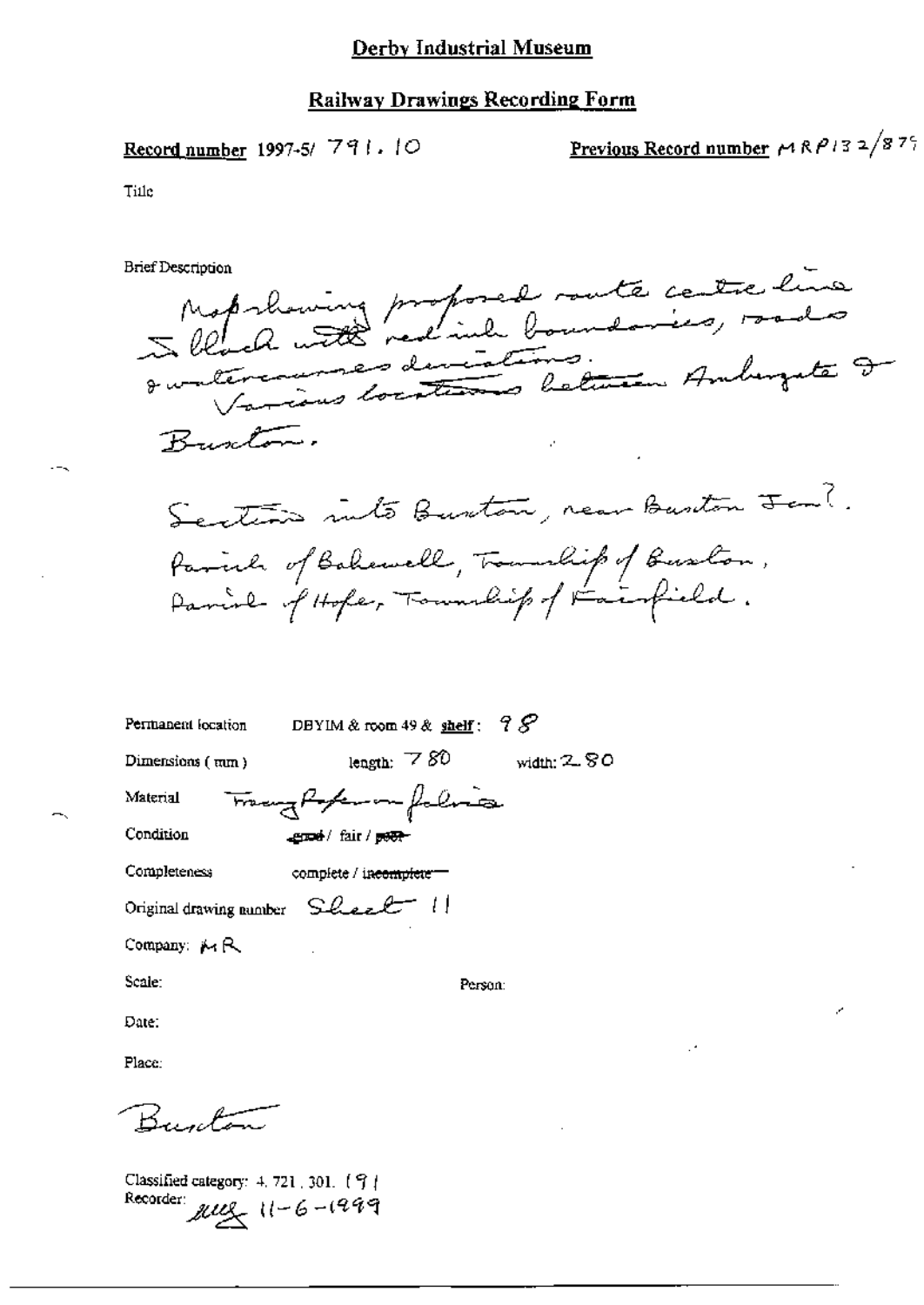# Railway Drawings Recording Form

Record number 1997-5/ 791. 
$$
12
$$

Previous Record number 
$$
\sim
$$
 R $\rho$  13 2/87°.

Title

 $\sim$ 

 $\overline{\phantom{m}}$ 

| Brief Description                                                                                               |
|-----------------------------------------------------------------------------------------------------------------|
| Map showing proposed south centre line<br>Instermances deviations.<br>Various locations between Amburgate I     |
| Burton.                                                                                                         |
| Section into Buston from Buston Ton                                                                             |
| indules feature Lovers Leop.<br>County of Devloy Ramisle of Hope<br>Paraille Foundation Fournalist of Fainfield |
| 98<br>DBYIM & room $49$ & shelf:<br>Permanent location                                                          |
| width: $290$<br>length: $780$<br>Dimensions $(mn)$                                                              |
| Tranghoperan faline<br>Material                                                                                 |
| good / fair / puer-<br>Condition                                                                                |
| Completeness<br>complete / in <del>complete =</del> =                                                           |
| Original drawing number $SLexL^{-1}$ 12                                                                         |
| Company: $\mu$ R                                                                                                |
| Scale:<br>Person:                                                                                               |
| Date:                                                                                                           |
| Place:                                                                                                          |
| Buston                                                                                                          |
|                                                                                                                 |

Classified category: 4, 721, 301, 191 Recorder:  $\mu u_2$   $11 - 6 - 1999$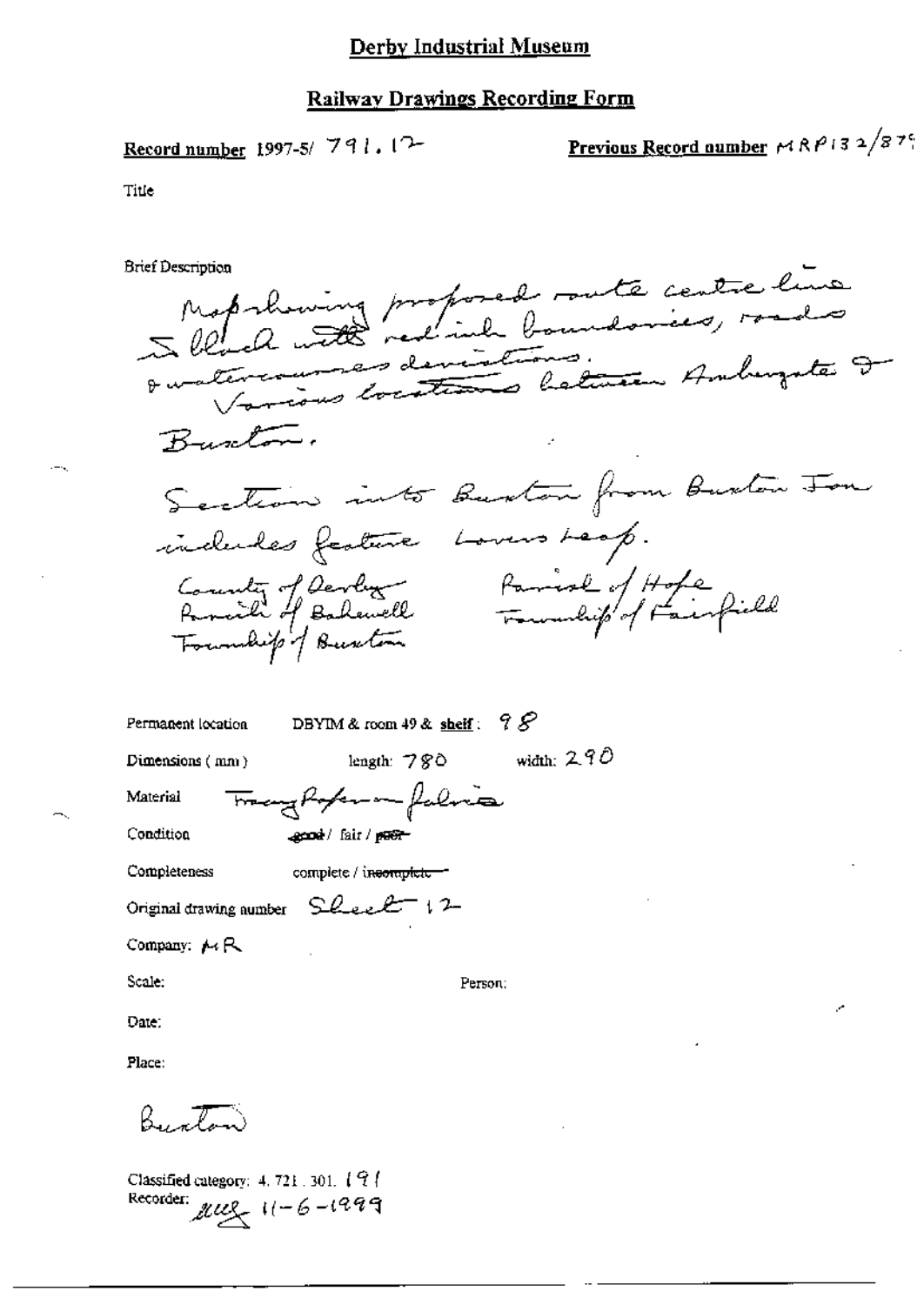Record number  $1971 - 384/688$ 

CATTELL Previous Record number 1421

Title

**Brief Description** 

Trachplan sidings near MR station

| Permanent location      | DBYIM & room $\overrightarrow{AB}$ & shelf: |         |        |
|-------------------------|---------------------------------------------|---------|--------|
| Dimensions $(mn)$       | length:                                     |         | width: |
| Material                |                                             |         |        |
| Condition               | good / fair / poor                          |         |        |
| Completeness            | complete / incomplete                       |         |        |
| Original drawing number |                                             |         |        |
| Company:                |                                             |         |        |
| Scale:                  |                                             | Person: |        |
| Date: $19/5$            |                                             |         |        |
| Place:                  |                                             |         |        |
|                         |                                             |         |        |

त्रद

Classified category: 4, 721, 301, 194 Recorder:

MISSING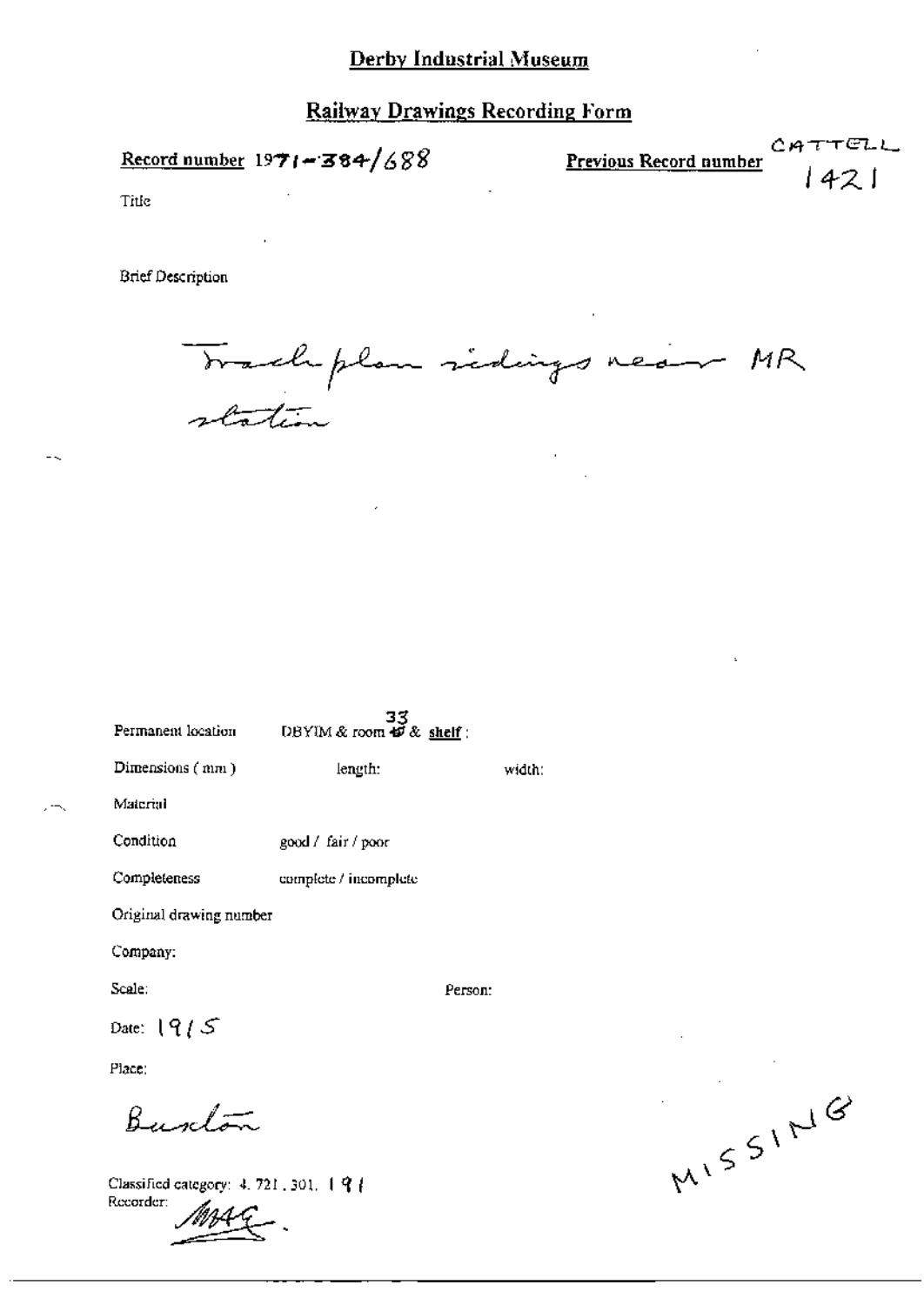#### Railway Drawings Recording Form

Record number  $1971 - 384/34$ 

Previous Record number  $C A T T E L L$ 

Title

 $LM, R$  S.R. BUXTON. PROPOSED SAND DRAG.

**Brief Description** 

Plant sections showing details of rand drage by Buston East Jen S.B on Manchester to besley up line. Earth stop block to be removed.

 $\tau$ 

Permanent location DBYIM & room 49 & shelf: 1/4-

length:  $880$  width:  $535$ 

Dimensions (mm)

Material

Condition

Paper good / fair / poor

Completeness

complete / incomplete-

Original drawing number  $96/30$ 

Company:  $LM SR$ 

Scale: 1"= 41.66FEET Plane<br>1" = 10 FEET Sections<br>Date: 1" = 2 FEET Dectail Person:  $M.A$ 

Place

Buston East In

Classified category:  $4.721, 301, 193 \hat{A}$ ,  $191.$ Recorder: 1114 28/6/2002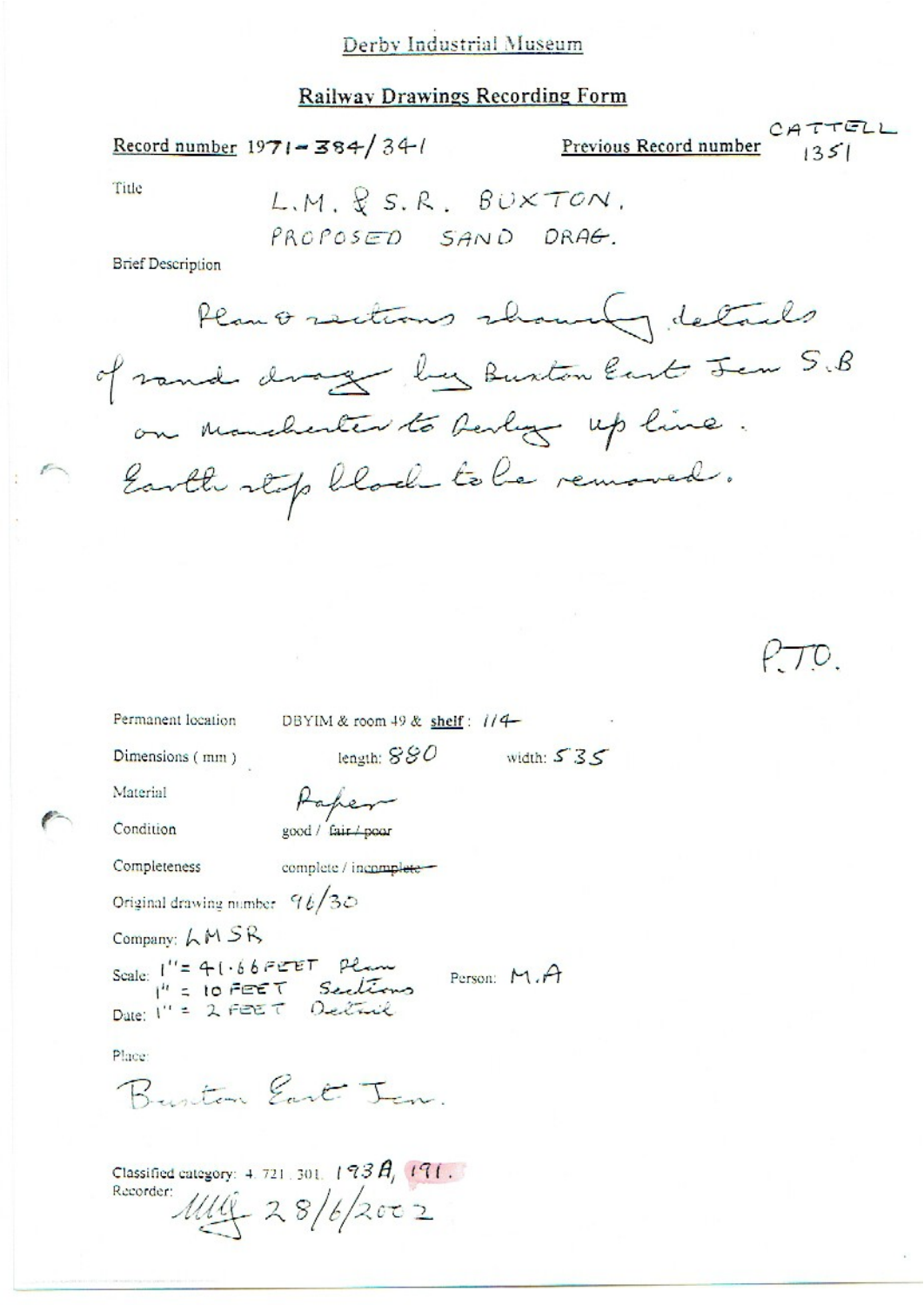### **Railway Drawings Recording Form**

Record number  $2005 - 496$ /7

Previous Record number

Title

LMS BUXTON MOTIVE POWER DEPOT IMPROVED OFFICE **ACCOMODATION** 

**Brief Description** 

hint of plan, clavation scentions rhowing alterations to offices at MPD.

| Permanent location                   | DBYIM & room $\blacksquare$ & shelf :   2.3 |              |
|--------------------------------------|---------------------------------------------|--------------|
| Dimensions (mm)                      | length: $S40$                               | width: $595$ |
| Material                             | toper-                                      |              |
| Condition                            | good / fair.4-peor-                         |              |
| Completeness                         | complete / incomplete -                     |              |
| Original drawing number $1690A - 39$ |                                             |              |
| Company: $LMS$                       |                                             |              |
| Scale: $1^{1/z}$ gFEET               |                                             | Person:      |
| Date: $1'' = 2cHAnsS - S_1TE$ PLAN   |                                             |              |

Place:

 $\overline{\phantom{0}}$ 

Burton

Classified category: 4, 721, 301, 19] Recorder:

 $\frac{1}{4} \frac{3}{3}$  2/3/2006